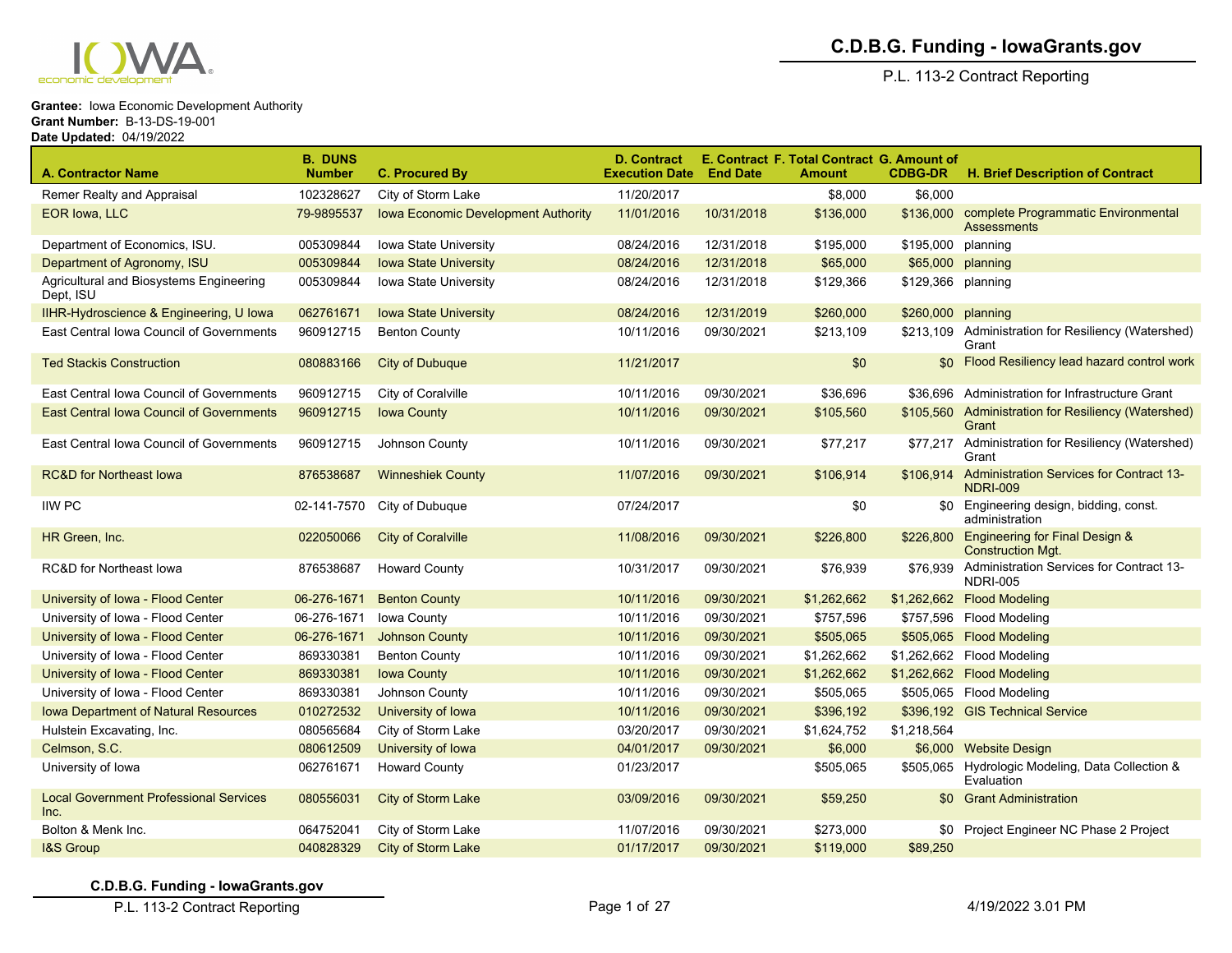## **C.D.B.G. Funding - IowaGrants.gov**

P.L. 113-2 Contract Reporting

### **Date Updated:** 04/19/2022**Grant Number:** B-13-DS-19-001**Grantee:** Iowa Economic Development Authority

| <b>A. Contractor Name</b>                        | <b>B. DUNS</b><br><b>Number</b> | <b>C. Procured By</b>                      | <b>D. Contract</b><br><b>Execution Date</b> | <b>End Date</b> | E. Contract F. Total Contract G. Amount of<br><b>Amount</b> | <b>CDBG-DR</b> | <b>H. Brief Description of Contract</b>                |
|--------------------------------------------------|---------------------------------|--------------------------------------------|---------------------------------------------|-----------------|-------------------------------------------------------------|----------------|--------------------------------------------------------|
| <b>Smith Concrete</b>                            | 611800129                       | City of Storm Lake                         | 04/03/2017                                  | 09/30/2021      | \$541,670                                                   | \$406,252      |                                                        |
| <b>WHKS</b>                                      | 048556419                       | City of Storm Lake                         | 02/20/2017                                  | 09/30/2021      | \$20,300                                                    | \$15,225       |                                                        |
| Miner Hardscape LLC                              | 021839296                       | City of Storm Lake                         | 04/03/2017                                  | 09/30/2021      | \$97,499                                                    | \$73,124       |                                                        |
| <b>Dakota Traffic Services</b>                   | 030606037                       | <b>City of Storm Lake</b>                  | 04/03/2017                                  | 09/30/2021      | \$3,200                                                     | \$2,400        |                                                        |
| EOR of Iowa LLC                                  | 173360327                       | City of Storm Lake                         | 11/07/2016                                  | 09/30/2021      | \$297,000                                                   | \$222,750      |                                                        |
| EarthView Environmental, Inc.                    | 127921182                       | <b>Iowa Economic Development Authority</b> | 04/21/2017                                  | 04/30/2020      | \$232,000                                                   | \$232,000      | Archaeological review of watershed<br>projects         |
| WRH, Inc.                                        | 06-521-9693                     | City of Coralville                         | 06/13/2017                                  | 09/30/2021      | \$2,429,865                                                 |                | \$1,822,398 Storm Water Improvement                    |
| <b>Luther College</b>                            | 041100918                       | University of Iowa                         | 06/01/2017                                  | 09/30/2021      | \$37,976                                                    | \$37.976       | Develop assessment, action process and<br>outreach     |
| Younique Tree Service                            | 080945982                       | City of Storm Lake                         | 10/31/2017                                  | 09/30/2021      | \$2,400                                                     | \$1,800        |                                                        |
| <b>Advanced Electrical Services, Inc.</b>        | 180288789                       | <b>City of Coralville</b>                  | 07/19/2017                                  | 09/30/2021      | \$79,145                                                    | \$59,359       | <b>Electrical sub-contractor</b>                       |
| Golden Hills RC&D                                | 067127006                       | Mills County                               | 07/25/2017                                  | 09/30/2021      | \$374,000                                                   | \$374.000      | Contract for watershed management<br>coordination      |
| <b>Municipal Pipe Tool Co.</b>                   | 073491284                       | <b>City of Storm Lake</b>                  | 08/07/2017                                  |                 | \$640,909                                                   | \$160,227      |                                                        |
| <b>JR Revar Steel</b>                            | 08-081-1652                     | City of Coralville                         | 08/10/2017                                  | 09/30/2021      | \$28,000                                                    | \$21,000       | Rebar sub-contractor                                   |
| Southwest Iowa Planning Council                  | 115071151                       | <b>Fremont County</b>                      | 12/20/2016                                  |                 | \$32,209                                                    | \$32,209       |                                                        |
| LL Pelling Company                               | 002847101                       | City of Coralville                         | 08/16/2017                                  | 09/30/2021      | \$34,825                                                    |                | \$26,118 Asphalt Paving                                |
| Electric Pump (and Tool Service), Inc.           | 022115935                       | <b>City of Coralville</b>                  | 08/16/2017                                  | 09/30/2021      | \$381,250                                                   | \$285,937      | <b>Pump Installation</b>                               |
| McClure Engineering, Company                     | 061322236                       | City of Coralville                         | 08/16/2017                                  | 09/30/2021      | \$4,300                                                     |                | \$3,225 Survey for Construction Staking                |
| University of Iowa                               | 869330381                       | <b>Fremont County</b>                      | 01/17/2017                                  | 09/30/2021      | \$252,532                                                   | \$252,532      |                                                        |
| Metropolitan Area Planning Agency                | 107603896                       | <b>Mills County</b>                        | 02/14/2017                                  | 09/30/2021      | \$101,769                                                   | \$101,769      | CDBG administration assistance to Mills<br>County.     |
| <b>Portzen Construction Inc.</b>                 | 17-361-8851                     | <b>City of Dubuque</b>                     | 04/16/2018                                  | 12/31/2019      | \$2,562,873                                                 | \$2,562,873    | Installation of box culvert storm sewer                |
| Emmons and Oliver Resources, Inc.                | 799895537                       | <b>Benton County</b>                       | 08/29/2017                                  | 03/31/2019      | \$249,878                                                   |                | \$249,878 Professional Planning Services               |
| <b>Iowa Valley RC&amp;D</b>                      | 196224856                       | <b>Benton County</b>                       | 08/25/2017                                  | 09/30/2021      | \$4,500                                                     |                | \$4,500 Professional Services                          |
| FYRA Engineering, LLC                            | 078520545                       | <b>Benton County</b>                       | 08/25/2017                                  | 09/30/2021      | \$15,900                                                    | \$15,900       | Engineering                                            |
| <b>HBK Engineering, LLC</b>                      | 112215855                       | <b>Benton County</b>                       | 08/25/2017                                  | 09/30/2021      | \$34,272                                                    |                | \$34,272 Engineering                                   |
| Stevens Erosion Control, Inc.                    | 004472094                       | City of Coralville                         | 08/23/2017                                  | 09/30/2021      | \$12,493                                                    | \$9,370        | <b>Erosion Control</b>                                 |
| <b>Ace Construction LLC</b>                      | 019211365                       | <b>City of Dubuque</b>                     | 08/25/2017                                  | 08/31/2018      | \$72,291                                                    | \$72,291       | Residential rehabilitation work                        |
| Portzen Construction Inc.                        | 17-361-8851                     | City of Dubuque                            | 08/07/2017                                  | 06/01/2018      | \$1,176,885                                                 | \$1,176,885    | Installation of box culvert storm sewer                |
| <b>Grobstick Electrical dba A&amp;G Electric</b> | 10-736-8003                     | <b>City of Dubuque</b>                     | 08/11/2017                                  | 06/01/2018      | \$6,604                                                     | \$6,604        | Electric work for lights, etc.                         |
| Terra Engineering & Construction                 | 023326408                       | City of Dubuque                            | 08/11/2017                                  | 06/01/2018      | \$75,400                                                    | \$75,400       | Excavation for storm sewer                             |
| <b>River City Paving</b>                         | 79-249-0740                     | <b>City of Dubuque</b>                     | 08/11/2017                                  | 06/01/2018      | \$47,900                                                    | \$47,900       | Grading paving work in street                          |
| Burds Waterproofing Inc.                         | 834111986                       | City of Dubuque                            | 09/05/2017                                  | 11/03/2017      | \$5,000                                                     | \$5,000        | Flood resilinecy work                                  |
| <b>Budget electric</b>                           | 071918556                       | <b>City of Dubuque</b>                     | 09/08/2017                                  | 11/08/2017      | \$5,000                                                     | \$5,000        | <b>Resiliency electrical repairs</b>                   |
| RC&D for Northeast lowa Inc.                     | 876538687                       | <b>Winneshiek County</b>                   | 01/16/2017                                  |                 | \$200,000                                                   | \$200,000      | Watershed Planning Contract for 13-<br><b>NDRI-009</b> |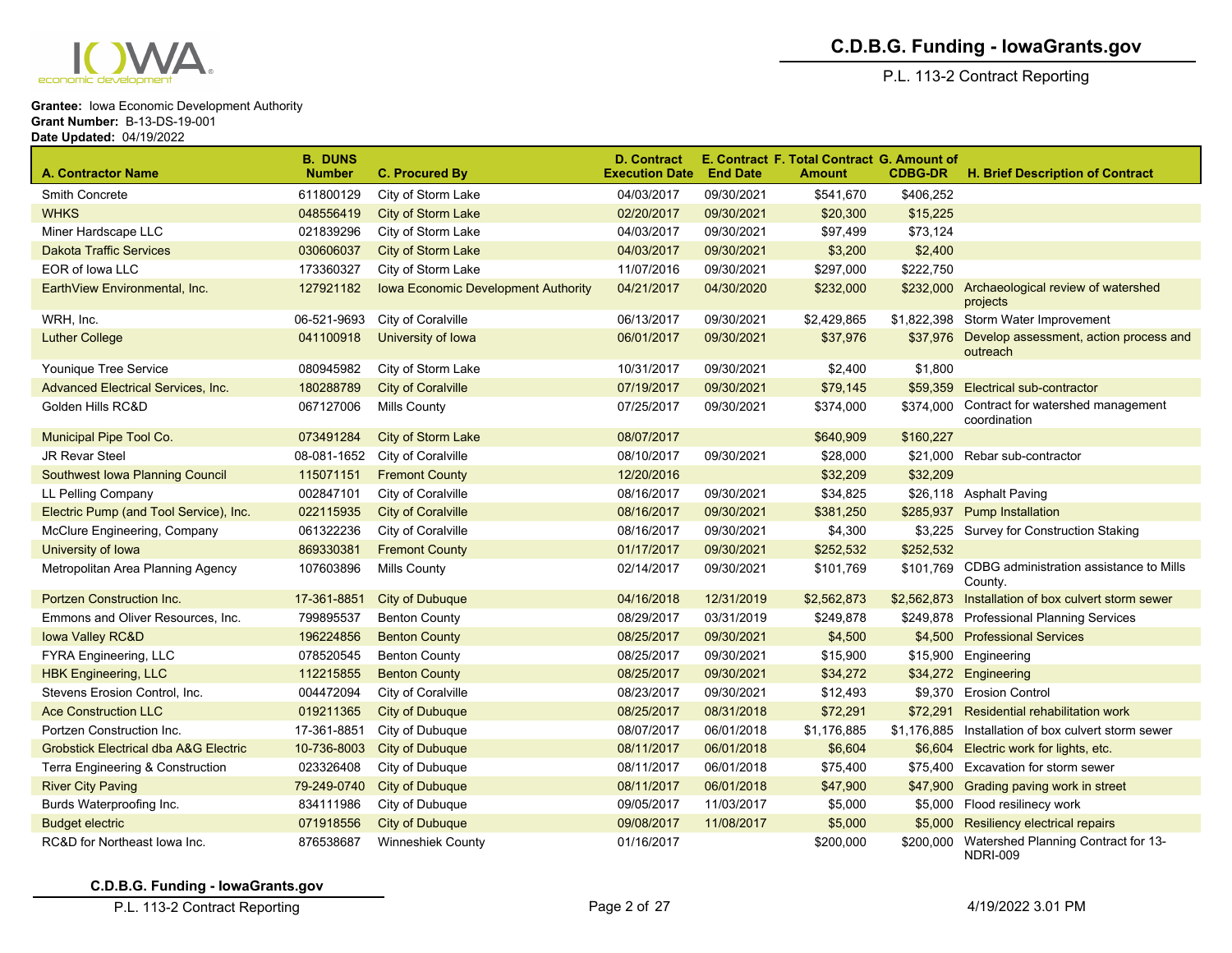# economic dev

### **Date Updated:** 04/19/2022**Grant Number:** B-13-DS-19-001**Grantee:** Iowa Economic Development Authority

P.L. 113-2 Contract Reporting

| <b>A. Contractor Name</b>                                 | <b>B. DUNS</b><br><b>Number</b> | <b>C. Procured By</b>          | <b>D. Contract</b><br><b>Execution Date</b> | <b>End Date</b> | E. Contract F. Total Contract G. Amount of<br><b>Amount</b> | <b>CDBG-DR</b>    | <b>H. Brief Description of Contract</b>                   |
|-----------------------------------------------------------|---------------------------------|--------------------------------|---------------------------------------------|-----------------|-------------------------------------------------------------|-------------------|-----------------------------------------------------------|
| RC&D for Northeast lowa Inc.                              | 876538687                       | <b>Howard County</b>           | 01/23/2017                                  |                 | \$225,000                                                   | \$225,000         | Watershed Planning Contract for 13-<br><b>NDRI-005</b>    |
| Willenborg Plumbing and Heating Inc.                      | 078087897                       | <b>City of Dubuque</b>         | 09/05/2017                                  | 11/09/2017      | \$5,000                                                     |                   | \$5,000 Resiliency Plumbing work                          |
| University of Iowa                                        | 062761671                       | <b>Winneshiek County</b>       | 01/09/2017                                  |                 | \$757,597                                                   | \$757.597         | Hydrologic Modeling, Data Collection &<br>Evaluation      |
| Northwest Iowa Planning and Development<br>Commission     | 150647121                       | <b>Buena Vista County</b>      | 11/22/2016                                  |                 | \$68,532                                                    |                   | \$68,532 Grant Administration                             |
| Mack Patterson Inc.                                       | 01-025-3649                     | City of Dubuque                | 08/30/2017                                  | 10/09/2017      | \$5,000                                                     |                   | \$15,000 HVAC and or Radon mitigation                     |
| <b>Environmental Management Services of</b><br>lowa, Inc. | 61-548-0639                     | <b>City of Dubuque</b>         | 11/22/2017                                  | 01/01/2018      | \$5,000                                                     |                   | \$5,000 Asbestos removal                                  |
| All American Seamless Gutter                              | 138747055                       | City of Dubuque                | 08/20/2018                                  | 10/19/2018      | \$4,000                                                     |                   | \$26,513 Install gutters and downspouts                   |
| City of Kalona, Iowa                                      | 011325479                       | <b>Iowa County</b>             | 09/15/2017                                  | 09/30/2021      | \$175,000                                                   |                   | \$175,000 Environmental Planning                          |
| <b>Mic's Construction</b>                                 | 034258611                       | City of Dubuque                | 09/13/2017                                  |                 | \$145,850                                                   |                   | \$145,850 Make properties flood resilient                 |
| <b>Christian Bros Excavating LC</b>                       | 051147747                       | <b>City of Storm Lake</b>      | 04/24/2017                                  |                 | \$5,000                                                     | \$3,750           |                                                           |
| <b>Specht Construction</b>                                | 612941497                       | City of Dubuque                | 09/13/2017                                  |                 | \$1,600                                                     |                   | \$0 lead hazar control work                               |
| Lindner Painting, Inc.                                    | 11-291-7229                     | <b>City of Coralville</b>      | 09/25/2017                                  | 09/30/2021      | \$14,890                                                    | \$11,167 Painting |                                                           |
| Lee's Welding, Inc.                                       | 186888785                       | City of Coralville             | 10/02/2017                                  | 09/30/2021      | \$4,000                                                     |                   | \$3,000 Welding                                           |
| Streb Construction Co., Inc.                              |                                 | 02-220-4523 City of Coralville | 10/02/2017                                  | 09/30/2021      | \$55,899                                                    |                   | \$41,925 Concrete Paving                                  |
| <b>McDermott Construction</b>                             | 14-889-7497                     | City of Dubuque                | 09/13/2017                                  |                 | \$19,650                                                    | \$19.650          | Install water heater and furnace, windows<br>vent fan     |
| <b>Burds Waterproofing</b>                                | 834111986                       | City of Dubuque                | 09/25/2017                                  |                 | \$0                                                         |                   | \$0 Flood Resiliency                                      |
| D & N Fence Company, Inc.                                 | 3                               | 092380394MV City of Coralville | 10/02/2017                                  | 09/30/2021      | \$12,090                                                    |                   | \$9,067 Fencing                                           |
| <b>Brimeyer Heating &amp; Cooling</b>                     | 009710837                       | <b>City of Dubuque</b>         | 09/14/2017                                  |                 | \$7,700                                                     |                   | \$7,700 Replace furnace, water heater, vent fan           |
| Schoon Construction & Excavation LLC                      | 074081750                       | City of Storm Lake             | 10/06/2017                                  | 06/29/2018      | \$37,300                                                    | \$27,975          |                                                           |
| <b>Accujet LLC</b>                                        | 783795565                       | City of Storm Lake             | 10/06/2017                                  | 09/28/2018      | \$28,213                                                    | \$21,159          |                                                           |
| All American Seamless Gutter                              | 138747055                       | City of Dubuque                | 02/19/2018                                  | 10/31/2017      | \$0                                                         | \$0               | <b>Install Gutters</b>                                    |
| <b>Specht Construction</b>                                | 612941497                       | <b>City of Dubuque</b>         | 11/06/2017                                  |                 | \$2,000                                                     | \$19,650          | Replace basement windows, patch paint,<br>clean           |
| <b>Budget Electric</b>                                    | 071918556                       | City of Dubuque                | 11/06/2017                                  |                 | \$1,200                                                     |                   | \$19,650 Flood Resiliency repairs                         |
| <b>Hawkeye Area Community Action Program</b>              | 039311399                       | University of Iowa             | 10/01/2017                                  | 09/30/2020      | \$30,000                                                    | \$30,000          | Counselor training, collecting and<br>reporting data      |
| <b>Ace Construction</b>                                   | 019211365                       | City of Dubuque                | 10/09/2017                                  |                 | \$4,285                                                     |                   | \$24,585 Exterior concrete work for flood resiliency      |
| <b>McDermott Excavating</b>                               | 080068519                       | City of Dubuque                | 09/22/2017                                  |                 | \$0                                                         |                   | \$0 Excavate to install drain tile at exterior<br>footing |
| University of Northern Iowa                               | 07-313-2623                     | <b>Iowa County</b>             | 10/23/2017                                  | 09/30/2021      | \$9,504                                                     |                   | \$9,504 Watershed Planning                                |
| <b>Carey; Seamless Gutters</b>                            | 05-714-0575                     | City of Dubuque                | 10/24/2017                                  |                 | \$0                                                         | \$0               | Install gutters and downspouts on house                   |
| East Central Intergovernmental Association                | 131064185                       | City of Dubuque                | 01/18/2017                                  | 09/30/2021      | \$582,649                                                   | \$582,649         | <b>Grant Administration - General</b>                     |
| East Central Intergovernmental Association                | 131064185                       | <b>City of Dubuque</b>         | 01/03/2017                                  | 09/30/2021      | \$582,648                                                   |                   | \$582.648 Grant Administration                            |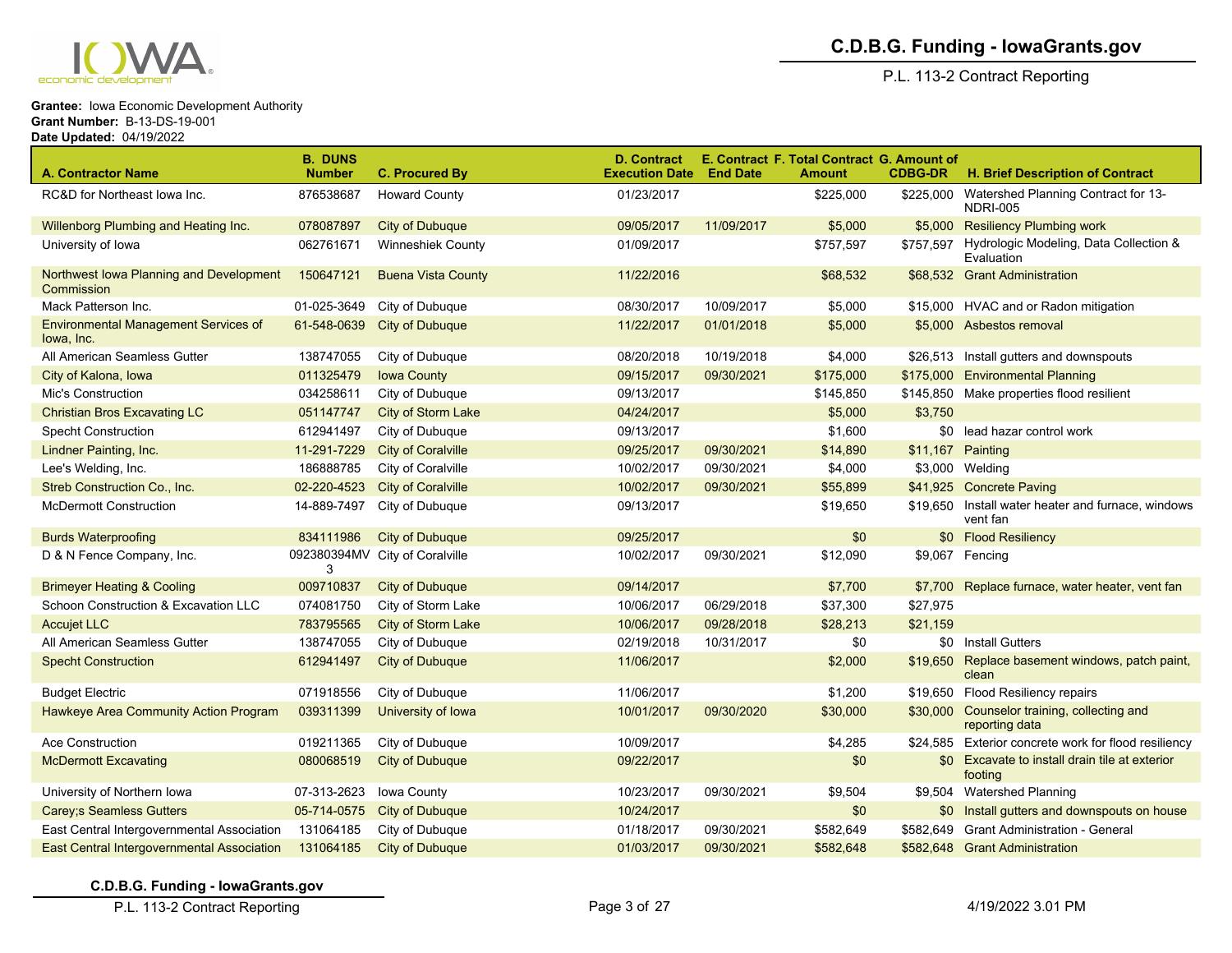## **C.D.B.G. Funding - IowaGrants.gov**

P.L. 113-2 Contract Reporting

### **Date Updated:** 04/19/2022**Grant Number:** B-13-DS-19-001**Grantee:** Iowa Economic Development Authority

| <b>A. Contractor Name</b>                | <b>B. DUNS</b><br><b>Number</b> | <b>C. Procured By</b>                | <b>D. Contract</b><br><b>Execution Date</b> | <b>End Date</b> | E. Contract F. Total Contract G. Amount of<br><b>Amount</b> | <b>CDBG-DR</b> | <b>H. Brief Description of Contract</b>                   |
|------------------------------------------|---------------------------------|--------------------------------------|---------------------------------------------|-----------------|-------------------------------------------------------------|----------------|-----------------------------------------------------------|
| Magnussen Bros. Inc.                     | 942862053                       | City of Storm Lake                   | 10/10/2017                                  |                 | \$10,000                                                    | \$7,500        |                                                           |
| <b>Iowa Soybean Association</b>          | 600824853                       | <b>Benton County</b>                 | 11/01/2017                                  | 09/30/2021      | \$12,765                                                    |                | \$12,786 Watershed                                        |
| University of Iowa - Iowa Flood Center   | 062761671                       | Iowa Department of Homeland Security | 11/01/2017                                  | 07/31/2021      | \$68,000                                                    | \$68,000       |                                                           |
| <b>Budget Electric</b>                   | 07198556                        | <b>City of Dubuque</b>               | 05/31/2019                                  | 07/31/2019      | \$300                                                       |                | \$300 Electrical improvements                             |
| Mic's Construction                       | 034258611                       | City of Dubuque                      | 11/02/2017                                  |                 | \$0                                                         |                | \$0 Flood resiliency repiars; sump pump,<br>water heater, |
| <b>Ace Construction</b>                  | 019211365                       | <b>City of Dubuque</b>               | 11/06/2017                                  |                 | \$0                                                         |                | \$0 Flood resiliency: sump pump, vent fan,<br>CO detector |
| McDermott Brothers Construction, Inc.    | 14-889-7497                     | City of Dubuque                      | 11/06/2017                                  |                 | \$0                                                         |                | \$0 Flood resiliency: sump pupmp, furnace,<br>vent fan    |
| <b>Ace Construction</b>                  | 019211365                       | <b>City of Dubuque</b>               | 11/06/2017                                  |                 | \$0                                                         |                | \$0 Flood resiliency: furnace, sump pump,<br>vent fan     |
| Willenborg Plumbing & Heating            | 07808797                        | City of Dubuque                      | 11/09/2017                                  |                 | \$0                                                         |                | \$0 flood Resiliency repairs, furnace<br>replacement      |
| Patterson                                | 010253649                       | City of Dubuque                      | 11/09/2017                                  |                 | \$0                                                         |                | \$0 Flood resiliency: furnace, sump pump,<br>vent fan     |
| <b>Budget Electric</b>                   | 071918556                       | City of Dubuque                      | 11/09/2017                                  |                 | \$0                                                         |                | \$0 Fllod Resiliency Electrical wiring                    |
| R & W Restoration                        | 095752396                       | City of Dubuque                      | 11/09/2017                                  |                 | \$0                                                         |                | \$0 Flood Resiliency, repairs brick and<br>foundation     |
| <b>Burds Waterproofing</b>               | 83411986                        | City of Dubuque                      | 11/09/2017                                  |                 | \$0                                                         |                | \$0 Flood Resiliency, waterproofing, sump<br>pump         |
| <b>Willenborg Plumbing &amp; Heating</b> | 078087897                       | <b>City of Dubuque</b>               | 11/09/2017                                  |                 | \$0                                                         |                | \$0 Flood Resiliency sump pump, plumbing                  |
| Patterson Plumbing & Heating             | 010253649                       | City of Dubuque                      | 11/09/2017                                  |                 | \$0                                                         | \$0            | Flood Resiliency vent fan, heating system                 |
| <b>Budget Electric</b>                   | 071918556                       | City of Dubuque                      | 11/09/2017                                  |                 | \$0                                                         |                | \$0 flood Resiliency repair electrical                    |
| <b>Burds Waterproofing</b>               | 834111986                       | City of Dubuque                      | 11/09/2017                                  |                 | \$0                                                         | \$0            | Flood Resiliency, sump pump                               |
| <b>Specht Construction</b>               | 612941497                       | City of Dubuque                      | 11/09/2017                                  |                 | \$0                                                         |                | \$0 Flood Resiliency, lead hazard control                 |
| <b>Budget Electric</b>                   | 071918556                       | City of Dubuque                      | 11/09/2017                                  |                 | \$0                                                         | \$0            | flood Resiliency, electrical repair                       |
| <b>Brimeyer Heating &amp; Cooling</b>    | 009710837                       | <b>City of Dubuque</b>               | 11/09/2017                                  |                 | \$0                                                         |                | \$0 Flood Resiliency replace heating system               |
| <b>Budget Electric</b>                   | 071918556                       | City of Dubuque                      | 11/09/2017                                  |                 | \$0                                                         |                | \$0 Flood Resiliency repair electrical                    |
| Patterson Plumbing & Heating             | 010253649                       | <b>City of Dubuque</b>               | 11/09/2017                                  |                 | \$0                                                         |                | \$0 Flood Resiliency vent fan, heating system             |
| Willenborg Plumbing & Heating            | 078087897                       | City of Dubuque                      | 11/09/2017                                  |                 | \$0                                                         | \$0            | Flood Resiliency repairs, sump pump,<br>plumbing          |
| <b>Ace Construction</b>                  | 019211365                       | City of Dubuque                      | 11/09/2017                                  |                 | \$0                                                         |                | \$0 Flodd Resiliency repairs, sump pump,<br>gutters       |
| <b>Burds Waterproofing</b>               | 834111986                       | City of Dubuque                      | 11/09/2017                                  |                 | \$0                                                         |                | \$0 Flood Resiliency sump pump                            |
| <b>Ace Construction</b>                  | 019211365                       | <b>City of Dubuque</b>               | 11/09/2017                                  |                 | \$0                                                         |                | \$0 Flood Resiliency repairs                              |
| <b>Budget Electric</b>                   | 071918556                       | City of Dubuque                      | 11/21/2017                                  |                 | \$0                                                         | \$0            | Flood resiliency repair to eletrical service              |
| <b>Ace Construction</b>                  | 019211365                       | <b>City of Dubuque</b>               | 12/01/2017                                  |                 | \$0                                                         |                | \$0 Rehab for Flood Resiliency                            |
| <b>Budget Electric</b>                   | 071918556                       | City of Dubuque                      | 12/01/2017                                  |                 | \$0                                                         | \$0            | Repair electrical, flood resiliency                       |
| <b>Patterson Heating</b>                 | 010253649                       | <b>City of Dubuque</b>               | 12/01/2017                                  |                 | \$0                                                         |                | \$0 Flood Resiliency, install vent fan                    |
|                                          |                                 |                                      |                                             |                 |                                                             |                |                                                           |

## **C.D.B.G. Funding - IowaGrants.gov**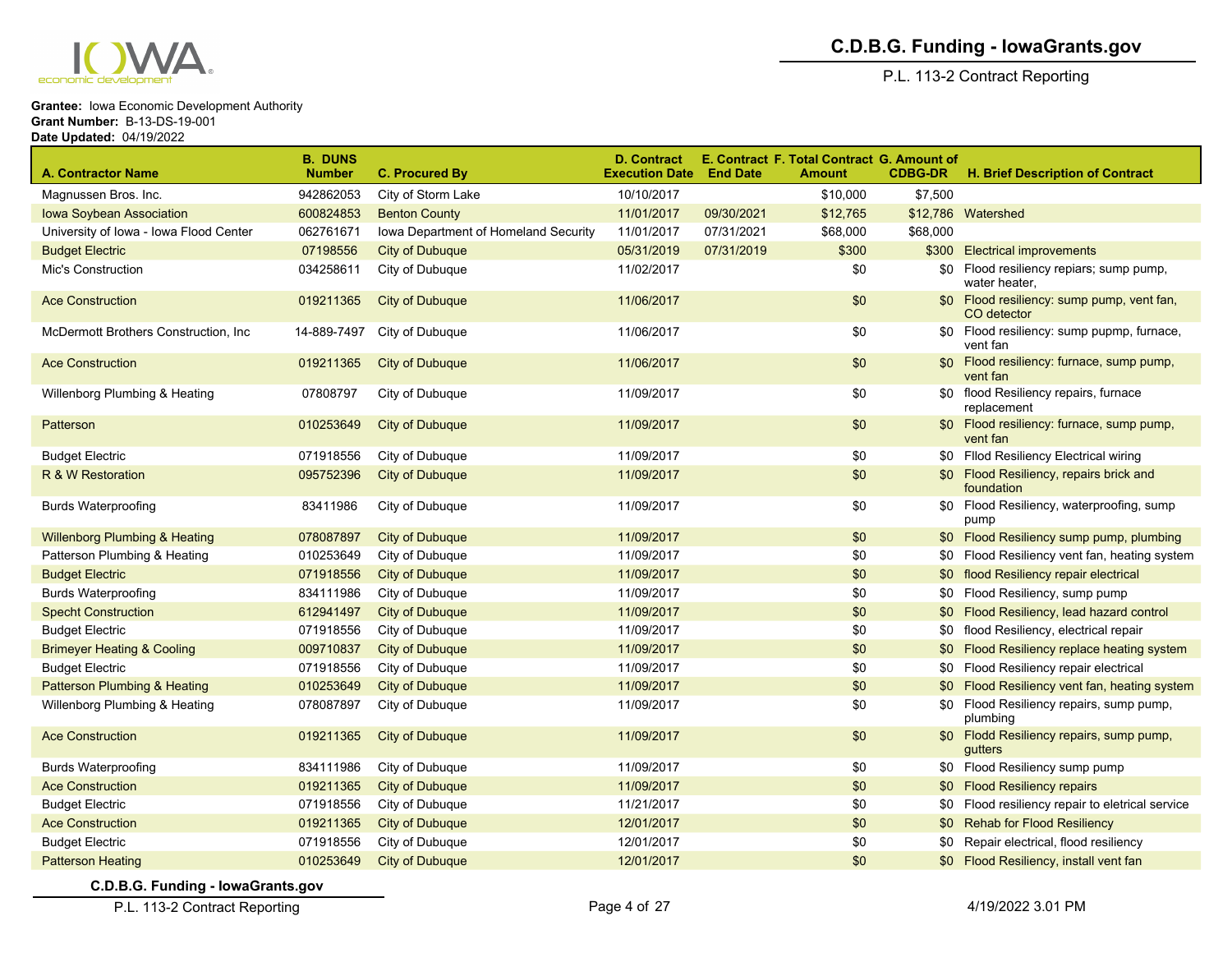

P.L. 113-2 Contract Reporting

**Date Updated:** 04/19/2022**Grant Number:** B-13-DS-19-001**Grantee:** Iowa Economic Development Authority

| <b>A. Contractor Name</b>              | <b>B. DUNS</b><br><b>Number</b> | <b>C. Procured By</b>                | <b>D. Contract</b><br><b>Execution Date</b> | <b>End Date</b> | E. Contract F. Total Contract G. Amount of<br><b>Amount</b> | <b>CDBG-DR</b> | <b>H. Brief Description of Contract</b>               |
|----------------------------------------|---------------------------------|--------------------------------------|---------------------------------------------|-----------------|-------------------------------------------------------------|----------------|-------------------------------------------------------|
| <b>Crawford Company</b>                | 609908470                       | City of Dubuque                      | 12/01/2017                                  |                 | \$0                                                         |                | \$0 Install new boiler                                |
| <b>Ace Construction</b>                | 019211365                       | City of Dubuque                      | 12/01/2017                                  |                 | \$0                                                         |                | \$0 Flood Resiliency concrete work                    |
| <b>Stackis Construction</b>            | 080883166                       | City of Dubuque                      | 12/01/2017                                  |                 | \$0                                                         |                | \$0 Flood Resiliency lead hazard control              |
| <b>Burds Waterproofing</b>             | 834111986                       | <b>City of Dubuque</b>               | 12/01/2017                                  |                 | \$0                                                         |                | \$0 Flood Resiliency water proofing                   |
| <b>Budget Electric</b>                 | 071918556                       | City of Dubuque                      | 12/01/2017                                  |                 | \$0                                                         | \$0            | Flood Resiliency electrical repairs                   |
| <b>Patterson Heating</b>               | 421064680                       | <b>City of Dubuque</b>               | 12/01/2017                                  |                 | \$0                                                         | \$0            | Flood Resiliency, install vent fan                    |
| Mic's Construction                     | 272780149                       | City of Dubuque                      | 12/01/2017                                  |                 | \$0                                                         | \$0            | Flood Resiliency lead hazard control                  |
| <b>Burds Waterproofing</b>             | 834111986                       | <b>City of Dubuque</b>               | 12/01/2017                                  |                 | \$0                                                         | \$0            | <b>Flood Resiliency water proofing</b>                |
| <b>Budget Electric</b>                 | 071918556                       | City of Dubuque                      | 12/01/2017                                  |                 | \$0                                                         | \$0            | Flood Resiliency electrical repairs                   |
| <b>Patterson Heating</b>               | 010253649                       | <b>City of Dubuque</b>               | 12/01/2017                                  |                 | \$0                                                         | \$0            | Flood Resiliency, install vent fan                    |
| <b>Clapsaddle-Gaber Associates</b>     | 059187708                       | Johnson County                       | 01/11/2018                                  | 09/30/2021      | \$500,000                                                   | \$500,000      | Engineering                                           |
| <b>Service One</b>                     | 036459071                       | City of Dubuque                      | 12/20/2017                                  |                 | \$0                                                         | \$0            | Replace non-functioning water heater                  |
| JEO Consulting Group, Inc.             | 035193432                       | <b>Fremont County</b>                | 01/09/2018                                  |                 | \$200,000                                                   | \$0            | to complete the East Nishnabotna<br>Watershed Plan    |
| JEO Consulting Group, Inc.             | 035193432                       | <b>Mills County</b>                  | 02/01/2018                                  | 03/31/2019      | \$200,000                                                   | \$200,000      | Contract for watershed planning and<br>engineering    |
| Iowa Soybean Association               | 600824853                       | Iowa County                          | 02/01/2018                                  | 09/30/2021      | \$15,163                                                    |                | \$15,163 Water Monitoring                             |
| Agren, Inc.                            | 957765209                       | <b>Iowa County</b>                   | 01/17/2018                                  | 09/30/2021      | \$5,000                                                     | \$5,000        | Software Vendor - License Agreement                   |
| Agren, Inc.                            | 957765209                       | <b>Benton County</b>                 | 01/17/2018                                  | 09/30/2021      | \$5,400                                                     |                | \$5,400 Software Vendor - License Agreement           |
| <b>Healy Excavating</b>                | 067692794                       | <b>City of Storm Lake</b>            | 02/05/2018                                  | 12/31/2019      | \$1,431,254                                                 | \$1,073,441    |                                                       |
| Smith Concrete Service INC             | 611800129                       | City of Storm Lake                   | 02/05/2018                                  | 12/31/2019      | \$115,900                                                   | \$86,925       |                                                       |
| <b>Dakota Traffic Services</b>         | 030606037                       | <b>City of Storm Lake</b>            | 02/05/2018                                  | 12/31/2019      | \$6,400                                                     | \$4,800        |                                                       |
| David E. Urban Appraisal Services Inc. | 048017177                       | City of Storm Lake                   | 02/19/2018                                  | 02/01/2019      | \$700                                                       | \$525          |                                                       |
| <b>ISG Engineering</b>                 | 040828329                       | <b>City of Storm Lake</b>            | 02/12/2018                                  | 12/31/2019      | \$5,250                                                     | \$3,938        |                                                       |
| <b>CoreLogic Solutions LLC</b>         | 016141470                       | lowa Department of Homeland Security | 04/01/2018                                  |                 | \$0                                                         | \$0            | Parcel data services for NDR risk<br>assessments.     |
| Joyce's Greenery                       | 019292226                       | <b>City of Storm Lake</b>            | 04/23/2018                                  | 04/30/2019      | \$80,300                                                    | \$60.225       |                                                       |
| <b>Ace Construction</b>                | 019211365                       | City of Dubuque                      | 02/06/2018                                  |                 | \$0                                                         | \$0            | Flood resiliency repairs; sump pump,<br>gutters, elec |
| <b>Crawford Heating</b>                | 609908470                       | <b>City of Dubuque</b>               | 02/06/2018                                  |                 | \$0                                                         |                | \$0 Install HVAC system                               |
| All American Gutters                   | 138747055                       | City of Dubuque                      | 02/06/2018                                  |                 | \$0                                                         | \$0            | Install gutters and downspouts                        |
| <b>Patterson Heating</b>               | 010253649                       | <b>City of Dubuque</b>               | 02/06/2018                                  |                 | \$0                                                         | \$0            | <b>Install ventilation</b>                            |
| <b>Ace Construction</b>                | 019211365                       | City of Dubuque                      | 02/06/2018                                  |                 | \$0                                                         | \$0            | Flood Resiliency; gutters, radon<br>mitigation, HVAC  |
| <b>Crawford Heating</b>                | 609908470                       | <b>City of Dubuque</b>               | 02/06/2018                                  |                 | \$0                                                         | \$0            | Install new HVAC system                               |
| All American Gutters                   | 138747055                       | City of Dubuque                      | 02/06/2018                                  |                 | \$0                                                         | \$0            | Install gutters and downsputs                         |
| <b>Patterson Heating</b>               | 010253649                       | <b>City of Dubuque</b>               | 02/06/2018                                  |                 | \$0                                                         | \$0            | Install ventilation and radon mitigation              |
| Hulstein Excavating                    | 080565684                       | City of Storm Lake                   | 02/19/2018                                  | 02/28/2020      | \$306.440                                                   | \$229,830      |                                                       |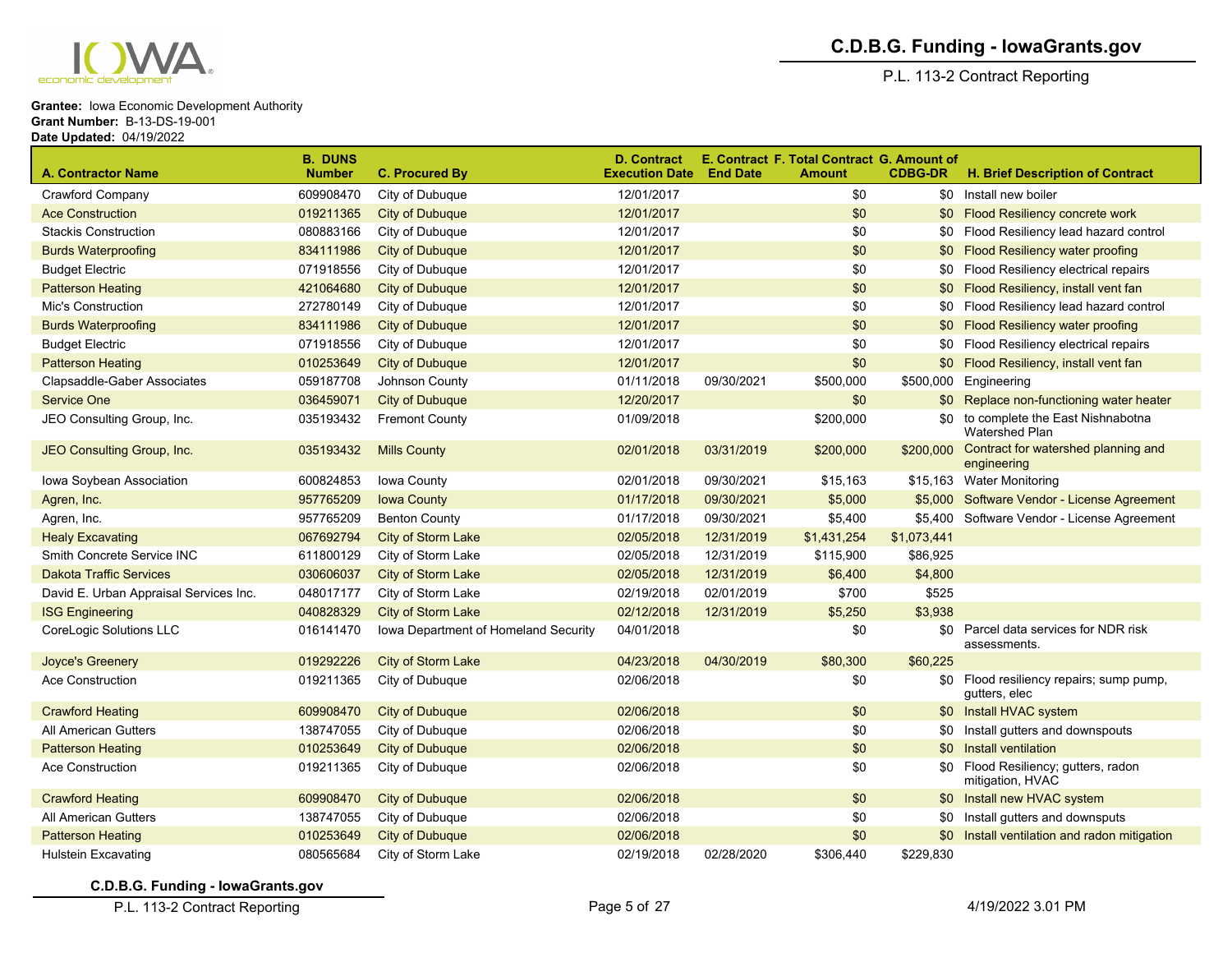# economic dev

## **C.D.B.G. Funding - IowaGrants.gov**

P.L. 113-2 Contract Reporting

### **Date Updated:** 04/19/2022**Grant Number:** B-13-DS-19-001**Grantee:** Iowa Economic Development Authority

| <b>A. Contractor Name</b>                              | <b>B. DUNS</b><br><b>Number</b> | <b>C. Procured By</b>     | <b>D. Contract</b><br><b>Execution Date</b> | <b>End Date</b> | E. Contract F. Total Contract G. Amount of<br><b>Amount</b> | <b>CDBG-DR</b> | <b>H. Brief Description of Contract</b> |
|--------------------------------------------------------|---------------------------------|---------------------------|---------------------------------------------|-----------------|-------------------------------------------------------------|----------------|-----------------------------------------|
| Bolton & Menk, Inc.                                    | 064752041                       | City of Storm Lake        | 02/19/2018                                  | 02/28/2020      | \$45,668                                                    | \$34,251       |                                         |
| Archaeology Laboratory, Augustana<br><b>University</b> | 076974088                       | <b>City of Storm Lake</b> | 02/19/2018                                  | 06/29/2018      | \$3,135                                                     | \$2,351        |                                         |
| <b>Ace Construction</b>                                | 019211365                       | City of Dubuque           | 02/23/2018                                  |                 | \$0                                                         |                | \$0 Flood Resiliency Repairs            |
| <b>Ace Construction</b>                                | 019211365                       | <b>City of Dubuque</b>    | 02/23/2018                                  |                 | \$0                                                         |                | \$0 Flood Resiliency Repairs            |
| <b>Ted Stackis Construction</b>                        | 080883166                       | City of Dubuque           | 02/23/2018                                  |                 | \$0                                                         | \$0            | Lead Hazard Control activities          |
| <b>Burds Waterproofing</b>                             | 834111986                       | <b>City of Dubuque</b>    | 02/23/2018                                  |                 | \$0                                                         |                | \$0 Waterproofing                       |
| All American Gutters                                   | 138747855                       | City of Dubuque           | 02/23/2018                                  |                 | \$0                                                         | \$0            | Install gutters and downspouts          |
| <b>Budget Electric</b>                                 | 071918556                       | City of Dubuque           | 02/23/2018                                  |                 | \$0                                                         | \$0            | Upgrade electrical and repairs          |
| Crawford Heating & Cooling                             | 609908470                       | City of Dubuque           | 02/23/2018                                  |                 | \$0                                                         | \$0            | HVAC system repairs                     |
| <b>Burds Waterproofing</b>                             | 83411986                        | <b>City of Dubuque</b>    | 02/23/2018                                  |                 | \$0                                                         |                | \$0 Waterproofing                       |
| <b>Budget Electric</b>                                 | 071918556                       | City of Dubuque           | 02/23/2018                                  |                 | \$0                                                         | \$0            | Electrical improvements                 |
| <b>Service One</b>                                     | 036459071                       | <b>City of Dubuque</b>    | 02/23/2018                                  |                 | \$0                                                         | \$0            | <b>HVAC and water heater</b>            |
| All American Gutters                                   | 138747855                       | City of Dubuque           | 02/23/2018                                  |                 | \$0                                                         | \$0            | Install gutters and downspouts          |
| <b>Gronen Restoration</b>                              | 182275904                       | City of Dubuque           | 02/23/2018                                  |                 | \$0                                                         | \$0            | <b>Flood Resiliency Repairs</b>         |
| All American Gutters                                   | 138747855                       | City of Dubuque           | 02/23/2018                                  |                 | \$0                                                         | \$0            | Install gutters and downspouts          |
| <b>Budget Electric</b>                                 | 071918556                       | <b>City of Dubuque</b>    | 02/23/2018                                  |                 | \$0                                                         | \$0            | <b>Electrical improvements</b>          |
| Service One                                            | 036459071                       | City of Dubuque           | 02/23/2018                                  |                 | \$0                                                         | \$0            | Install water heater                    |
| <b>Patterson Heating</b>                               | 010253649                       | <b>City of Dubuque</b>    | 02/23/2018                                  |                 | \$0                                                         |                | \$0 HVAC & ventilation                  |
| <b>Burds Waterproofing</b>                             | 834111986                       | City of Dubuque           | 02/23/2018                                  |                 | \$0                                                         |                | \$0 Waterproofing                       |
| <b>Crawford Heating &amp; Cooling</b>                  | 609908470                       | <b>City of Dubuque</b>    | 02/23/2018                                  |                 | \$0                                                         |                | \$0 HVAC system repairs                 |
| <b>TCO Radon</b>                                       | 026744779                       | City of Dubuque           | 02/23/2018                                  |                 | \$0                                                         | \$0            | Radon mitigation                        |
| <b>Budget Electric</b>                                 | 201067410                       | <b>City of Dubuque</b>    | 04/19/2019                                  | 06/21/2019      | \$23,955                                                    |                | \$1,865 Electrical improvements         |
| <b>TCO Radon</b>                                       | 026744779                       | City of Dubuque           | 03/05/2018                                  |                 | \$0                                                         | \$0            | Install radon mitigation system         |
| <b>Budget Electric</b>                                 | 071918556                       | <b>City of Dubuque</b>    | 03/05/2018                                  |                 | \$0                                                         | \$0            | <b>Electrical repairs</b>               |
| <b>McDermott Brothers Construction</b>                 | 148897497                       | City of Dubuque           | 03/05/2018                                  |                 | \$0                                                         | \$0            | <b>Flood Resiliency repairs</b>         |
| <b>Stackis Construction</b>                            | 080883166                       | <b>City of Dubuque</b>    | 03/19/2018                                  |                 | \$0                                                         | \$0            | <b>Flood Resiliency Repairs</b>         |
| <b>Ace Construction</b>                                | 019211365                       | City of Dubuque           | 03/19/2018                                  |                 | \$0                                                         | \$0            | <b>Flood Resiliency Repairs</b>         |
| <b>All American Gutters</b>                            | 138747055                       | <b>City of Dubuque</b>    | 03/22/2018                                  |                 | \$0                                                         | \$0            | Install gutters and downspouts          |
| <b>Budget Electric</b>                                 | 071918556                       | City of Dubuque           | 03/22/2018                                  |                 | \$0                                                         | \$0            | <b>Electrical improvements</b>          |
| <b>Service One</b>                                     | 036459071                       | <b>City of Dubuque</b>    | 03/22/2018                                  |                 | \$0                                                         | \$0            | Install water heater and HVAC           |
| That Man Home Maintenance and Repair                   | 054059823                       | City of Dubuque           | 04/05/2018                                  |                 | \$0                                                         | \$0            | <b>Flood Resiliency Repairs</b>         |
| <b>Budget Electric</b>                                 | 071918556                       | City of Dubuque           | 04/05/2018                                  |                 | \$0                                                         | \$0            | <b>Electrical improvements</b>          |
| <b>McDermott Brothers Construction</b>                 | 148897494                       | City of Dubuque           | 03/30/2018                                  |                 | \$0                                                         | \$0            | <b>Flood Resiliency Repairs</b>         |
| <b>Budget Electric</b>                                 | 071918556                       | City of Dubuque           | 03/30/2018                                  |                 | \$0                                                         | \$0            | <b>Electrical improvements</b>          |
| J Brimeyer Heating & Cooling                           | 009710837                       | City of Dubuque           | 03/30/2018                                  |                 | \$0                                                         | \$0            | Install HVAC system                     |
| All American Gutters                                   | 138747055                       | <b>City of Dubuque</b>    | 03/30/2018                                  |                 | \$0                                                         |                | \$0 Install gutters and downspouts      |
|                                                        |                                 |                           |                                             |                 |                                                             |                |                                         |

### **C.D.B.G. Funding - IowaGrants.gov**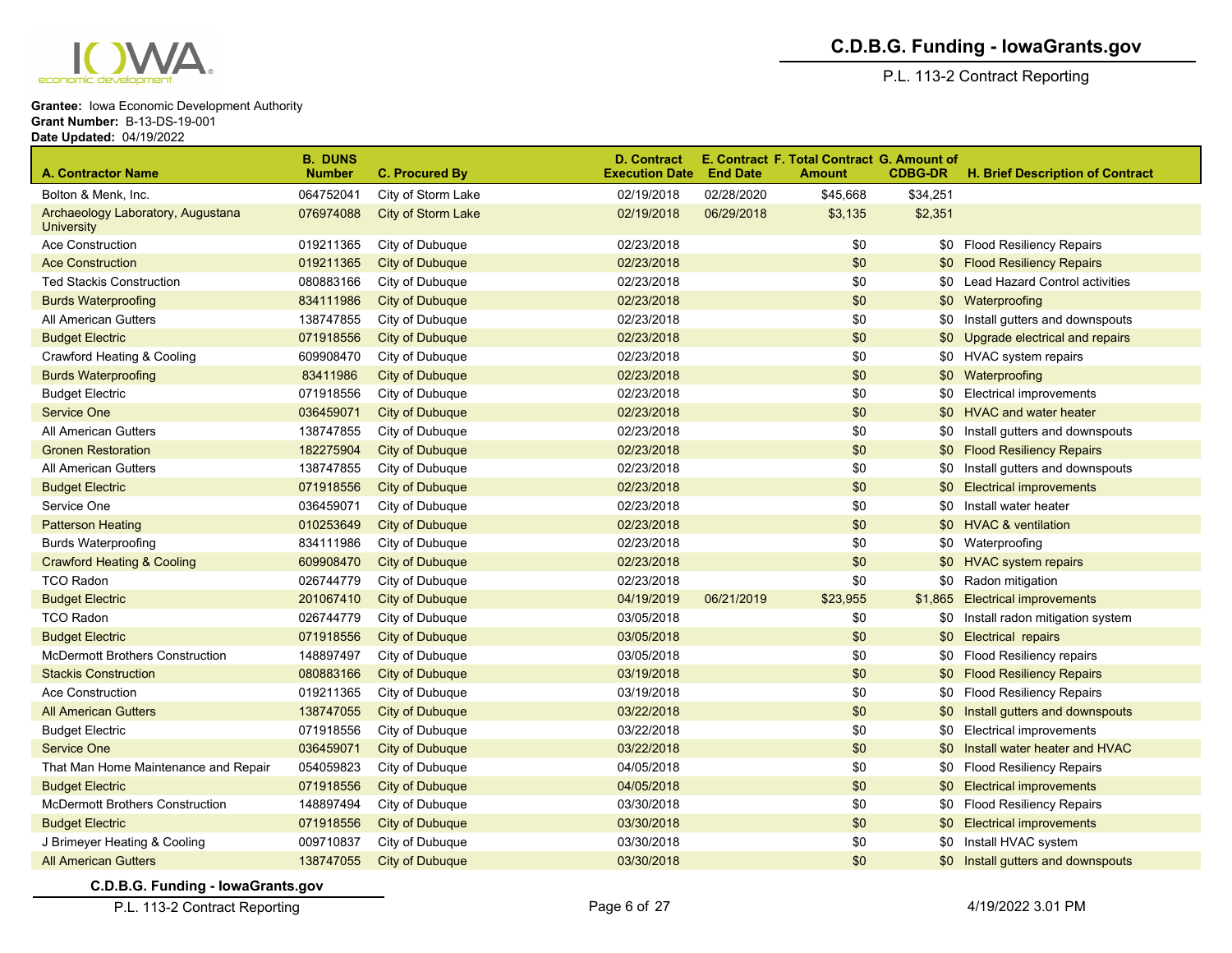

P.L. 113-2 Contract Reporting

**Date Updated:** 04/19/2022**Grant Number:** B-13-DS-19-001**Grantee:** Iowa Economic Development Authority

|                                        | <b>B. DUNS</b> |                           | <b>D. Contract</b>    |                 | E. Contract F. Total Contract G. Amount of |                |                                         |
|----------------------------------------|----------------|---------------------------|-----------------------|-----------------|--------------------------------------------|----------------|-----------------------------------------|
| <b>A. Contractor Name</b>              | <b>Number</b>  | <b>C. Procured By</b>     | <b>Execution Date</b> | <b>End Date</b> | <b>Amount</b>                              | <b>CDBG-DR</b> | <b>H. Brief Description of Contract</b> |
| <b>TCO Radon</b>                       | 026744779      | City of Dubuque           | 03/30/2018            |                 | \$0                                        |                | \$0 Install radon mitigation system     |
| <b>Burds Waterproofing</b>             | 834111986      | <b>City of Dubuque</b>    | 03/30/2018            |                 | \$0                                        |                | \$0 Watear proofing                     |
| <b>McDermott Brothers Construction</b> | 148897494      | City of Dubuque           | 04/05/2018            |                 | \$0                                        |                | \$0 Flood Resiliency Repairs            |
| <b>All American Gutters</b>            | 138747055      | City of Dubuque           | 04/05/2018            |                 | \$0                                        |                | \$0 Install gutters and downspouts      |
| <b>Budget Electric</b>                 | 071918556      | City of Dubuque           | 04/05/2018            |                 | \$0                                        |                | \$0 Electrical improvements             |
| <b>Brimeyer Heating &amp; Cooling</b>  | 009710837      | <b>City of Dubuque</b>    | 04/05/2018            |                 | \$0                                        |                | \$0 Install HVAC system                 |
| <b>Burds Waterproofing</b>             | 834111986      | City of Dubuque           | 04/05/2018            |                 | \$0                                        |                | \$0 Waterproofing                       |
| <b>TCO Radon</b>                       | 026744779      | <b>City of Dubuque</b>    | 04/05/2018            |                 | \$0                                        |                | \$0 Install radon mitigation system     |
| <b>Ace Construction</b>                | 091211365      | City of Dubuque           | 03/19/2018            |                 | \$0                                        |                | \$0 Flood Resiliency Repairs            |
| <b>Stackis Construction</b>            | 080883166      | <b>City of Dubuque</b>    | 03/19/2018            |                 | \$0                                        |                | \$0 Lead Hazard Control activities      |
| <b>Budget Electric</b>                 | 071918556      | City of Dubuque           | 03/19/2018            |                 | \$0                                        |                | \$0 Electrical improvements             |
| <b>All American Gutters</b>            | 138747055      | <b>City of Dubuque</b>    | 03/19/2018            |                 | \$0                                        |                | \$0 Install gutters and downspouts      |
| Service One                            | 03645971       | City of Dubuque           | 03/19/2018            |                 | \$0                                        |                | \$0 Install new HVAC system             |
| <b>Burds Waterproofing</b>             | 83411986       | <b>City of Dubuque</b>    | 03/19/2018            |                 | \$0                                        |                | \$0 Waterproofing                       |
| <b>Ted Stackis Construction</b>        | 080883166      | City of Dubuque           | 03/19/2018            |                 | \$0                                        | \$0            | <b>Flood Resiliency Repairs</b>         |
| <b>Winger Construction</b>             | 788192052      | <b>City of Dubuque</b>    | 03/19/2018            |                 | \$0                                        | \$0            | <b>Flood Resiliency Repairs</b>         |
| Gilly's Plumbing & Repair              | 092012260      | City of Dubuque           | 04/05/2018            |                 | \$0                                        | \$0            | Plumbing repairs                        |
| Moore & Sons                           | 054237292      | <b>City of Dubuque</b>    | 03/19/2018            |                 | \$0                                        | \$0            | <b>Flood Resiliency Repairs</b>         |
| Bolton & Menk. Inc.                    | 064752041      | City of Storm Lake        | 04/02/2018            | 03/29/2019      | \$1,500                                    | \$1,125        |                                         |
| Magnussen Bros. Inc.                   | 942862053      | <b>City of Storm Lake</b> | 03/26/2018            | 03/29/2019      | \$3,000                                    | \$2,250        |                                         |
| Dakkota Traffic Services               | 030606037      | City of Storm Lake        | 03/26/2018            | 03/29/2019      | \$5,625                                    | \$4,219        |                                         |
| <b>Stackis Construction</b>            | 080883166      | <b>City of Dubuque</b>    | 03/28/2018            |                 | \$0                                        |                | \$0 Flood Resiliency Repairs            |
| <b>Winger Construction</b>             | 788192052      | City of Dubuque           | 03/28/2018            |                 | \$0                                        | \$0            | <b>Flood Resiliency Repairs</b>         |
| Moore & Sons                           | 054237292      | <b>City of Dubuque</b>    | 03/28/2018            |                 | \$0                                        | \$0            | Install HVAC system                     |
| Ken Keller Electric                    | 806492976      | City of Dubuque           | 03/28/2018            |                 | \$0                                        | \$0            | <b>Electrical improvements</b>          |
| <b>Ace Construction</b>                | 019211365      | <b>City of Dubuque</b>    | 03/28/2018            |                 | \$0                                        | \$0            | <b>Flood Resiliency Repairs</b>         |
| <b>Budget Electric</b>                 | 071918556      | City of Dubuque           | 04/05/2018            |                 | \$0                                        | \$0            | <b>Electrical improvements</b>          |
| <b>All American Gutters</b>            | 138747055      | <b>City of Dubuque</b>    | 04/05/2018            |                 | \$0                                        | \$0            | Install gutters and downspouts          |
| <b>Midwest Reconstruction</b>          | 613188770      | City of Dubuque           | 04/05/2018            |                 | \$0                                        | \$0            | Waterproofing                           |
| <b>Burds Waterproofing</b>             | 834111986      | <b>City of Dubuque</b>    | 04/05/2018            |                 | \$0                                        | \$0            | Waterproofing                           |
| <b>Ace Construction</b>                | 019211365      | City of Dubuque           | 04/06/2018            |                 | \$0                                        | \$0            | <b>Flood Resiliency Repairs</b>         |
| <b>Service One</b>                     | 036459071      | <b>City of Dubuque</b>    | 04/06/2018            |                 | \$0                                        | \$0            | Install ventilation                     |
| <b>Budget Electric</b>                 | 071918556      | City of Dubuque           | 04/06/2018            |                 | \$0                                        | \$0            | Electrical improvements                 |
| <b>Midwest Reconstruction</b>          | 613188770      | <b>City of Dubuque</b>    | 04/06/2018            |                 | \$0                                        | \$0            | Waterproofing                           |
| Crawford Heating & Cooling             | 609908470      | City of Dubuque           | 04/06/2018            |                 | \$0                                        | \$0            | Install HVAC system                     |
| <b>Stackis Construction</b>            | 080883166      | <b>City of Dubuque</b>    | 04/06/2018            |                 | \$0                                        |                | \$0 Lead Hazard Control activities      |
|                                        |                |                           |                       |                 |                                            |                |                                         |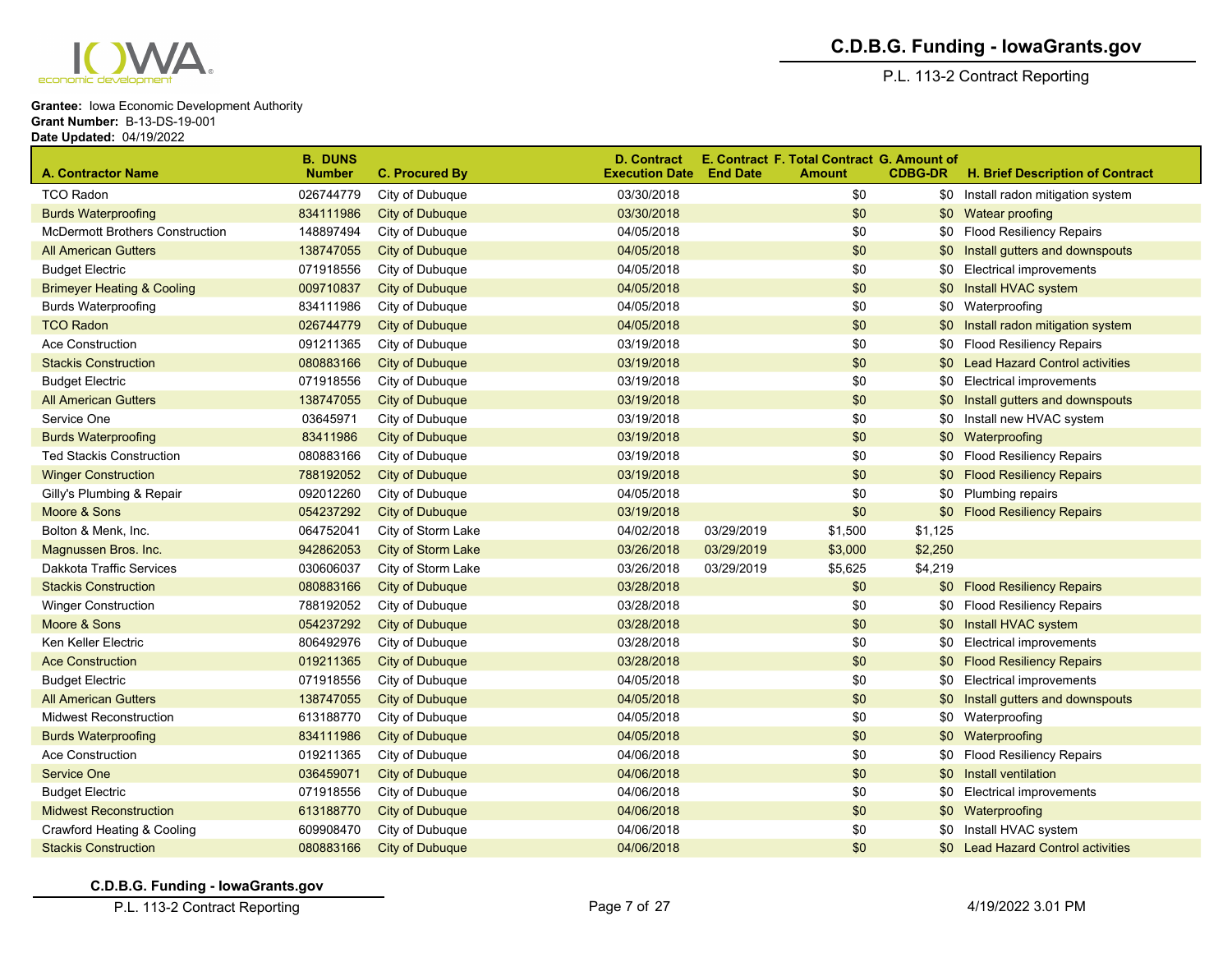

P.L. 113-2 Contract Reporting

**Date Updated:** 04/19/2022**Grant Number:** B-13-DS-19-001**Grantee:** Iowa Economic Development Authority

| <b>A. Contractor Name</b>                        | <b>B. DUNS</b><br><b>Number</b> |                        | <b>D. Contract</b><br><b>Execution Date</b> | <b>End Date</b> | E. Contract F. Total Contract G. Amount of<br><b>Amount</b> | <b>CDBG-DR</b> |                                          |
|--------------------------------------------------|---------------------------------|------------------------|---------------------------------------------|-----------------|-------------------------------------------------------------|----------------|------------------------------------------|
|                                                  |                                 | <b>C. Procured By</b>  |                                             |                 |                                                             |                | <b>H. Brief Description of Contract</b>  |
| <b>Ace Construction</b>                          | 019211365                       | City of Dubuque        | 04/05/2018                                  |                 | \$0                                                         |                | \$0 Flood Resiliency Repairs             |
| <b>Budget Electric</b>                           | 071918556                       | <b>City of Dubuque</b> | 04/05/2018                                  |                 | \$0                                                         |                | \$0 Electrical improvements              |
| <b>Midwest Reconstruction</b>                    | 613188770                       | City of Dubuque        | 04/05/2018                                  |                 | \$0                                                         |                | \$0 Waterproofing                        |
| <b>Crawford Heating &amp; Cooling</b>            | 609908470                       | <b>City of Dubuque</b> | 04/05/2018                                  |                 | \$0                                                         | \$0            | Install HVAC system                      |
| <b>Burds Waterproofing</b>                       | 834111986                       | City of Dubuque        | 04/05/2018                                  |                 | \$0                                                         |                | \$0 Waterproofing                        |
| <b>Ken Keller Electric</b>                       | 204104558                       | <b>City of Dubuque</b> | 03/19/2018                                  |                 | \$0                                                         |                | \$0 Flood Resiliency Repairs             |
| <b>McDermott Brothers Construction Inc.</b>      | 148897494                       | City of Dubuque        | 04/11/2018                                  |                 | \$0                                                         | \$0            | <b>Flood Resiliency Repairs</b>          |
| <b>Budget Electric</b>                           | 071918556                       | <b>City of Dubuque</b> | 04/11/2018                                  |                 | \$0                                                         | \$0            | <b>Flood Resiliency Repairs</b>          |
| J Brimeyer Heating Cooling                       | 009710837                       | City of Dubuque        | 04/11/2018                                  |                 | \$0                                                         | \$0            | <b>Flood Resiliency Repairs</b>          |
| <b>All American Seamless Gutters</b>             | 138747055                       | <b>City of Dubuque</b> | 04/11/2018                                  |                 | \$0                                                         | \$0            | <b>Flood Resiliency Repairs</b>          |
| Precision Tunneling Inc.                         | 069893687                       | City of Storm Lake     | 04/17/2018                                  | 12/31/2018      | \$13,500                                                    | \$10,125       |                                          |
| <b>Stackis Construction</b>                      | 080883166                       | <b>City of Dubuque</b> | 03/22/2019                                  | 05/24/2019      | \$71,061                                                    | \$71,061       | <b>Rehab for Flood Resiliency</b>        |
| <b>Ace Construction</b>                          | 0192113656                      | City of Dubuque        | 03/22/2019                                  | 05/24/2019      | \$14,000                                                    |                | \$14,000 Rehab for Flood Resiliency      |
| <b>Hollenbach Plumbing</b>                       | 003765719                       | <b>City of Dubuque</b> | 03/22/2019                                  | 05/24/2019      | \$300                                                       |                | \$300 Plumbing improvements              |
| <b>Keller Electric</b>                           | 806492976                       | City of Dubuque        | 03/22/2019                                  | 05/24/2019      | \$6,000                                                     |                | \$6,000 Electrical improvements          |
| Moore & Sons                                     | 054237292                       | <b>City of Dubuque</b> | 03/22/2019                                  | 05/24/2019      | \$1,300                                                     |                | \$1,300 Heating and ventilation          |
| <b>Grobstick Electrical dba A&amp;G Electric</b> | 10-736-8003                     | City of Dubuque        | 03/25/2019                                  | 12/31/2019      | \$153,420                                                   |                | \$153,420 Electric work for lights, etc. |
| <b>River City Paving</b>                         | 79-249-0740                     | City of Dubuque        | 03/25/2019                                  | 12/31/2019      | \$84,592                                                    |                | \$84,592 Grading paving work in street   |
| SELCO, Inc.                                      | 163253272                       | City of Dubuque        | 03/25/2019                                  | 12/31/2019      | \$82,726                                                    |                | \$82,726 Pavement Striping and Painting  |
| <b>D&amp;D Concrete Inc</b>                      | 022229329                       | <b>City of Dubuque</b> | 03/25/2019                                  | 12/31/2019      | \$160,270                                                   |                | \$160,270 Sidewalk replacement work      |
| Moore & Sons                                     | 054237292                       | City of Dubuque        | 04/20/2018                                  |                 | \$0                                                         |                | \$0 Flood Resiliency Repairs             |
| <b>Ted Stackis Construction</b>                  | 080883166                       | City of Dubuque        | 05/04/2018                                  |                 | \$0                                                         |                | \$0 Flood Resiliency Repairs             |
| Ace Construction                                 | 019211365                       | City of Dubuque        | 05/04/2018                                  |                 | \$0                                                         | \$0            | <b>Flood Resiliency Repairs</b>          |
| <b>Budget Electric</b>                           | 071918556                       | <b>City of Dubuque</b> | 05/11/2018                                  |                 | \$0                                                         | \$0            | <b>Electrical improvements</b>           |
| <b>Burds Waterproofing</b>                       | 083411986                       | City of Dubuque        | 05/04/2018                                  |                 | \$0                                                         | \$0            | Waterproofing                            |
| <b>Crawford Heating &amp; Cooling</b>            | 60990874                        | City of Dubuque        | 05/04/2018                                  |                 | \$0                                                         |                | \$0 HVAC system repairs                  |
| <b>Ted Stackis Construction</b>                  | 080883166                       | City of Dubuque        | 05/04/2018                                  |                 | \$0                                                         | \$0            | <b>Lead Hazard Control activities</b>    |
| <b>Midwest Reconstruction</b>                    | 613188770                       | <b>City of Dubuque</b> | 05/11/2018                                  |                 | \$0                                                         | \$0            | Waterproofing                            |
| <b>Crawford Heating &amp; Cooling</b>            | 069908470                       | City of Dubuque        | 05/11/2018                                  |                 | \$0                                                         | \$0            | HVAC system repairs                      |
| <b>All American Gutters</b>                      | 138747055                       | <b>City of Dubuque</b> | 05/11/2018                                  |                 | \$0                                                         | \$0            | Install gutters and downspouts           |
| Moore & Sons                                     | 054237292                       | City of Dubuque        | 05/11/2018                                  |                 | \$0                                                         | \$0            | HVAC system repairs                      |
| <b>All American Gutters</b>                      | 138747055                       | <b>City of Dubuque</b> | 05/04/2018                                  |                 | \$0                                                         | \$0            | Install gutters and downspouts           |
| Keller Electric                                  | 806492976                       | City of Dubuque        | 05/04/2018                                  |                 | \$0                                                         | \$0            | <b>Electrical improvements</b>           |
| <b>Grobstick Electrical dba A&amp;G Electric</b> | 107368003                       | <b>City of Dubuque</b> | 05/07/2018                                  | 12/31/2019      | \$225,734                                                   | \$225,734      | Electric work for lights, etc.           |
| <b>River City Paving</b>                         | 792490740                       | City of Dubuque        | 05/07/2018                                  | 12/31/2019      | \$125,567                                                   |                | \$125,567 Street paving work             |
| SELCO, Inc.                                      | 163253272                       | <b>City of Dubuque</b> | 05/07/2018                                  | 12/31/2019      | \$23,159                                                    |                | \$23,159 Pavement Striping and Painting  |
|                                                  |                                 |                        |                                             |                 |                                                             |                |                                          |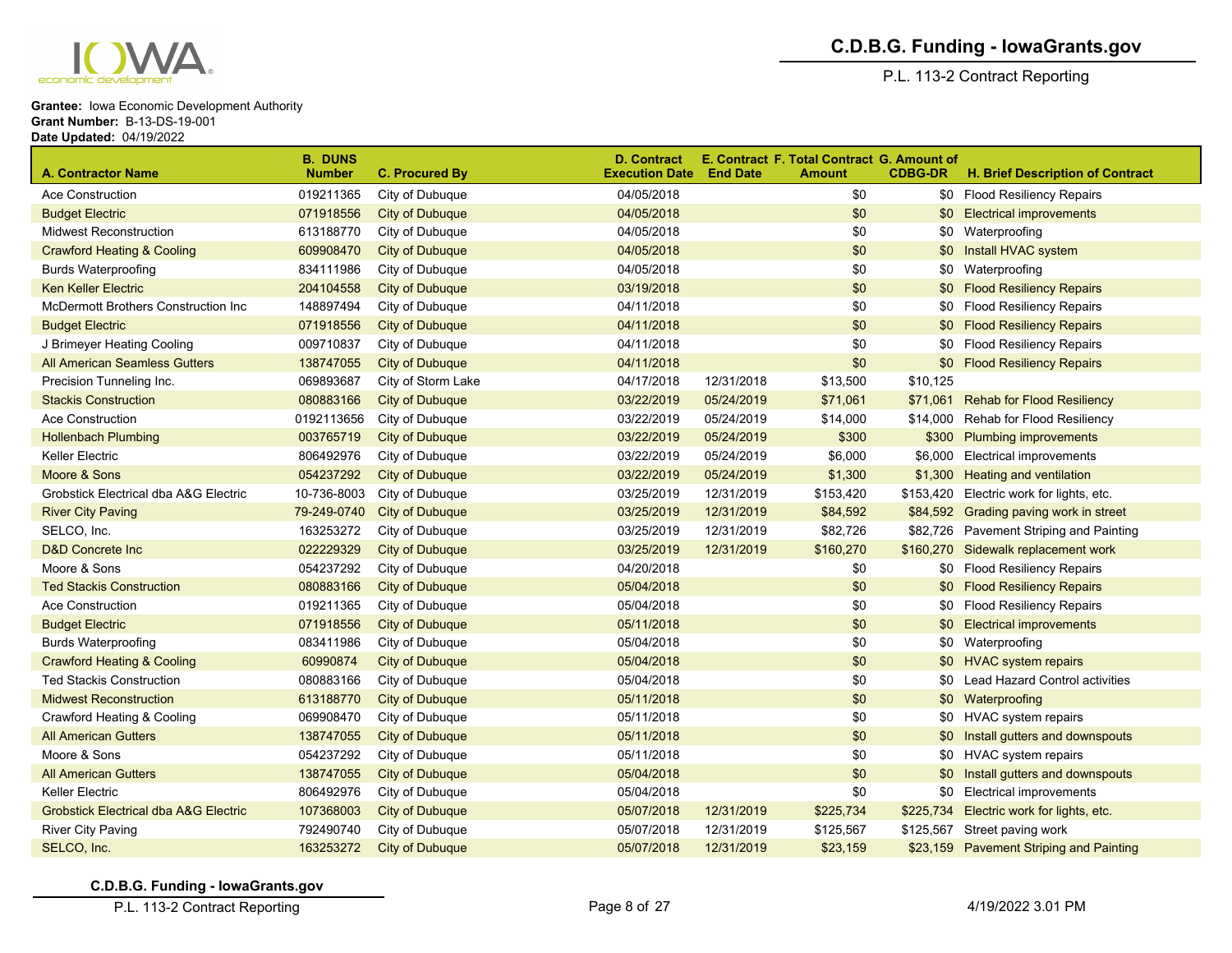

P.L. 113-2 Contract Reporting

**Date Updated:** 04/19/2022**Grant Number:** B-13-DS-19-001**Grantee:** Iowa Economic Development Authority

|                                              | <b>B. DUNS</b> |                           | D. Contract           |                 | E. Contract F. Total Contract G. Amount of |                |                                         |
|----------------------------------------------|----------------|---------------------------|-----------------------|-----------------|--------------------------------------------|----------------|-----------------------------------------|
| <b>A. Contractor Name</b>                    | <b>Number</b>  | <b>C. Procured By</b>     | <b>Execution Date</b> | <b>End Date</b> | <b>Amount</b>                              | <b>CDBG-DR</b> | <b>H. Brief Description of Contract</b> |
| <b>Ace Construction</b>                      | 019211365      | City of Dubuque           | 05/18/2018            |                 | \$0                                        |                | \$0 Flood Resiliency Repairs            |
| <b>All American Gutters</b>                  | 138747055      | City of Dubuque           | 05/18/2018            |                 | \$0                                        |                | \$0 Install gutters and downspouts      |
| <b>Budget Electric</b>                       | 071918556      | City of Dubuque           | 05/18/2018            |                 | \$0                                        | \$0            | Electrical improvements                 |
| <b>Crawford Heating &amp; Cooling</b>        | 069908470      | <b>City of Dubuque</b>    | 05/18/2018            |                 | \$0                                        | \$0            | Install HVAC system                     |
| <b>Stackis Construction</b>                  | 461685279      | City of Dubuque           | 05/18/2018            |                 | \$0                                        | \$0            | Lead Hazard Control activities          |
| <b>Ace Construction</b>                      | 019211365      | <b>City of Dubuque</b>    | 05/18/2018            |                 | \$0                                        | \$0            | <b>Flood Resiliency Repairs</b>         |
| All American Gutters                         | 138747055      | City of Dubuque           | 05/18/2018            |                 | \$0                                        | \$0            | Install gutters and downspouts          |
| <b>Budget Electric</b>                       | 071918556      | City of Dubuque           | 05/18/2018            |                 | \$0                                        | \$0            | <b>Electrical improvements</b>          |
| <b>Crawford Heating &amp; Cooling</b>        | 609908470      | City of Dubuque           | 05/18/2018            |                 | \$0                                        | \$0            | HVAC & ventilation                      |
| <b>Stackis Construction</b>                  | 461685279      | <b>City of Dubuque</b>    | 05/18/2018            |                 | \$0                                        | \$0            | <b>Lead Hazard Control activities</b>   |
| Smith Concrete Service Inc.                  | 611800129      | City of Storm Lake        | 05/07/2018            | 05/31/2019      | \$50,000                                   | \$37,500       |                                         |
| <b>Hoekstra Masonry Corp.</b>                | 014080182      | <b>City of Coralville</b> | 05/04/2018            | 09/30/2021      | \$19,880                                   |                | \$14,910 Masonry                        |
| D&D Concrete Inc                             | 022229329      | City of Dubuque           | 05/14/2018            | 12/31/2019      | \$78,260                                   | \$78,260       | Sidewalk replacement work               |
| <b>Cornerstone Concrete LLC</b>              | 781746917      | <b>City of Dubuque</b>    | 05/14/2018            | 12/31/2019      | \$93,000                                   | \$93,000       | Sidewalk replacement work               |
| <b>Budget Electric</b>                       | 071918556      | City of Dubuque           | 06/01/2018            |                 | \$0                                        | \$0            | <b>Electrical improvements</b>          |
| <b>Burds Waterproofing</b>                   | 834111986      | City of Dubuque           | 06/01/2018            |                 | \$0                                        |                | \$0 Waterproofing                       |
| <b>Midwest Reconstruction</b>                | 613188770      | City of Dubuque           | 06/01/2018            |                 | \$0                                        |                | \$0 Waterproofing                       |
| <b>All American Gutters</b>                  | 138747055      | <b>City of Dubuque</b>    | 06/01/2018            |                 | \$0                                        | \$0            | Install gutters and downspouts          |
| <b>Crawford Heating &amp; Cooling</b>        | 609908470      | City of Dubuque           | 06/01/2018            |                 | \$0                                        | \$0            | Install ventilation                     |
| <b>Ace Construction</b>                      | 019211365      | <b>City of Dubuque</b>    | 05/31/2018            |                 | \$0                                        | \$0            | <b>Flood Resiliency Repairs</b>         |
| <b>Stackis Construction</b>                  | 080883166      | City of Dubuque           | 05/24/2018            |                 | \$0                                        | \$0            | <b>Flood Resiliency Repairs</b>         |
| <b>Keller Electric</b>                       | 806492976      | <b>City of Dubuque</b>    | 06/01/2018            |                 | \$0                                        | \$0            | <b>Electrical improvements</b>          |
| Moore & Sons                                 | 054237292      | City of Dubuque           | 06/01/2018            |                 | \$0                                        | \$0            | Plumbing repairs                        |
| <b>Ace Construction</b>                      | 019211365      | <b>City of Dubuque</b>    | 06/01/2018            |                 | \$0                                        | \$0            | <b>Flood Resiliency Repairs</b>         |
| <b>Crawford Heating &amp; Cooling</b>        | 609908470      | City of Dubuque           | 06/01/2018            |                 | \$0                                        | \$0            | Install ventilation                     |
| <b>Langman Construction</b>                  | 087127387      | <b>City of Dubuque</b>    | 06/04/2018            | 12/31/2019      | \$3,720,556                                | \$3,720,556    | Installation of box culvert storm sewer |
| <b>Ace Construction</b>                      | 019211365      | City of Dubuque           | 06/29/2018            |                 | \$0                                        | \$0            | <b>Flood Resiliency Repairs</b>         |
| <b>Stackis Construction</b>                  | 080883166      | <b>City of Dubuque</b>    | 06/29/2018            |                 | \$0                                        | \$0            | <b>Flood Resiliency Repairs</b>         |
| <b>Budget Electric</b>                       | 071918556      | City of Dubuque           | 06/29/2018            |                 | \$0                                        | \$0            | <b>Electrical improvements</b>          |
| <b>Crawford Heating &amp; Cooling</b>        | 609908470      | <b>City of Dubuque</b>    | 06/29/2018            |                 | \$0                                        | \$0            | Install HVAC system                     |
| Environmental Management Services of<br>lowa | 615480639      | City of Dubuque           | 06/29/2018            |                 | \$0                                        |                | \$0 Asbestos work                       |
| <b>Stackis Construction</b>                  | 080883166      | <b>City of Dubuque</b>    | 06/29/2018            |                 | \$0                                        | \$0            | <b>Flood Resiliency Repairs</b>         |
| <b>Winger Construction</b>                   | 788192052      | City of Dubuque           | 06/29/2018            |                 | \$0                                        | \$0            | <b>Flood Resiliency Repairs</b>         |
| Moore & Sons                                 | 054237292      | <b>City of Dubuque</b>    | 06/29/2018            |                 | \$0                                        | \$0            | Install HVAC/ventilation system         |
| Nauman Nursery, Inc.                         | 04369621       | City of Dubuque           | 07/02/2018            | 11/15/2019      | \$21,753                                   | \$21,753       | Trees and seeding                       |
| Westphal & Company, Inc.                     | 169848611      | <b>City of Dubuque</b>    | 07/02/2018            | 11/15/2019      | \$132,695                                  |                | \$132.695 Electrical work               |
|                                              |                |                           |                       |                 |                                            |                |                                         |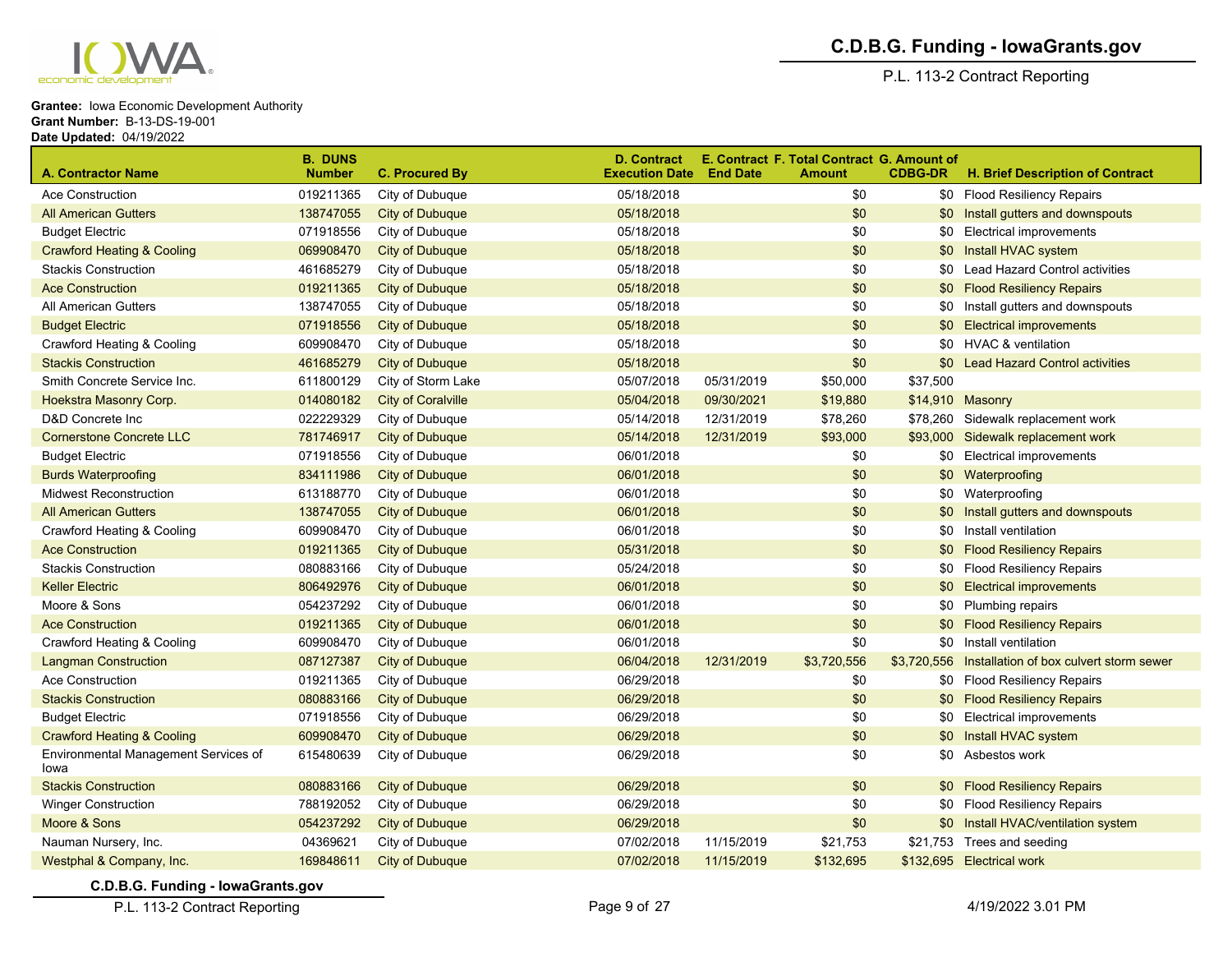## **C.D.B.G. Funding - IowaGrants.gov**

P.L. 113-2 Contract Reporting

### **Date Updated:** 04/19/2022**Grant Number:** B-13-DS-19-001**Grantee:** Iowa Economic Development Authority

| <b>A. Contractor Name</b>                           | <b>B. DUNS</b><br><b>Number</b> | <b>C. Procured By</b>                       | <b>D. Contract</b><br><b>Execution Date</b> | <b>End Date</b> | E. Contract F. Total Contract G. Amount of<br><b>Amount</b> | <b>CDBG-DR</b> | <b>H. Brief Description of Contract</b>             |
|-----------------------------------------------------|---------------------------------|---------------------------------------------|---------------------------------------------|-----------------|-------------------------------------------------------------|----------------|-----------------------------------------------------|
| <b>Skyline Construction</b>                         | 009848689                       | City of Dubuque                             | 07/02/2018                                  | 11/15/2019      | \$281,072                                                   |                | \$281,072 Concrete drives, sidewalk, intakes        |
| Heiar Brothers Fencing Inc.                         | 139175954                       | City of Dubuque                             | 07/02/2018                                  | 11/15/2019      | \$26,766                                                    |                | \$26,766 Fence work                                 |
| Bush Turf Inc.                                      | 156629222                       | City of Dubuque                             | 07/02/2018                                  | 11/15/2019      | \$46,310                                                    |                | \$46,310 Erosion control                            |
| <b>River City Paving</b>                            | 139798177                       | City of Dubuque                             | 07/02/2018                                  | 11/15/2019      | \$209,224                                                   |                | \$209,224 Street paving work                        |
| Davenport Electrical Contractor Co.                 | 002801124                       | City of Dubuque                             | 07/02/2018                                  | 11/15/2019      | \$10,500                                                    |                | \$10,500 Set Electrical Foundations                 |
| <b>Crawford Company</b>                             | 0609908470                      | City of Dubuque                             | 04/19/2019                                  | 06/21/2019      | \$23,955                                                    |                | \$8,425 Heating and ventilation                     |
| East Central Intergovernmental Association          | 131064185                       | City of Dubuque                             | 01/18/2017                                  | 09/30/2021      | \$758,976                                                   |                | \$758.976 Grant Administration - Technical Services |
| MLS Landscape and Design Inc.                       | 362183733                       | <b>City of Storm Lake</b>                   | 07/06/2018                                  | 09/28/2018      | \$1,930                                                     | \$1,448        |                                                     |
| Kelley Contract Dewatering Co.                      | 041942491                       | City of Dubuque                             | 07/16/2018                                  | 12/31/2019      | \$22,375                                                    |                | \$22,375 Dewatering                                 |
| <b>Holenback Plumbing</b>                           | 003765719                       | <b>City of Dubuque</b>                      | 07/16/2018                                  | 12/31/2019      | \$3,500                                                     | \$3,500        | <b>Water Services</b>                               |
| That Man Home Maintenance & Repair                  | 054059823                       | City of Dubuque                             | 07/13/2018                                  |                 | \$0                                                         | \$0            | Rehab for Flood Resiliency                          |
| <b>Budget Electric</b>                              | 071918556                       | <b>City of Dubuque</b>                      | 07/16/2018                                  |                 | \$0                                                         | \$0            | <b>Electrical improvements</b>                      |
| Gilly's Plumbing                                    | 092012260                       | City of Dubuque                             | 07/16/2018                                  |                 | \$0                                                         | \$0            | Plumbing improvements                               |
| <b>The Schneider Corporation</b>                    | 067867887                       | <b>Iowa Department of Homeland Security</b> | 05/25/2018                                  |                 | \$0                                                         | \$0            | Parcel data set purchase                            |
| <b>Stackis Construction</b>                         | 080883166                       | City of Dubuque                             | 07/30/2018                                  | 08/30/2018      | \$14,625                                                    | \$14,625       | Rehab for Flood Resiliency                          |
| <b>Keller Electric</b>                              | 087111078                       | <b>City of Dubuque</b>                      | 07/31/2018                                  | 10/31/2018      | \$1,500                                                     | \$0            | <b>Electrical improvements</b>                      |
| <b>Ace Construction</b>                             | 019211365                       | City of Dubuque                             | 07/30/2018                                  | 10/30/2018      | \$46,754                                                    | \$46,754       | Rehab for Flood Resiliency                          |
| <b>Stackis Construction</b>                         | 080883166                       | <b>City of Dubuque</b>                      | 07/31/2018                                  | 10/30/2018      | \$1,210                                                     | \$46,754       | <b>Rehab for Flood Resiliency</b>                   |
| <b>Ace Construction</b>                             | 019211365                       | City of Dubuque                             | 07/30/2018                                  | 10/30/2018      | \$11,350                                                    | \$11,350       | Rehab for Flood Resiliency                          |
| <b>Environmental ManagenmentServices of</b><br>lowa | 615480639                       | <b>City of Dubuque</b>                      | 07/31/2018                                  | 10/31/2018      | \$1,400                                                     |                | \$138,500 Asbestos removal                          |
| Crawford Company                                    | 609908470                       | City of Dubuque                             | 07/31/2018                                  | 10/31/2018      | \$1,210                                                     |                | \$13,850 Flood Resiliency, install vent fan         |
| <b>Budget Electric</b>                              | 071918556                       | <b>City of Dubuque</b>                      | 07/31/2018                                  | 10/31/2018      | \$300                                                       | \$13,850       | <b>Electrical improvements</b>                      |
| <b>Budget Electric</b>                              | 071918556                       | City of Dubuque                             | 07/31/2018                                  | 10/30/2018      | \$1,210                                                     | \$47,964       | <b>Electrical improvements</b>                      |
| <b>Ace Construction</b>                             | 019211365                       | City of Dubuque                             | 08/17/2018                                  | 10/19/2018      | \$26,513                                                    | \$26,513       | <b>Rehab for Flood Resiliency</b>                   |
| <b>Budget Electric</b>                              | 071918556                       | City of Dubuque                             | 08/20/2018                                  | 10/19/2018      | \$1,300                                                     | \$26,513       | <b>Electrical improvements</b>                      |
| <b>Crawford Company</b>                             | 609908470                       | <b>City of Dubuque</b>                      | 08/17/2018                                  | 10/19/2018      | \$3,800                                                     |                | \$26,513 Heating and ventilation                    |
| <b>Ace Construction</b>                             | 019211365                       | City of Dubuque                             | 08/17/2018                                  | 10/19/2018      | \$13,940                                                    | \$13,940       | Rehab for Flood Resiliency                          |
| <b>Crawford Company</b>                             | 609908470                       | City of Dubuque                             | 08/20/2018                                  | 10/19/2018      | \$3,770                                                     | \$13,940       | <b>Heating and ventilation</b>                      |
| <b>Budget Electric</b>                              | 071918556                       | City of Dubuque                             | 08/17/2018                                  | 10/19/2018      | \$3,110                                                     | \$13,940       | Electrical improvements                             |
| <b>Stackis Construction</b>                         | 080883166                       | <b>City of Dubuque</b>                      | 08/20/2018                                  | 10/19/2018      | \$3,780                                                     | \$13,940       | <b>Lead Hazard Control</b>                          |
| <b>Ace Construction</b>                             | 019211365                       | City of Dubuque                             | 08/17/2018                                  | 10/19/2018      | \$62,878                                                    | \$62,878       | Rehab for Flood Resiliency                          |
| <b>All American Gutters</b>                         | 138747055                       | <b>City of Dubuque</b>                      | 08/20/2018                                  | 10/19/2018      | \$1,265                                                     | \$62,878       | Install gutters and downspouts                      |
| <b>Budget Electric</b>                              | 07198556                        | City of Dubuque                             | 08/20/2018                                  | 10/19/2018      | \$2,190                                                     | \$62,878       | <b>Electrical improvements</b>                      |
| <b>Crawford Company</b>                             | 0609908470                      | <b>City of Dubuque</b>                      | 08/17/2018                                  | 10/19/2018      | \$12,817                                                    |                | \$62,878 Heating and ventilation                    |
| <b>Stackis Construction</b>                         | 080883166                       | City of Dubuque                             | 08/20/2018                                  | 10/19/2018      | \$1,840                                                     | \$62,878       | Rehab for Flood Resiliency                          |
| <b>Schoon Construction &amp; Excavation LLC</b>     | 074081750                       | <b>City of Storm Lake</b>                   | 08/13/2018                                  | 09/28/2018      | \$2,140                                                     | \$1,605        |                                                     |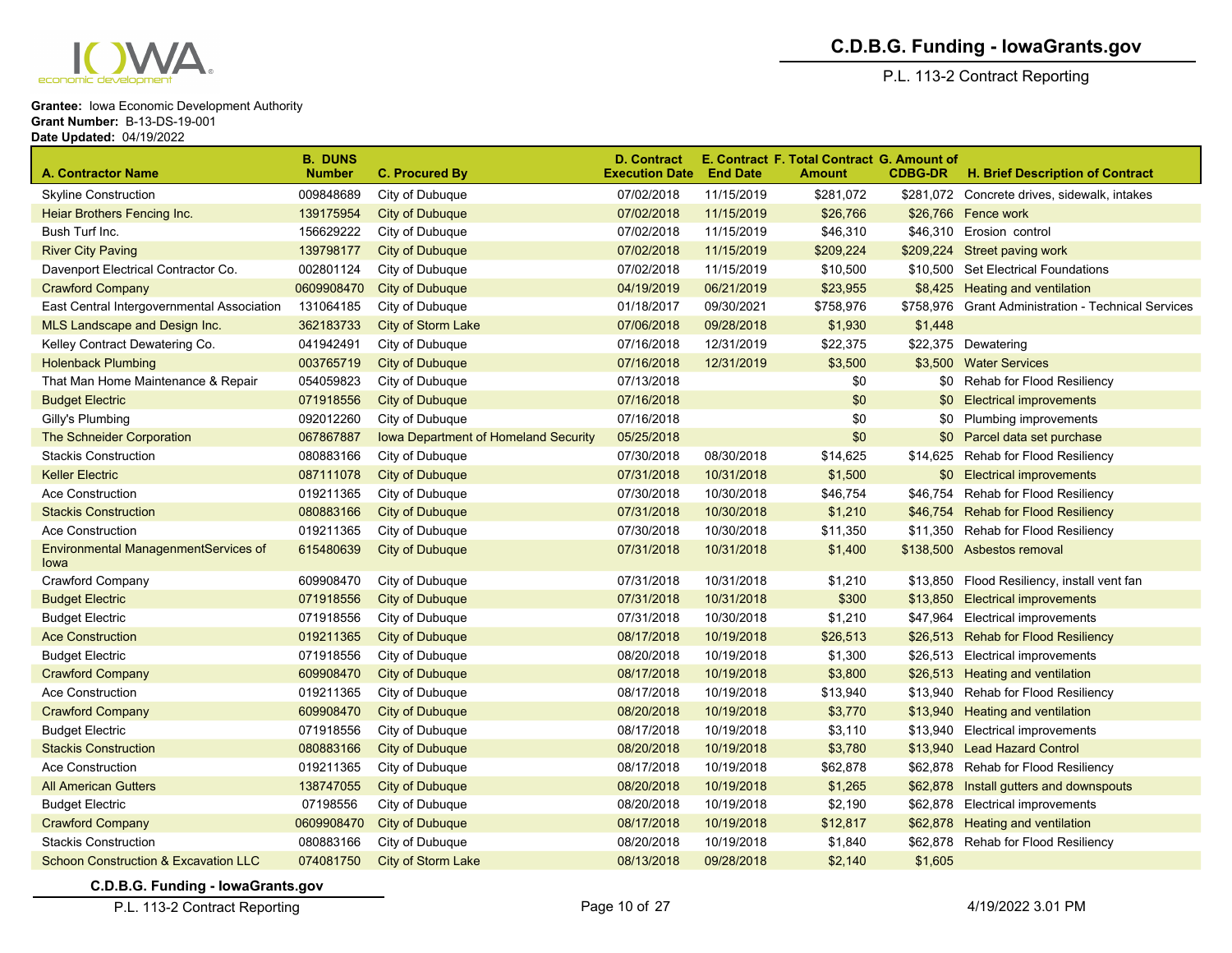# economic c

### **Date Updated:** 04/19/2022**Grant Number:** B-13-DS-19-001**Grantee:** Iowa Economic Development Authority

P.L. 113-2 Contract Reporting

| <b>A. Contractor Name</b>                           | <b>B. DUNS</b><br><b>Number</b> | <b>C. Procured By</b>                                           | <b>D. Contract</b><br><b>Execution Date</b> | <b>End Date</b> | E. Contract F. Total Contract G. Amount of<br>Amount | <b>CDBG-DR</b> | <b>H. Brief Description of Contract</b>                      |
|-----------------------------------------------------|---------------------------------|-----------------------------------------------------------------|---------------------------------------------|-----------------|------------------------------------------------------|----------------|--------------------------------------------------------------|
| Schrader Tiling & Terrain, LLC                      | 056242474                       | <b>Benton County</b>                                            | 02/28/2019                                  | 12/15/2019      | \$468,603                                            | \$468,603      | Excavating and grading                                       |
| Bear Creek Archaeology, Inc.                        | 185891603                       | <b>Benton County</b>                                            | 06/04/2018                                  |                 | \$0                                                  |                | \$0 Arachaeology                                             |
| WHKS & Co.                                          | 1526472                         | <b>Buena Vista County</b>                                       | 08/28/2018                                  |                 | \$0                                                  | \$0            | Project Engineer on the N. Raccoon<br><b>River Watershed</b> |
| University of Iowa Office of State<br>Archaeologist | 06276167                        | <b>Johnson County</b>                                           | 08/30/2018                                  |                 | \$0                                                  |                | \$0 Archaeology                                              |
| lowa Valley Resource Conservation &<br>Development  | 196224856                       | University of Iowa                                              | 09/01/2018                                  | 11/30/2018      | \$5,661                                              |                | \$5,661 Vinton Case Study                                    |
| <b>Stackis Construction</b>                         | 080883166                       | <b>City of Dubuque</b>                                          | 09/06/2018                                  | 11/06/2018      | \$18,695                                             |                | \$18,695 Rehab for Flood Resiliency                          |
| Ace Construction                                    | 019211365                       | City of Dubuque                                                 | 09/06/2018                                  | 11/06/2018      | \$7,404                                              |                | \$18,695 Rehab for Flood Resiliency                          |
| <b>Hollenbach Plumbing</b>                          | 03765719                        | <b>City of Dubuque</b>                                          | 09/06/2018                                  | 11/06/2018      | \$5,200                                              |                | \$16,895 Plumbing improvements                               |
| Moore & Sons                                        | 054237292                       | City of Dubuque                                                 | 09/06/2018                                  | 11/06/2018      | \$0                                                  |                | \$16,895 Rehab for Flood Resiliency                          |
| <b>Keller Electric</b>                              | 806492976                       | <b>City of Dubuque</b>                                          | 09/06/2018                                  | 11/06/2018      | \$3,500                                              |                | \$16,895 Electrical improvements                             |
| <b>Crawford Company</b>                             | 0609908470                      | City of Dubuque                                                 | 09/06/2018                                  | 11/06/2018      | \$0                                                  |                | \$16,895 Rehab for Flood Resiliency                          |
| <b>Ace Construction</b>                             | 019211365                       | <b>City of Dubuque</b>                                          | 09/06/2018                                  | 11/06/2018      | \$28,806                                             | \$28,806       | <b>Rehab for Flood Resiliency</b>                            |
| <b>Stackis Construction</b>                         | 080883166                       | City of Dubuque                                                 | 09/06/2018                                  | 11/06/2018      | \$5,895                                              | \$28,806       | <b>Lead Hazard Control</b>                                   |
| <b>Budget Electric</b>                              | 07198556                        | <b>City of Dubuque</b>                                          | 09/06/2018                                  | 11/06/2018      | \$2,192                                              |                | \$28,806 Electrical improvements                             |
| <b>All American Gutters</b>                         | 138747055                       | City of Dubuque                                                 | 09/06/2018                                  | 11/06/2018      | \$978                                                | \$28,806       | Install gutters and downspouts                               |
| <b>Stackis Construction</b>                         | 080883166                       | <b>City of Dubuque</b>                                          | 09/06/2018                                  | 11/06/2018      | \$37,525                                             |                | \$37,525 Rehab for Flood Resiliency                          |
| <b>Ace Construction</b>                             | 0192113656                      | City of Dubuque                                                 | 09/06/2018                                  | 11/06/2018      | \$4,200                                              |                | \$39,723 Rehab for Flood Resiliency                          |
| Ken Moore & Sons                                    | 054237292                       | <b>City of Dubuque</b>                                          | 09/06/2018                                  | 11/06/2018      | \$0                                                  |                | \$39,723 Heating and ventilation                             |
| Hollenbach Plumbing                                 | 003765719                       | City of Dubuque                                                 | 09/06/2018                                  | 11/06/2018      | \$0                                                  |                | \$39,723 Rehab for Flood Resiliency                          |
| <b>Keller Electric</b>                              | 806492976                       | <b>City of Dubuque</b>                                          | 09/06/2018                                  | 11/06/2018      | \$0                                                  | \$39,723       | <b>Electrical improvements</b>                               |
| <b>EOR</b>                                          | $\mathbf 0$                     | Buena Vista County                                              | 08/28/2018                                  | 04/30/2020      | \$199,850                                            | \$0            |                                                              |
| <b>Maria Ulrice</b>                                 | 08-135-5324                     | University of Northern Iowa, Tallgrass<br><b>Prairie Center</b> | 01/05/2018                                  | 06/30/2019      | \$21,000                                             | \$21,000       | Contractor to provide assistance with<br><b>NDR</b> project  |
| Tricon General Construction, Inc.                   | 011877193                       | City of Dubuque                                                 | 02/25/2019                                  | 06/30/2021      | \$25,900,000                                         | \$25,900,000   | Installation of culverts through RR yard                     |
| <b>HR</b> Green                                     | 022050066                       | <b>Johnson County</b>                                           | 09/10/2018                                  | 01/31/2019      | \$90,000                                             |                | \$90,000 Stream corridor & floodplain design                 |
| Applied Ecological Services, Inc.                   | 614663276                       | Johnson County                                                  | 09/14/2018                                  | 01/31/2019      | \$20,000                                             |                | \$20,000 Stream corridor & floodplain design                 |
| <b>RAM Services, LLC</b>                            | 058719875                       | <b>City of Dubuque</b>                                          | 09/21/2018                                  |                 | \$0                                                  |                | \$0 Radon mitigation                                         |
| That Man Home Maintenance & Repair                  | 054059823                       | City of Dubuque                                                 | 10/15/2018                                  | 12/14/2018      | \$17,220                                             | \$17,220       | Rehab for Flood Resiliency                                   |
| <b>Gilly's Plumbing</b>                             | 092012260                       | <b>City of Dubuque</b>                                          | 10/16/2018                                  | 12/14/2018      | \$2,100                                              | \$2,100        | <b>Plumbing improvements</b>                                 |
| <b>Budget Electric</b>                              | 071918556                       | City of Dubuque                                                 | 10/16/2018                                  | 12/14/2018      | \$350                                                | \$350          | <b>Electrical improvements</b>                               |
| <b>All American Gutters</b>                         | 138747055                       | <b>City of Dubuque</b>                                          | 10/16/2018                                  | 12/14/2018      | \$1,800                                              | \$1,800        | Install gutters and downspouts                               |
| That Man Home Maintenance & Repair                  | 054059823                       | City of Dubuque                                                 | 10/16/2018                                  | 12/14/2018      | \$36,810                                             | \$36,810       | Rehab for Flood Resiliency                                   |
| <b>Gilly's Plumbing</b>                             | 092012260                       | <b>City of Dubuque</b>                                          | 10/16/2018                                  | 12/14/2018      | \$5,000                                              | \$5,000        | <b>Heating and ventilation</b>                               |
| <b>Budget Electric</b>                              | 071918556                       | City of Dubuque                                                 | 10/16/2018                                  | 12/14/2018      | \$400                                                | \$400          | Electrical improvements                                      |
| <b>All American Gutters</b>                         | 138747055                       | <b>City of Dubuque</b>                                          | 10/16/2018                                  | 12/14/2018      | \$1,600                                              | \$1,600        | Install gutters and downspouts                               |

### **C.D.B.G. Funding - IowaGrants.gov**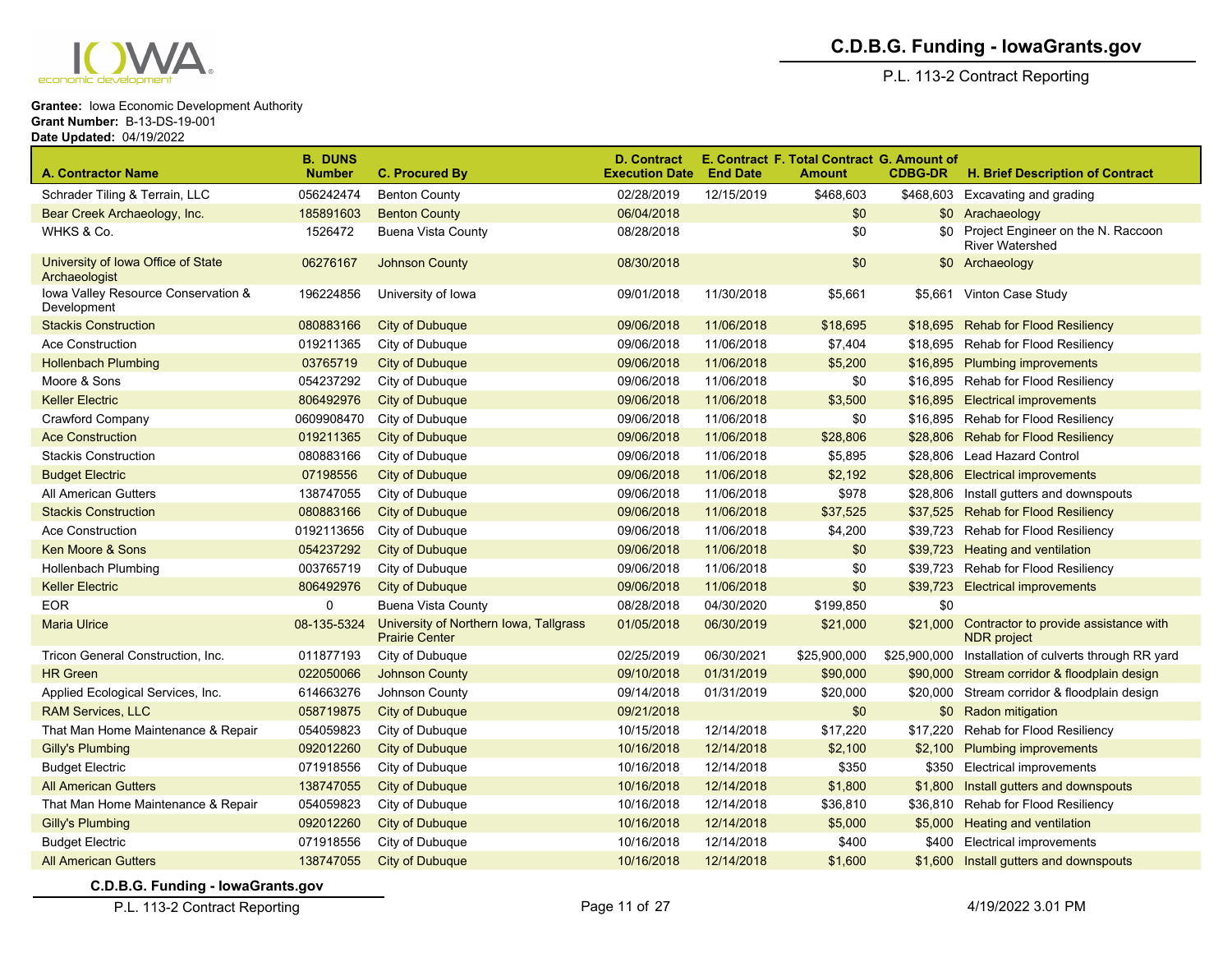## **C.D.B.G. Funding - IowaGrants.gov**

P.L. 113-2 Contract Reporting

**Date Updated:** 04/19/2022**Grant Number:** B-13-DS-19-001**Grantee:** Iowa Economic Development Authority

|                                                       | <b>B. DUNS</b> |                        | <b>D. Contract</b>    |                 | E. Contract F. Total Contract G. Amount of |                |                                         |
|-------------------------------------------------------|----------------|------------------------|-----------------------|-----------------|--------------------------------------------|----------------|-----------------------------------------|
| <b>A. Contractor Name</b>                             | <b>Number</b>  | <b>C. Procured By</b>  | <b>Execution Date</b> | <b>End Date</b> | <b>Amount</b>                              | <b>CDBG-DR</b> | <b>H. Brief Description of Contract</b> |
| Patterson Heating                                     | 010253649      | City of Dubuque        | 10/12/2018            | 11/30/2018      | \$2,685                                    |                | \$268,500 Heating and ventilation       |
| <b>Ace Construction</b>                               | 019211365      | <b>City of Dubuque</b> | 11/05/2018            | 12/21/2018      | \$49,525                                   |                | \$49,525 Rehab for Flood Resiliency     |
| <b>Stackis Construction</b>                           | 080883166      | City of Dubuque        | 11/05/2018            | 12/21/2018      | \$0                                        | \$0            | Rehab for Flood Resiliency              |
| Moore & Sons                                          | 054237292      | <b>City of Dubuque</b> | 11/05/2018            | 12/21/2018      | \$19,855                                   | \$19,855       | <b>Heating and ventilation</b>          |
| <b>Hollenbach Plumbing</b>                            | 003765719      | City of Dubuque        | 11/05/2018            | 12/21/2018      | \$900                                      | \$900          | <b>Plumbing improvements</b>            |
| <b>Keller Electric</b>                                | 806492976      | <b>City of Dubuque</b> | 11/05/2018            | 12/21/2018      | \$590                                      | \$590          | <b>Electrical improvements</b>          |
| <b>Ace Construction</b>                               | 019211365      | City of Dubuque        | 11/05/2018            | 12/21/2018      | \$34,500                                   | \$34,500       | Rehab for Flood Resiliency              |
| <b>Stackis Construction</b>                           | 080883166      | <b>City of Dubuque</b> | 11/05/2018            | 12/21/2018      | \$3,850                                    | \$3,850        | <b>Rehab for Flood Resiliency</b>       |
| Moore & Sons                                          | 054237292      | City of Dubuque        | 11/05/2018            | 12/21/2018      | \$1,500                                    | \$1,500        | Heating and ventilation                 |
| <b>Hollenbach Plumbing</b>                            | 003765719      | <b>City of Dubuque</b> | 11/05/2018            | 12/21/2018      | \$1,100                                    | \$1,100        | <b>Plumbing improvements</b>            |
| <b>All American Gutters</b>                           | 138747055      | City of Dubuque        | 11/05/2018            | 12/21/2018      | \$2,300                                    | \$2,300        | Install gutters and downspouts          |
| <b>Budget Electric</b>                                | 071918556      | <b>City of Dubuque</b> | 11/05/2018            | 12/21/2018      | \$0                                        |                | \$0 Electrical improvements             |
| Kremer Appraisals                                     | 116752708      | <b>Benton County</b>   | 10/30/2018            |                 | \$425                                      | \$425          | Contract for appraisal of property      |
| <b>Budget Electric</b>                                | 07198556       | <b>City of Dubuque</b> | 11/05/2018            | 12/21/2018      | \$0                                        |                | \$0 Electrical improvements             |
| All American Gutters                                  | 138747055      | City of Dubuque        | 11/05/2018            | 12/21/2018      | \$0                                        | \$0            | Install gutters and downspouts          |
| <b>Crawford Company</b>                               | 609908470      | <b>City of Dubuque</b> | 11/05/2018            | 12/21/2018      | \$0                                        |                | \$0 Heating and ventilation             |
| Environmental ManagenmentServices of<br>lowa          | 615480639      | City of Dubuque        | 11/05/2018            | 12/21/2018      | \$3,500                                    |                | \$3,500 Asbestos removal                |
| University of Iowa Office of the State<br>Archaeologi | 062761671      | <b>lowa County</b>     | 11/08/2018            |                 | \$0                                        | \$0            | Section 106 consultant                  |
| <b>Farmers National Company</b>                       | 056841976      | <b>Benton County</b>   | 10/30/2018            |                 | \$0                                        |                | \$0 Appraisal services                  |
| <b>McDermott Brothers Construction</b>                | 148897494      | <b>City of Dubuque</b> | 11/23/2018            | 01/04/2019      | \$36,850                                   | \$36,850       | <b>Rehab for Flood Resiliency</b>       |
| <b>Budget Electric</b>                                | 071918556      | City of Dubuque        | 11/23/2018            | 01/25/2019      | \$4,100                                    | \$4,100        | Electrical improvements                 |
| <b>Brimeyer Heating</b>                               | 009710837      | <b>City of Dubuque</b> | 11/23/2018            | 01/25/2019      | \$3,400                                    | \$3,400        | <b>Heating and ventilation</b>          |
| All American Gutters                                  | 138747055      | City of Dubuque        | 11/23/2018            | 01/25/2019      | \$3,250                                    | \$3,250        | Install gutters and downspouts          |
| <b>Tomlinson-Cannon, Aerosaw Concrete</b><br>Sawing   | 611844655      | <b>City of Dubuque</b> | 10/22/2018            | 12/31/2019      | \$6,000                                    |                | \$6,000 Concrete sawing                 |
| <b>Ace Construction</b>                               | 0192113656     | City of Dubuque        | 11/30/2018            | 01/31/2019      | \$50,113                                   |                | \$50,113 Rehab for Flood Resiliency     |
| <b>Budget Electric</b>                                | 07198556       | <b>City of Dubuque</b> | 11/30/2018            | 01/31/2019      | \$120                                      | \$120          | <b>Electrical improvements</b>          |
| Crawford Company                                      | 609908470      | City of Dubuque        | 11/30/2018            | 01/31/2019      | \$3,178                                    | \$3,178        | Heating and ventilation                 |
| <b>Ace Construction</b>                               | 019211365      | <b>City of Dubuque</b> | 12/19/2018            | 02/19/2019      | \$33,155                                   | \$33,155       | <b>Rehab for Flood Resiliency</b>       |
| <b>Budget Electric</b>                                | 071918556      | City of Dubuque        | 12/19/2018            | 02/19/2019      | \$590                                      | \$590          | <b>Electrical improvements</b>          |
| <b>Stackis Construction</b>                           | 080883166      | <b>City of Dubuque</b> | 12/19/2018            | 02/19/2019      | \$3,000                                    |                | \$3,000 Lead Hazard Control             |
| Crawford Company                                      | 609908470      | City of Dubuque        | 12/19/2018            | 02/19/2019      | \$7,685                                    | \$7,685        | Heating and ventilation                 |
| Environmental ManagenmentServices of<br>lowa          | 615480639      | <b>City of Dubuque</b> | 12/19/2018            | 02/19/2019      | \$1,200                                    |                | \$1,200 Asbestos removal                |
| <b>Contract Dewatering Service</b>                    | 092954189      | City of Dubuque        | 04/08/2019            | 06/30/2021      | \$156,500                                  | \$156,500      | Dewatering services                     |
| That Man Home Maintenance & Repair                    | 054059823      | <b>City of Dubuque</b> | 01/18/2019            | 03/18/2019      | \$63,070                                   |                | \$63,070 Rehab for Flood Resiliency     |

## **C.D.B.G. Funding - IowaGrants.gov**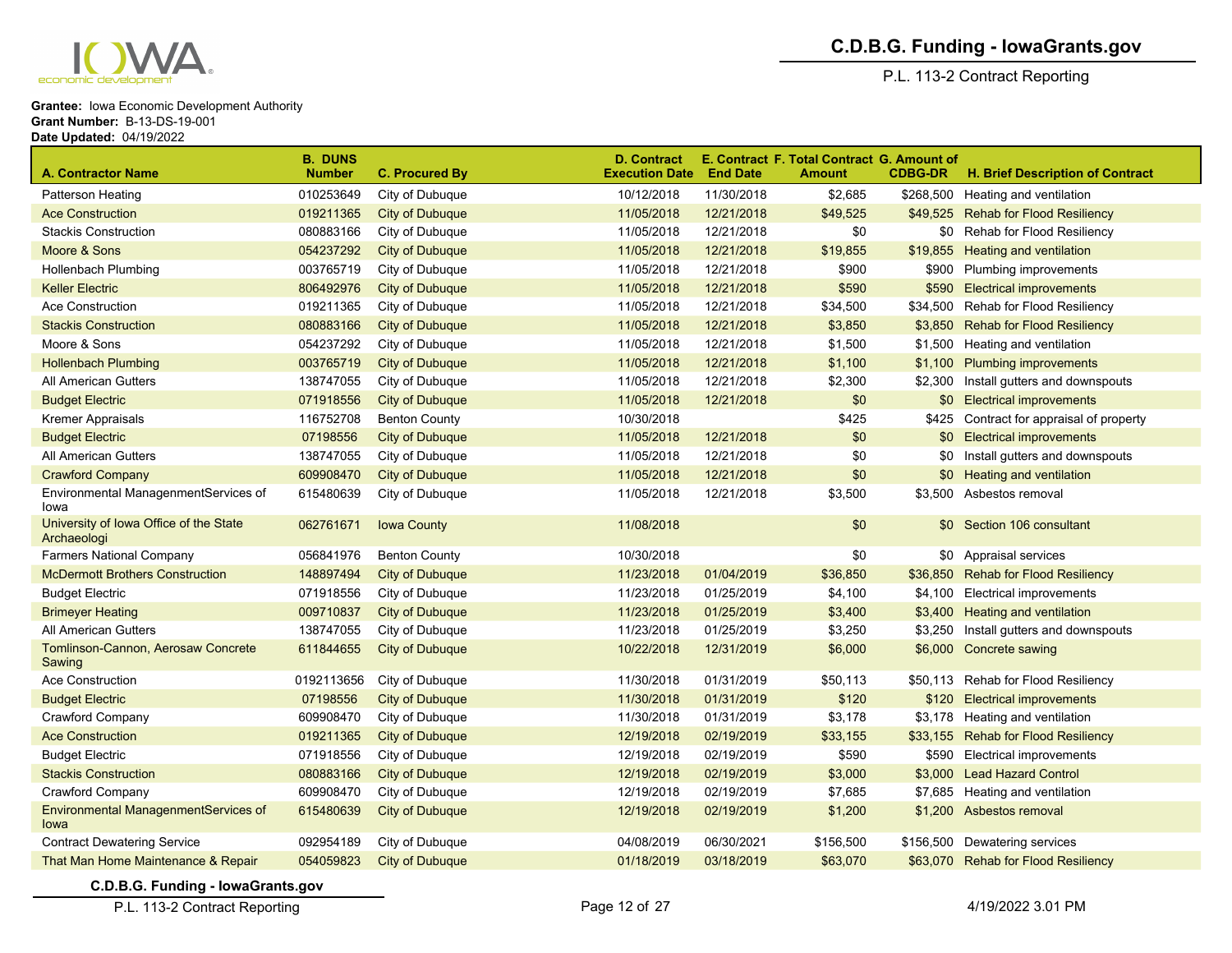

P.L. 113-2 Contract Reporting

**Date Updated:** 04/19/2022**Grant Number:** B-13-DS-19-001**Grantee:** Iowa Economic Development Authority

| <b>A. Contractor Name</b>                                 | <b>B. DUNS</b><br><b>Number</b> | <b>C. Procured By</b>              | <b>D. Contract</b><br><b>Execution Date</b> | <b>End Date</b> | E. Contract F. Total Contract G. Amount of<br><b>Amount</b> | <b>CDBG-DR</b>    | <b>H. Brief Description of Contract</b>                           |
|-----------------------------------------------------------|---------------------------------|------------------------------------|---------------------------------------------|-----------------|-------------------------------------------------------------|-------------------|-------------------------------------------------------------------|
| <b>Budget Electric</b>                                    | 07198556                        | City of Dubuque                    | 01/18/2019                                  | 03/18/2019      | \$4,425                                                     |                   | \$4,425 Electrical improvements                                   |
| <b>All American Gutters</b>                               | 138747055                       | <b>City of Dubuque</b>             | 01/18/2019                                  | 03/18/2019      | \$2,300                                                     | \$2,300           | Install gutters and downspouts                                    |
| Gilly's Plumbing                                          | 090212260                       | City of Dubuque                    | 01/18/2019                                  | 03/18/2019      | \$3,700                                                     |                   | \$3,700 Plumbing improvements                                     |
| That Man Home Maintenance & Repair                        | 054059823                       | <b>City of Dubuque</b>             | 01/18/2019                                  | 03/18/2019      | \$55,150                                                    | \$55,150          | <b>Rehab for Flood Resiliency</b>                                 |
| <b>Budget Electric</b>                                    | 07198556                        | City of Dubuque                    | 01/18/2019                                  | 03/18/2019      | \$605                                                       | \$605             | Electrical improvements                                           |
| <b>All American Gutters</b>                               | 138747055                       | <b>City of Dubuque</b>             | 01/18/2019                                  | 03/18/2019      | \$0                                                         | \$0               | Install gutters and downspouts                                    |
| Gilly's Plumbing                                          | 090212260                       | City of Dubuque                    | 01/18/2019                                  | 03/18/2019      | \$12,625                                                    | \$12,625          | <b>Plumbing improvements</b>                                      |
| <b>Stackis Construction</b>                               | 080883166                       | <b>City of Dubuque</b>             | 01/25/2019                                  | 03/29/2019      | \$18,555                                                    | \$18,555          | <b>Rehab for Flood Resiliency</b>                                 |
| <b>Ace Construction</b>                                   | 019211365                       | City of Dubuque                    | 01/25/2019                                  | 03/29/2019      | \$3,600                                                     | \$3,600           | Rehab for Flood Resiliency                                        |
| Ken Moore & Sons                                          | 054237292                       | <b>City of Dubuque</b>             | 01/25/2019                                  | 03/29/2019      | \$1,300                                                     | \$1,300           | <b>Heating and ventilation</b>                                    |
| <b>Hollenbach Plumbing</b>                                | 806492976                       | City of Dubuque                    | 01/25/2019                                  | 03/29/2019      | \$500                                                       | \$500             | Plumbing improvements                                             |
| <b>Keller Electric</b>                                    | 806492976                       |                                    | 01/25/2019                                  | 03/29/2019      | \$300                                                       | \$300             |                                                                   |
| <b>Ace Construction</b>                                   | 019211365                       | City of Dubuque<br>City of Dubuque | 02/15/2019                                  | 04/19/2019      | \$37,601                                                    | \$37,601          | <b>Electrical improvements</b><br><b>Flood Resiliency Repairs</b> |
| <b>Budget Electric</b>                                    | 071918556                       | <b>City of Dubuque</b>             | 02/15/2019                                  | 04/19/2019      | \$300                                                       | \$300             | <b>Electrical improvements</b>                                    |
|                                                           | 609908470                       | City of Dubuque                    | 02/15/2019                                  | 04/19/2019      | \$5,080                                                     | \$5,080           | <b>Heating &amp; Ventilation</b>                                  |
| Crawford Heating & Cooling<br><b>Stackis Construction</b> |                                 |                                    |                                             |                 |                                                             |                   |                                                                   |
| <b>Ace Construction</b>                                   | 080883166                       | <b>City of Dubuque</b>             | 02/15/2019<br>02/15/2019                    | 04/19/2019      | \$65,825<br>\$500                                           | \$65,825<br>\$500 | <b>Flood Resiliency Repairs</b>                                   |
|                                                           | 019211365                       | City of Dubuque                    |                                             | 04/19/2019      |                                                             |                   | <b>Flood Resiliency Repairs</b>                                   |
| Ken Moore & Sons Heating                                  | 054237292                       | <b>City of Dubuque</b>             | 02/15/2019                                  | 04/19/2019      | \$1,700                                                     | \$1,700           | <b>Heating &amp; Ventilation</b>                                  |
| <b>Hollenback Plumbing</b>                                | 003765719                       | City of Dubuque                    | 02/15/2019                                  | 04/19/2019      | \$600                                                       | \$600             | Plumbing repairs                                                  |
| <b>Ken Keller Electric</b>                                | 806492976                       | <b>City of Dubuque</b>             | 02/15/2019                                  | 04/19/2019      | \$300                                                       | \$300             | <b>Electrical improvements</b>                                    |
| That Man Home Maintenance & Repair                        | 054059823                       | City of Dubuque                    | 02/22/2019                                  | 04/15/2019      | \$36,870                                                    | \$36,870          | Rehab for Flood Resiliency                                        |
| <b>Budget Electric</b>                                    | 071918556                       | <b>City of Dubuque</b>             | 02/22/2019                                  | 04/15/2019      | \$550                                                       | \$550             | <b>Electrical improvements</b>                                    |
| Gilly's Plumbing                                          | 090212260                       | City of Dubuque                    | 02/22/2019                                  | 04/15/2019      | \$800                                                       | \$800             | Plumbing improvements                                             |
| <b>All American Gutters</b>                               | 138747055                       | <b>City of Dubuque</b>             | 02/22/2019                                  | 04/15/2019      | \$1,500                                                     | \$1,500           | Install gutters and downspouts                                    |
| <b>McDermott Brothers Construction</b>                    | 148898494                       | City of Dubuque                    | 02/22/2019                                  | 04/19/2019      | \$51,275                                                    | \$51,275          | Rehab for Flood Resiliency                                        |
| <b>Budget Electric</b>                                    | 07198556                        | <b>City of Dubuque</b>             | 02/22/2019                                  | 04/19/2019      | \$3,100                                                     | \$3,100           | <b>Electrical improvements</b>                                    |
| <b>Brimeyer Heating</b>                                   | 009710837                       | City of Dubuque                    | 02/22/2019                                  | 04/19/2019      | \$10,500                                                    | \$10,500          | Heating and ventilation                                           |
| <b>All American Gutters</b>                               | 138747055                       | <b>City of Dubuque</b>             | 02/22/2019                                  | 04/19/2019      | \$900                                                       | \$900             | Install gutters and downspouts                                    |
| All Season Heating & Cooling                              | 107380891                       | City of Dubuque                    | 02/27/2019                                  | 03/08/2019      | \$2,200                                                     | \$2,200           | Heating and ventilation                                           |
| <b>Ace Construction</b>                                   | 019211365                       | <b>City of Dubuque</b>             | 03/08/2019                                  | 04/12/2019      | \$27,190                                                    | \$27.190          | <b>Rehab for Flood Resiliency</b>                                 |
| <b>Stackis Construction</b>                               | 080883166                       | City of Dubuque                    | 03/08/2019                                  | 04/12/2019      | \$5,870                                                     | \$5,870           | Lead Hazard Control                                               |
| <b>Budget Electric</b>                                    | 07198556                        | <b>City of Dubuque</b>             | 03/08/2019                                  | 04/12/2019      | \$420                                                       | \$420             | <b>Electrical improvements</b>                                    |
| Crawford Company                                          | 0609908470                      | City of Dubuque                    | 03/08/2019                                  | 04/19/2019      | \$4,600                                                     | \$4,600           | Heating and ventilation                                           |
| <b>Portzen Construction Inc.</b>                          | 17-361-8851                     | <b>City of Dubuque</b>             | 03/18/2019                                  | 12/31/2019      | \$2,349,054                                                 | \$2,349,054       | Installation of box culvert storm sewer                           |
| <b>Ace Construction</b>                                   | 019211365                       | City of Dubuque                    | 03/22/2019                                  |                 | \$17,625                                                    | \$17.625          | Rehab for Flood Resiliency                                        |
| <b>Crawford Company</b>                                   | 0609908470                      | City of Dubuque                    | 03/22/2019                                  |                 | \$1,400                                                     |                   | \$1,400 Heating and ventilation                                   |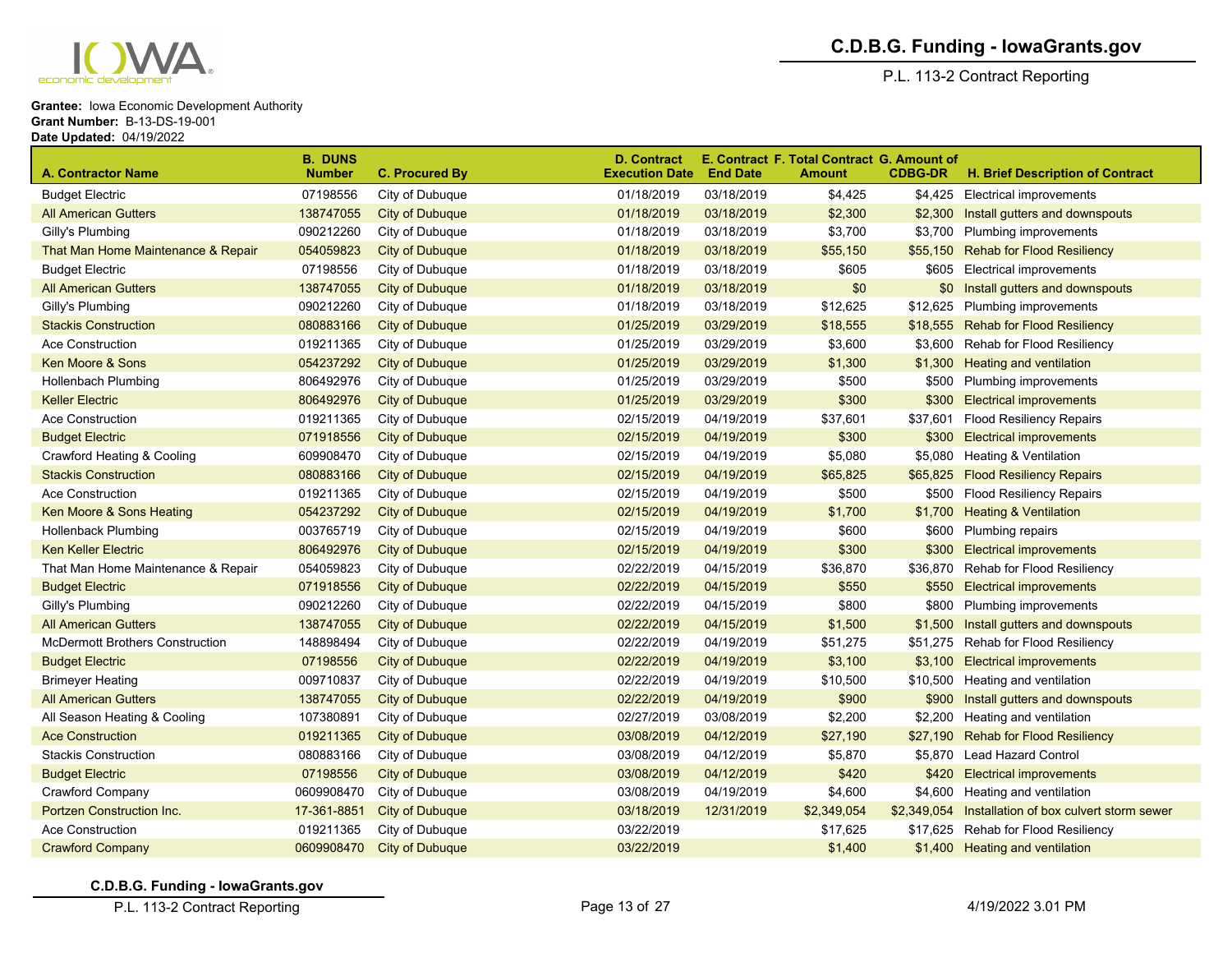

P.L. 113-2 Contract Reporting

### **Date Updated:** 04/19/2022**Grant Number:** B-13-DS-19-001**Grantee:** Iowa Economic Development Authority

| <b>A. Contractor Name</b>                             | B. DUNS<br><b>Number</b> | <b>C. Procured By</b>  | <b>D. Contract</b><br><b>Execution Date</b> | <b>End Date</b> | E. Contract F. Total Contract G. Amount of<br><b>Amount</b> | <b>CDBG-DR</b> | <b>H. Brief Description of Contract</b>           |
|-------------------------------------------------------|--------------------------|------------------------|---------------------------------------------|-----------------|-------------------------------------------------------------|----------------|---------------------------------------------------|
| <b>Budget Electric</b>                                | 07198556                 | City of Dubuque        | 03/22/2019                                  |                 | \$600                                                       |                | \$600 Electrical improvements                     |
| Jaeger Plumbing & Pump                                | 072494585                | City of Dubuque        | 03/15/2019                                  |                 | \$0                                                         |                | \$0 Plumbing improvements                         |
| Nauman Nursery, Inc.                                  | 04369621                 | City of Dubuque        | 03/25/2019                                  | 11/15/2019      | \$55,724                                                    |                | \$55,724 Trees and seeding                        |
| <b>Cummer Masonry</b>                                 | 839078466                | <b>City of Dubuque</b> | 04/01/2019                                  | 06/30/2021      | \$63,859                                                    |                | \$63,859 Concrete drives, sidewalk, intakes       |
| Heiar Brothers Fencing Inc.                           | 139175954                | City of Dubuque        | 04/01/2019                                  | 06/30/2021      | \$36,138                                                    |                | \$36,138 Fencing to secure project site           |
| That Man Home Maintenance & Repair                    | 054059823                | <b>City of Dubuque</b> | 04/05/2019                                  | 06/07/2019      | \$53,120                                                    |                | \$53,120 Rehab for Flood Resiliency               |
| <b>All American Gutters</b>                           | 138747055                | City of Dubuque        | 04/05/2019                                  | 06/07/2019      | \$3,500                                                     |                | \$3,500 Install gutters and downspouts            |
| <b>Budget Electric</b>                                | 07198556                 | <b>City of Dubuque</b> | 04/05/2019                                  | 06/07/2019      | \$1,300                                                     |                | \$1,300 Electrical improvements                   |
| Gilly's Plumbing                                      | 090212260                | City of Dubuque        | 04/05/2019                                  | 06/07/2019      | \$4,000                                                     |                | \$4,000 Plumbing improvements                     |
| Tschiggfrie Excavating                                | 02214788                 | City of Dubuque        | 04/08/2019                                  | 06/30/2021      | \$2,400,000                                                 | \$2,400,000    | <b>Excavation for culverts</b>                    |
| Westphal & Company, Inc.                              | 173062506                | City of Dubuque        | 04/08/2019                                  | 06/30/2021      | \$790,000                                                   |                | \$790,000 Electric work for pumps and lights      |
| <b>River City Paving</b>                              | 792490740                | City of Dubuque        | 04/08/2019                                  | 06/30/2021      | \$98,060                                                    |                | \$98,060 Street paving work                       |
| Bear Creek Archeology                                 | 185891603                | <b>Iowa County</b>     | 04/08/2019                                  |                 | \$0                                                         |                | \$0 Archeology services                           |
| <b>Ace Construction</b>                               | 019211365                | <b>City of Dubuque</b> | 04/19/2019                                  | 06/21/2019      | \$23,955                                                    | \$23,955       | <b>Rehab for Flood Resiliency</b>                 |
| Northeast Iowa Resource Conservation<br>and Developme | 876538687                | University of Iowa     | 05/01/2019                                  | 07/31/2020      | \$50,000                                                    |                | \$50,000 Quasqueton FRAP                          |
| <b>Bel AireHome Improvements LLC</b>                  | 006431548                | <b>City of Dubuque</b> | 05/13/2019                                  | 07/15/2019      | \$277,000                                                   |                | \$277,000 Rehab for Flood Resiliency              |
| Runde Electric                                        | 117044357                | City of Dubuque        | 05/13/2019                                  | 07/15/2019      | \$6,400                                                     |                | \$6,400 Electrical improvements                   |
| All Season Heating & Cooling                          | 107380891                | <b>City of Dubuque</b> | 05/13/2019                                  | 07/15/2019      | \$4,500                                                     |                | \$4,500 Heating, water heater and ventilation     |
| Iowa Based Milling LLC                                | 10886532                 | City of Dubuque        | 05/01/2019                                  | 06/30/2021      | \$3,769                                                     |                | \$3,769 Concrete milling work                     |
| <b>Giese Roofing</b>                                  | 556798002                | <b>City of Dubuque</b> | 05/01/2019                                  | 06/30/2021      | \$9,980                                                     | \$9,980        | Roofing work on equipment building                |
| Southside Concrete Inc.                               | 009696567                | City of Dubuque        | 05/01/2019                                  | 06/30/2021      | \$3,955,500                                                 |                | \$3,955,500 Concrete structure work with culverts |
| <b>Giese Sheet Metal</b>                              | 002811421                | City of Dubuque        | 05/01/2019                                  | 06/30/2021      | \$9,880                                                     | \$9,880        | Sheet metal work on equipment building            |
| That Man Home Maintenance & Repair                    | 054059823                | City of Dubuque        | 05/13/2019                                  | 07/15/2019      | \$85,855                                                    |                | \$85,855 Rehab for Flood Resiliency               |
| <b>All American Gutters</b>                           | 138747055                | City of Dubuque        | 05/13/2019                                  | 07/15/2019      | \$4,700                                                     | \$4,700        | Install gutters and downspouts                    |
| <b>Budget Electric</b>                                | 071918556                | City of Dubuque        | 05/13/2019                                  | 07/15/2019      | \$1,850                                                     | \$1.850        | <b>Electrical improvements</b>                    |
| <b>Gilly's Plumbing</b>                               | 090212260                | <b>City of Dubuque</b> | 05/13/2019                                  | 07/15/2019      | \$3,200                                                     | \$3,200        | <b>Plumbing improvements</b>                      |
| <b>Volkmann Railroad Builders</b>                     | 076171156                | City of Dubuque        | 05/13/2019                                  | 06/30/2021      | \$194,695                                                   | \$194,695      | Railroad track monitoring and<br>remediation      |
| <b>Ace Construction</b>                               | 019211365                | <b>City of Dubuque</b> | 05/31/2019                                  | 07/31/2019      | \$4,400                                                     |                | \$4,400 Rehab for Flood Resiliency                |
| <b>Stackis Construction</b>                           | 080883166                | City of Dubuque        | 05/31/2019                                  | 07/31/2019      | \$413,000                                                   |                | \$413,000 Rehab for Flood Resiliency              |
| Ken Moore & Sons                                      | 054237292                | <b>City of Dubuque</b> | 05/31/2019                                  | 07/31/2019      | \$6,900                                                     | \$6,900        | <b>Heating and ventilation</b>                    |
| Midwest                                               | 613188770                | City of Dubuque        | 05/31/2019                                  | 07/31/2019      | \$1,800                                                     | \$1,800        | Rehab for Flood Resiliency                        |
| <b>Crawford Company</b>                               | 609908470                | <b>City of Dubuque</b> | 05/31/2019                                  | 07/31/2019      | \$1,300                                                     | \$1,300        | <b>Heating and ventilation</b>                    |
| <b>Hollenback Plumbing</b>                            | 003765719                | City of Dubuque        | 05/31/2019                                  | 07/31/2019      | \$4,900                                                     | \$4,900        | <b>Plumbing improvements</b>                      |
| <b>Ace Cosntruction</b>                               | 019211365                | <b>City of Dubuque</b> | 05/31/2019                                  | 07/31/2019      | \$37,508                                                    | \$37,508       | <b>Rehab for Flood Resiliency</b>                 |
| Crawford Company                                      | 0609908470               | City of Dubuque        | 05/31/2019                                  | 07/31/2019      | \$1,400                                                     |                | \$1,400 Heating and ventilation                   |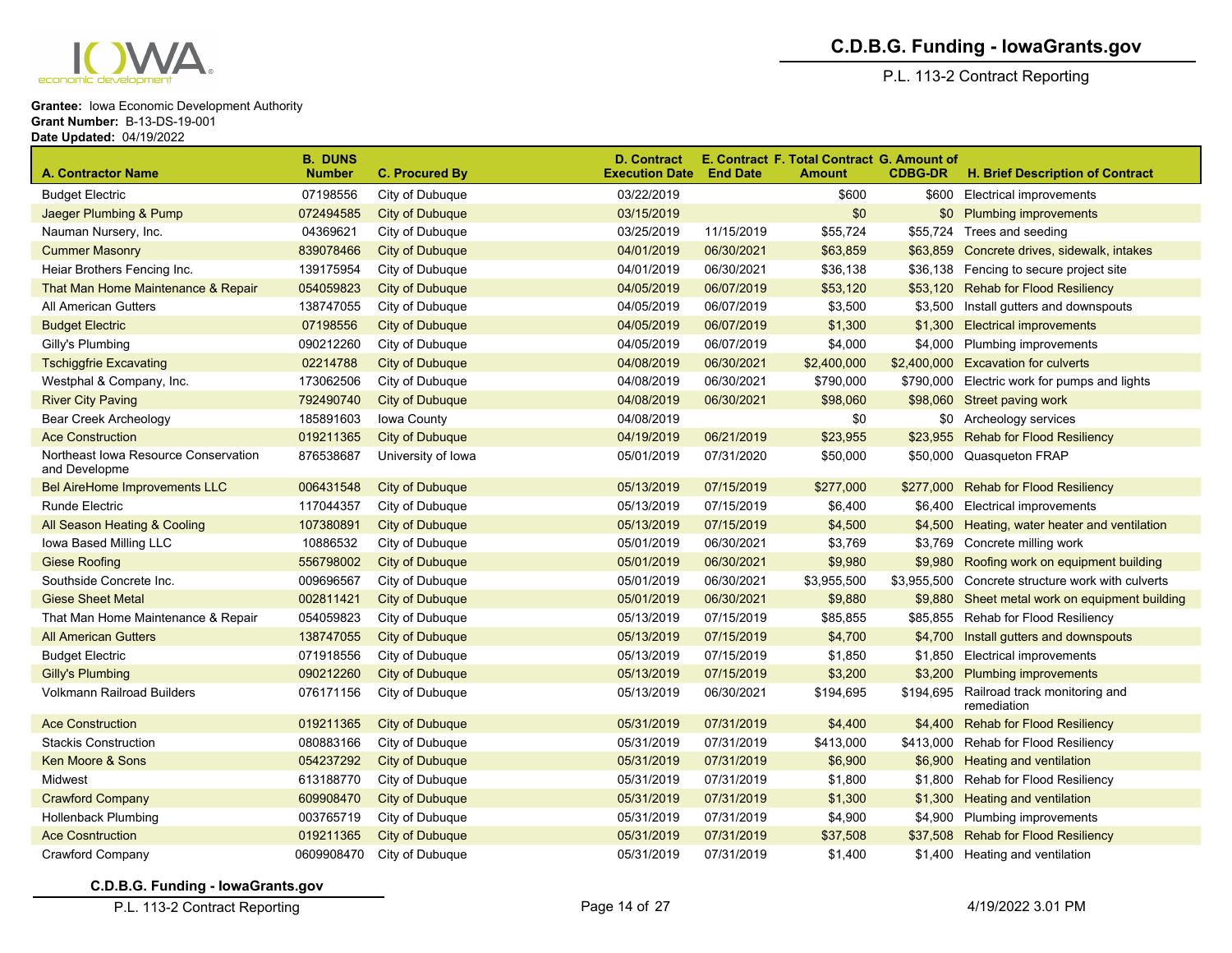# economic deve

### **Date Updated:** 04/19/2022**Grant Number:** B-13-DS-19-001**Grantee:** Iowa Economic Development Authority

P.L. 113-2 Contract Reporting

| <b>A. Contractor Name</b>                                       | <b>B. DUNS</b><br><b>Number</b> | <b>C. Procured By</b>  | <b>D. Contract</b><br><b>Execution Date</b> | <b>End Date</b> | E. Contract F. Total Contract G. Amount of<br><b>Amount</b> | <b>CDBG-DR</b> | <b>H. Brief Description of Contract</b> |
|-----------------------------------------------------------------|---------------------------------|------------------------|---------------------------------------------|-----------------|-------------------------------------------------------------|----------------|-----------------------------------------|
| <b>Budget Electric</b>                                          | 071918556                       | City of Dubuque        | 05/31/2019                                  | 07/31/2019      | \$530                                                       |                | \$530 Electrical improvements           |
| <b>Ace Construction</b>                                         | 019211365                       | <b>City of Dubuque</b> | 05/31/2019                                  | 07/31/2019      | \$10,555                                                    |                | \$10,555 Rehab for Flood Resiliency     |
| Crawford company                                                | 609908470                       | City of Dubuque        | 05/31/2019                                  | 07/31/2019      | \$5,278                                                     |                | \$5,278 Heating and ventilation         |
| <b>Budget Electric</b>                                          | 071918556                       | <b>City of Dubuque</b> | 05/31/2019                                  | 07/31/2019      | \$300                                                       |                | \$300 Electrical improvements           |
| <b>Crawford Company</b>                                         | 609908470                       | City of Dubuque        | 05/31/2019                                  | 07/31/2019      | \$4,800                                                     | \$4,800        | Heating and ventilation                 |
| <b>Ace Construction</b>                                         | 019211365                       | <b>City of Dubuque</b> | 05/31/2019                                  | 07/31/2019      | \$54,150                                                    |                | \$54,150 Rehab for Flood Resiliency     |
| <b>Ace Construction</b>                                         | 019122365                       | City of Dubuque        | 05/31/2019                                  | 07/31/2019      | \$4,660                                                     |                | \$4,660 Rehab for Flood Resiliency      |
| <b>Crawford Company</b>                                         | 609908470                       | <b>City of Dubuque</b> | 05/31/2019                                  | 07/31/2019      | \$3,910                                                     |                | \$3,910 Heating and ventilation         |
| <b>Budget Electric</b>                                          | 071918556                       | City of Dubuque        | 05/31/2019                                  | 07/31/2019      | \$300                                                       |                | \$300 Electrical improvements           |
| <b>Ace Construction</b>                                         | 0191211365                      | <b>City of Dubuque</b> | 05/31/2019                                  | 07/31/2019      | \$4,500                                                     | \$45,000       | <b>Rehab for Flood Resiliency</b>       |
| Crawford Company                                                | 609908470                       | City of Dubuque        | 05/31/2019                                  | 07/31/2019      | \$3,910                                                     | \$39,100       | Heating and ventilation                 |
| <b>Budget electric</b>                                          | 071918556                       | <b>City of Dubuque</b> | 05/31/2019                                  | 07/31/2019      | \$300                                                       | \$300          | <b>Electrical improvements</b>          |
| <b>Michels Corporation</b>                                      | 005809868                       | City of Dubuque        | 05/27/2019                                  | 06/30/2021      | \$2,357,000                                                 | \$2,357,000    | Temporary earth retention               |
| <b>Huxted Tunneling LLC</b>                                     | 040201501                       | <b>City of Dubuque</b> | 05/27/2019                                  | 06/30/2021      | \$7,220,000                                                 | \$7,220,000    | Microtunneling                          |
| <b>Budget Electric</b>                                          | 071918556                       | City of Dubuque        | 06/21/2019                                  | 08/23/2019      | \$17,325                                                    | \$360          | Electrical improvements                 |
| <b>Ace Cosntruction</b>                                         | 019211365                       | <b>City of Dubuque</b> | 06/21/2019                                  | 08/23/2019      | \$17,325                                                    |                | \$17,325 Rehab for Flood Resiliency     |
| Crawford company                                                | 609908470                       | City of Dubuque        | 06/21/2019                                  | 08/23/2019      | \$1,400                                                     |                | \$1,400 Heating and ventilation         |
| <b>Stackis Construction</b>                                     | 080883166                       | <b>City of Dubuque</b> | 06/21/2019                                  | 08/23/2019      | \$37,000                                                    |                | \$37,000 Rehab for Flood Resiliency     |
| <b>Ace Cosntruction</b>                                         | 019211365                       | City of Dubuque        | 06/21/2019                                  | 08/23/2019      | \$1,000                                                     |                | \$1,000 Rehab for Flood Resiliency      |
| Moore & Sons                                                    | 054237292                       | <b>City of Dubuque</b> | 06/21/2019                                  | 08/23/2019      | \$1,400                                                     |                | \$1,400 Heating and ventilation         |
| <b>Midwest Reconstruction</b>                                   | 61318770                        | City of Dubuque        | 06/21/2019                                  | 08/23/2019      | \$700                                                       |                | \$700 Rehab for Flood Resiliency        |
| <b>Crawford Company</b>                                         | 609908470                       | <b>City of Dubuque</b> | 06/28/2019                                  | 08/23/2019      | \$1,400                                                     | \$1,400        | <b>Heating and ventilation</b>          |
| <b>Hollenback Plumbing</b>                                      | 003765719                       | City of Dubuque        | 06/21/2019                                  | 08/23/2019      | \$900                                                       | \$900          | <b>Plumbing improvements</b>            |
| <b>Iowa Northland Regional Council of</b><br><b>Governments</b> | 057962243                       | <b>Johnson County</b>  | 07/01/2019                                  |                 | \$0                                                         | \$0            | Environmental assistance subcontract    |
| Astig Planning                                                  | 117131670                       | University of Iowa     | 07/08/2019                                  | 12/31/2020      | \$50,000                                                    | \$50,000       |                                         |
| <b>Pirc Tobin</b>                                               | 791966893                       | <b>Benton County</b>   | 08/05/2019                                  |                 | \$335,263                                                   | \$0            | <b>Prime for stormwater wetland</b>     |
| EOR Iowa, LLC                                                   | 173360327                       | Johnson County         | 07/26/2019                                  |                 | \$0                                                         |                | \$0 T&E Support Services                |
| <b>Ace Construction</b>                                         | 0192113656                      | <b>City of Dubuque</b> | 08/23/2019                                  | 09/30/2019      | \$97,665                                                    |                | \$97,665 Rehab for Flood Resiliency     |
| <b>Budget Electric</b>                                          | 07198556                        | City of Dubuque        | 08/23/2019                                  | 10/30/2019      | \$1,200                                                     |                | \$1,200 Electrical improvements         |
| <b>Crawford Company</b>                                         | 0609908470                      | <b>City of Dubuque</b> | 08/23/2019                                  | 10/30/2019      | \$4,800                                                     |                | \$4,800 Heating and ventilation         |
| <b>Bainbridge Construction</b>                                  | 100452627                       | City of Storm Lake     | 09/16/2019                                  | 09/30/2020      | \$684,980                                                   | \$513,735      |                                         |
| <b>Stackis Construction</b>                                     | 080883166                       | <b>City of Dubuque</b> | 09/20/2019                                  | 11/22/2019      | \$17,350                                                    |                | \$17,350 Rehab for Flood Resiliency     |
| <b>Ace Construction</b>                                         | 0192113656                      | City of Dubuque        | 09/20/2019                                  | 11/22/2019      | \$3,000                                                     | \$3,000        | Concrete work                           |
| <b>Crawford Company</b>                                         | 609908470                       | <b>City of Dubuque</b> | 09/20/2019                                  | 11/22/2019      | \$1,600                                                     | \$1,600        | <b>Heating and ventilation</b>          |
| Hollenback Plumbing                                             | 003765719                       | City of Dubuque        | 09/20/2019                                  | 11/22/2019      | \$1,300                                                     | \$1,300        | Plumbing improvements                   |
| <b>Midwest Reconstruction</b>                                   | 613188770                       | <b>City of Dubuque</b> | 09/20/2019                                  | 11/22/2019      | \$900                                                       |                | \$900 Rehab for Flood Resiliency        |

### **C.D.B.G. Funding - IowaGrants.gov**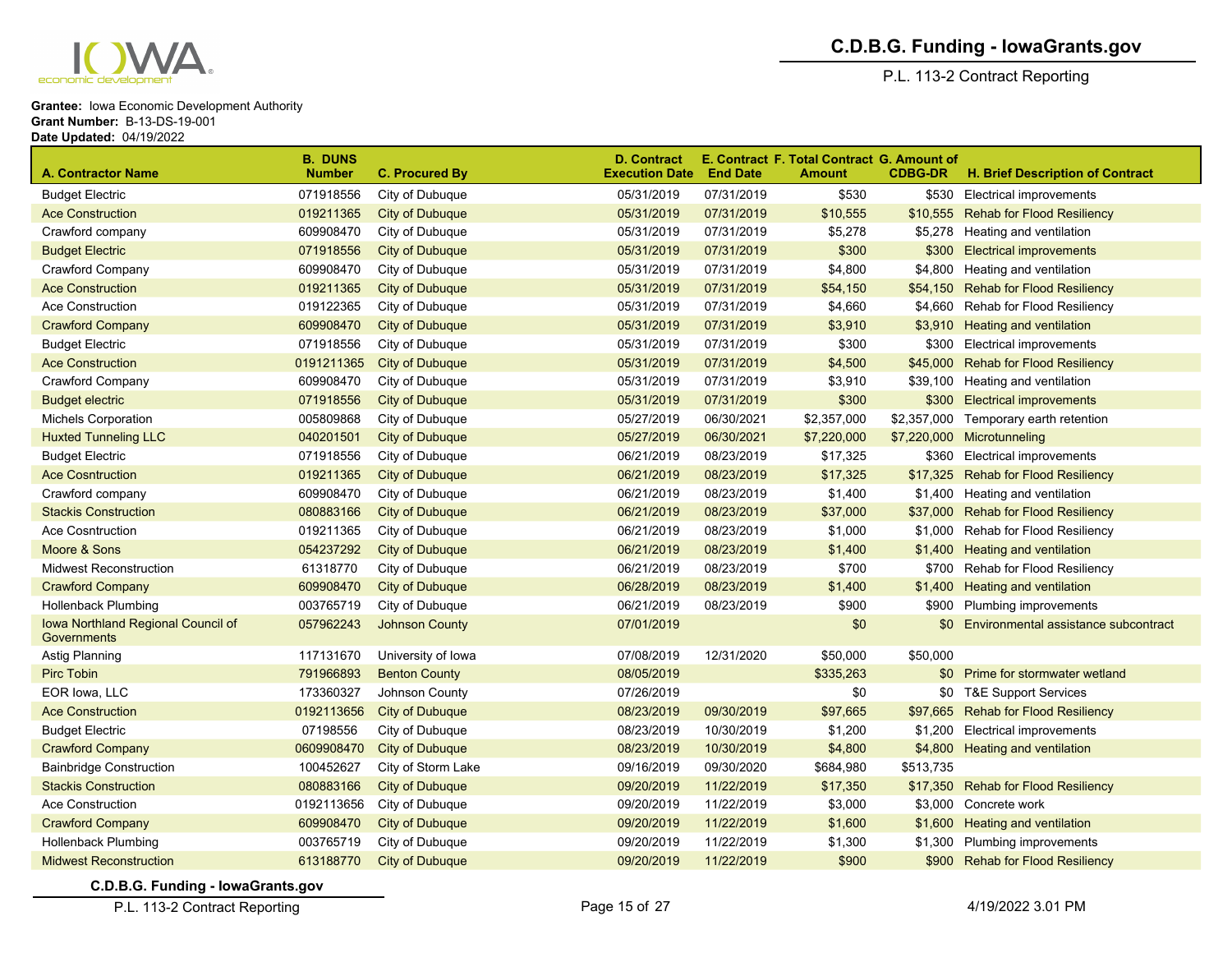# economic de

### **Date Updated:** 04/19/2022**Grant Number:** B-13-DS-19-001**Grantee:** Iowa Economic Development Authority

P.L. 113-2 Contract Reporting

| <b>A. Contractor Name</b>              | <b>B. DUNS</b><br><b>Number</b> | <b>C. Procured By</b>                | <b>D. Contract</b><br><b>Execution Date</b> | <b>End Date</b> | E. Contract F. Total Contract G. Amount of<br><b>Amount</b> | <b>CDBG-DR</b> | <b>H. Brief Description of Contract</b>                   |
|----------------------------------------|---------------------------------|--------------------------------------|---------------------------------------------|-----------------|-------------------------------------------------------------|----------------|-----------------------------------------------------------|
| Moore & Sons                           | 054237292                       | City of Dubuque                      | 09/20/2019                                  | 11/22/2019      | \$800                                                       |                | \$800 Heating and ventilation                             |
| <b>Stackis Construction</b>            | 080883166                       | City of Dubuque                      | 09/20/2019                                  | 11/22/2019      | \$24,910                                                    |                | \$24,910 Rehab for Flood Resiliency                       |
| <b>Ace Construction</b>                | 0192113656                      | City of Dubuque                      | 09/20/2019                                  | 11/22/2019      | \$3,000                                                     |                | \$3,000 Rehab for Flood Resiliency                        |
| <b>Crawford Company</b>                | 0609908470                      | City of Dubuque                      | 09/20/2019                                  | 11/22/2019      | \$1,300                                                     | \$1,300        | Heating and ventilation                                   |
| <b>Hollenback Plumbing</b>             | 003765719                       | City of Dubuque                      | 09/20/2019                                  | 11/22/2019      | \$800                                                       | \$800          | <b>Plumbing improvements</b>                              |
| <b>Midwest Reconstruction</b>          | 613188770                       | <b>City of Dubuque</b>               | 09/20/2019                                  | 11/22/2019      | \$900                                                       |                | \$900 Rehab for Flood Resiliency                          |
| Moore & Sons                           | 054237292                       | City of Dubuque                      | 09/20/2019                                  | 11/22/2019      | \$1,600                                                     |                | \$1,600 Heating and ventilation                           |
| <b>Farmers National Company</b>        | 056841976                       | <b>Johnson County</b>                | 09/26/2019                                  |                 | \$0                                                         |                | \$0 Appraiser                                             |
| That Man Home Maintenance & Repair     | 054059823                       | City of Dubuque                      | 10/04/2019                                  | 12/06/2019      | \$39,550                                                    |                | \$39,550 Rehab for Flood Resiliency                       |
| <b>Budget Electric</b>                 | 071918556                       | <b>City of Dubuque</b>               | 10/04/2019                                  | 12/06/2019      | \$2,600                                                     | \$2,600        | <b>Electrical improvements</b>                            |
| <b>Stackis Construction</b>            | 080883166                       | City of Dubuque                      | 02/21/2022                                  |                 | \$134,675                                                   |                | \$134,675 Flood Resiliency Repairs                        |
| LaGrange Int.                          | 078862440                       | <b>Benton County</b>                 | 10/04/2019                                  |                 | \$0                                                         | \$0            | <b>Excavating and gading</b>                              |
| Kloubec Earthworks LLS                 | 969627855                       | <b>Benton County</b>                 | 10/07/2019                                  |                 | \$501,735                                                   | \$0            | Excavating and gading                                     |
| Schrader Tiling & Terrain LLC.         | 056242474                       | <b>Benton County</b>                 | 10/07/2019                                  |                 | \$631,887                                                   | \$631,887      | <b>Excavating and gading</b>                              |
| That Man Home Maintenance & Repair     | 054059823                       | City of Dubuque                      | 10/18/2019                                  | 12/20/2019      | \$10,750                                                    |                | \$10,750 Rehab for Flood Resiliency                       |
| <b>Budget Electric</b>                 | 071918556                       | <b>City of Dubuque</b>               | 10/18/2019                                  | 12/20/2019      | \$300                                                       | \$300          | <b>Electrical improvements</b>                            |
| <b>McDermott Brothers Construction</b> | 148897494                       | City of Dubuque                      | 10/14/2019                                  |                 | \$45,900                                                    |                | \$45,900 Rehab for Flood Resiliency                       |
| <b>Budget Electric</b>                 | 071918556                       | <b>City of Dubuque</b>               | 10/14/2019                                  | 12/16/2019      | \$875                                                       |                | \$875 Electrical improvements                             |
| <b>Brimeyer Heating</b>                | 009710837                       | City of Dubuque                      | 10/14/2019                                  | 12/16/2019      | \$3,400                                                     |                | \$3,400 Heating and ventilation                           |
| <b>All American Gutters</b>            | 138747055                       | <b>City of Dubuque</b>               | 10/14/2019                                  | 12/16/2019      | \$3,200                                                     | \$3,200        | Install gutters and downspouts                            |
| Peterson Contractors Inc.              | 041101809                       | <b>Benton County</b>                 | 10/07/2019                                  |                 | \$1,251,327                                                 |                | \$1,251,327 Excavating and gading                         |
| <b>McDermott Brothers Construction</b> | 148897494                       | <b>City of Dubuque</b>               | 10/21/2019                                  | 12/20/2019      | \$30,390                                                    |                | \$30,390 Rehab for Flood Resiliency                       |
| <b>All American Gutters</b>            | 0138747055                      | City of Dubuque                      | 10/21/2019                                  | 12/20/2019      | \$800                                                       | \$800          | Install gutters and downspouts                            |
| <b>Brimeyer Heating</b>                | 009710837                       | <b>City of Dubuque</b>               | 10/21/2019                                  | 12/20/2019      | \$4,600                                                     |                | \$4,600 Heating and ventilation                           |
| <b>Budget Electric</b>                 | 071918556                       | City of Dubuque                      | 10/21/2019                                  | 12/20/2019      | \$300                                                       |                | \$300 Electrical improvements                             |
| <b>Laser Precision</b>                 | 034656127                       | <b>Benton County</b>                 | 10/11/2019                                  |                 | \$258,001                                                   | \$258,001      | <b>Excavating and gading</b>                              |
| <b>Stek Earthmoving</b>                | 117221808                       | <b>Iowa County</b>                   | 10/11/2019                                  |                 | \$449,515                                                   |                | \$449,515 Excavating and gading                           |
| <b>Ace Construction</b>                | 0192113656                      | <b>City of Dubuque</b>               | 08/26/2019                                  | 10/28/2019      | \$44,808                                                    | \$4,480,800    | <b>Rehab for Flood Resiliency</b>                         |
| <b>Crawford Company</b>                | 609908470                       | City of Dubuque                      | 08/26/2019                                  | 10/28/2019      | \$1,400                                                     | \$1,400        | Heating and ventilation                                   |
| <b>Budget Electric</b>                 | 071918556                       | <b>City of Dubuque</b>               | 08/26/2019                                  | 10/28/2019      | \$300                                                       |                | \$0 Electrical improvements                               |
| Cook Appraisal LLC.                    | 156383875                       | Iowa County                          | 10/18/2019                                  |                 | \$0                                                         |                | \$0 Appraiser                                             |
| Hatch Grading & Contracting Inc.       | 831930610                       | <b>Benton County</b>                 | 10/25/2019                                  |                 | \$306,187                                                   | \$306,187      | <b>Excavating and gading</b>                              |
| Cedar Priarie Grading LLC              | 063832881                       | <b>Benton County</b>                 | 10/02/2020                                  |                 | \$57,570                                                    |                | \$57,570 Excavating and gading                            |
| <b>B &amp; L Seeding</b>               | 111930451                       | <b>Benton County</b>                 | 11/08/2019                                  |                 | \$0                                                         |                | \$0 Seeding                                               |
| Dubuque County                         | 050795038                       | Iowa Department of Homeland Security | 11/01/2019                                  | 08/31/2020      | \$30,000                                                    | \$30,000       | Flood mitigation BMP modeling for Res<br><b>Strat Rpt</b> |
| <b>Kesl Fencing</b>                    | 117136506                       | <b>Benton County</b>                 | 11/13/2019                                  |                 | \$0                                                         |                | \$0 Fencing contractor                                    |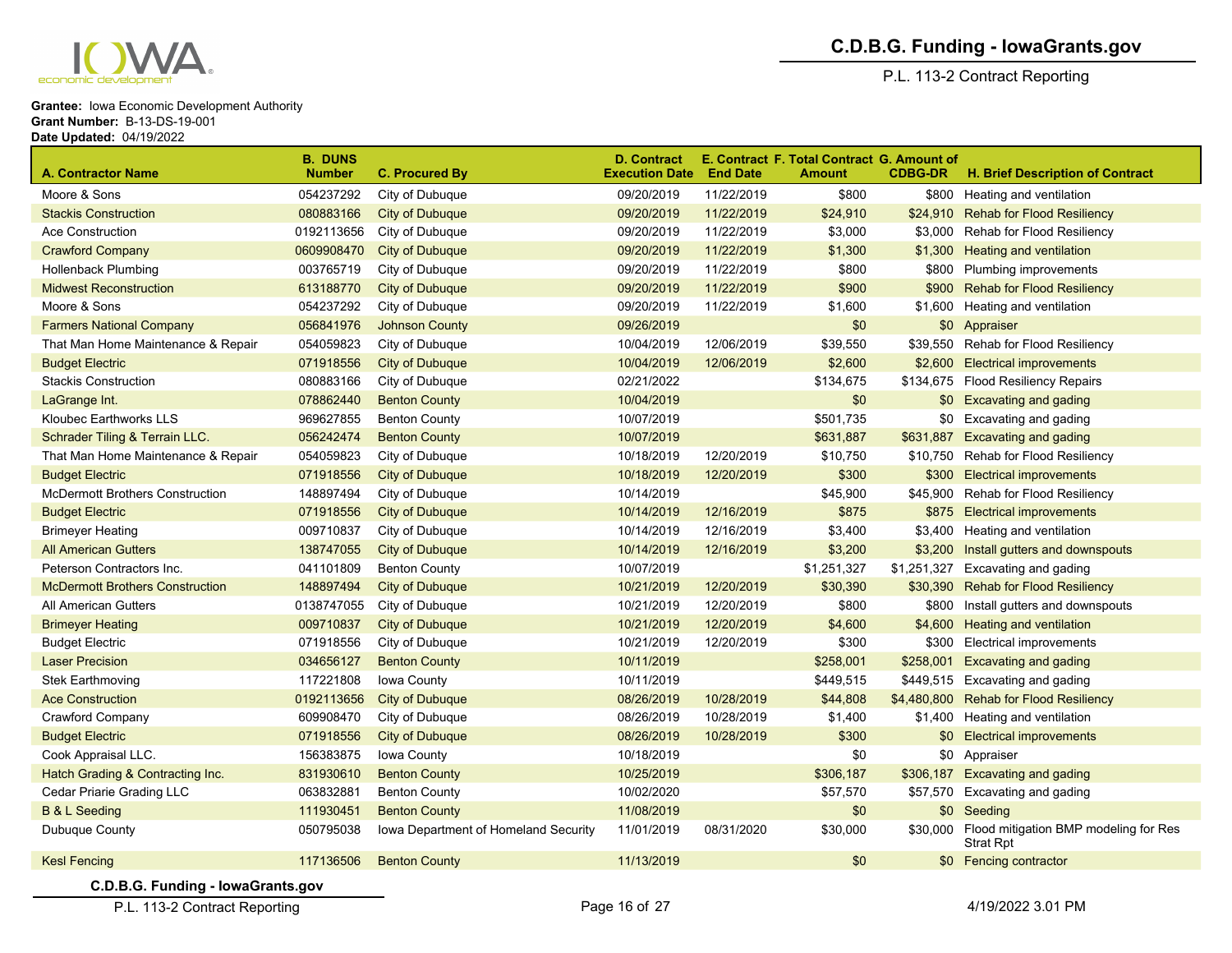# economic deve

### **Date Updated:** 04/19/2022**Grant Number:** B-13-DS-19-001**Grantee:** Iowa Economic Development Authority

P.L. 113-2 Contract Reporting

| <b>A. Contractor Name</b>          | <b>B. DUNS</b><br><b>Number</b> | <b>C. Procured By</b>     | <b>D. Contract</b><br><b>Execution Date</b> | <b>End Date</b> | E. Contract F. Total Contract G. Amount of<br><b>Amount</b> | <b>CDBG-DR</b> | <b>H. Brief Description of Contract</b> |
|------------------------------------|---------------------------------|---------------------------|---------------------------------------------|-----------------|-------------------------------------------------------------|----------------|-----------------------------------------|
| Nemec Land Improvements LLC        | 117247240                       | <b>Benton County</b>      | 11/15/2019                                  |                 | \$0                                                         |                | \$0 Field tile installation             |
| GreenTech of Iowa                  | 063088865                       | <b>Benton County</b>      | 11/15/2019                                  |                 | \$25,880                                                    | \$25,880       | <b>Erosion control</b>                  |
| <b>Tiedt Nursery LTD</b>           | 624325882                       | <b>Benton County</b>      | 11/15/2019                                  |                 | \$17.438                                                    |                | \$17,438 Erosion control                |
| <b>WHKS</b>                        | 048556419                       | <b>Benton County</b>      | 02/13/2018                                  |                 | \$0                                                         |                | \$0 Engineer                            |
| French-Reneker-Associates          | 052466331                       | Iowa County               | 02/14/2018                                  |                 | \$0                                                         |                | \$0 Engineer                            |
| <b>Ace Construction</b>            | 0192113656                      | <b>City of Dubuque</b>    | 10/29/2019                                  | 12/31/2019      | \$144,900                                                   | \$14,490       | <b>Rehab for Flood Resiliency</b>       |
| <b>Budget Electric</b>             | 071918556                       | City of Dubuque           | 10/29/2019                                  | 12/31/2019      | \$300                                                       | \$300          | <b>Electrical improvements</b>          |
| <b>Crawford Company</b>            | 0609908470                      | <b>City of Dubuque</b>    | 10/29/2019                                  | 12/31/2019      | \$1,400                                                     | \$1,400        | Heating and ventilation                 |
| That Man Home Maintenance & Repair | 054059823                       | City of Dubuque           | 10/29/2019                                  | 12/31/2019      | \$31,270                                                    | \$31,270       | Rehab for Flood Resiliency              |
| <b>Budget Electric</b>             | 071918556                       | <b>City of Dubuque</b>    | 10/29/2019                                  | 12/31/2019      | \$390                                                       |                | \$390 Electrical improvements           |
| Gilly's Plumbing                   | 090212260                       | City of Dubuque           | 10/29/2019                                  | 12/31/2019      | \$4,100                                                     | \$4,100        | <b>Plumbing improvements</b>            |
| <b>Spring Lake Construction</b>    | 033920714                       | <b>City of Storm Lake</b> | 12/02/2019                                  | 12/31/2019      | \$990,054                                                   | \$742,541      |                                         |
| American Fence Company of Iowa LLC | 042133249                       | <b>Benton County</b>      | 12/04/2019                                  |                 | \$13,386                                                    |                | \$13,386 Fencing contractor             |
| <b>Flagger Pros USA LLC</b>        | 078630611                       | <b>City of Dubuque</b>    | 11/28/2019                                  | 12/31/2019      | \$145                                                       |                | \$145 Flagging for traffic control      |
| <b>Ace Construction</b>            | 019211365                       | City of Dubuque           | 12/27/2019                                  | 02/28/2020      | \$28,800                                                    | \$28,800       | Rehab for Flood Resiliency              |
| <b>Budget Electric</b>             | 07198556                        | <b>City of Dubuque</b>    | 12/27/2019                                  | 02/28/2020      | \$450                                                       | \$450          | <b>Electrical improvements</b>          |
| <b>Crawford Company</b>            | 609908470                       | City of Dubuque           | 12/27/2019                                  | 02/28/2020      | \$1,600                                                     | \$1,600        | Heating and ventilation                 |
| <b>Ace Construction</b>            | 019211365                       | <b>City of Dubuque</b>    | 12/27/2019                                  | 02/28/2020      | \$32,320                                                    | \$32,320       | <b>Rehab for Flood Resiliency</b>       |
| <b>Budget Electric</b>             | 07198556                        | City of Dubuque           | 12/27/2019                                  | 02/28/2020      | \$880                                                       | \$880          | <b>Electrical improvements</b>          |
| <b>Crawford Company</b>            | 0609908470                      | <b>City of Dubuque</b>    | 12/27/2019                                  | 02/28/2020      | \$2,530                                                     | \$2,530        | <b>Heating and ventilation</b>          |
| <b>Stackis Construction</b>        | 080883166                       | City of Dubuque           | 12/27/2019                                  | 02/28/2020      | \$23,450                                                    | \$23,450       | Rehab for Flood Resiliency              |
| <b>Ken Moore &amp; Sons</b>        | 054237292                       | <b>City of Dubuque</b>    | 12/27/2019                                  | 02/28/2020      | \$1,500                                                     | \$1,500        | <b>Heating and ventilation</b>          |
| <b>Midwest Reconstruction</b>      | 61318870                        | City of Dubuque           | 12/27/2019                                  | 02/28/2020      | \$3,200                                                     |                | \$3,200 Rehab for Flood Resiliency      |
| <b>Hollenback Plumbing</b>         | 003767719                       | <b>City of Dubuque</b>    | 12/27/2019                                  | 02/28/2020      | \$1,600                                                     | \$1,600        | <b>Plumbing improvements</b>            |
| Crawford Company                   | 609908470                       | City of Dubuque           | 12/27/2019                                  | 02/28/2020      | \$1,600                                                     |                | \$1,600 Heating and ventilation         |
| <b>Ace Construction</b>            | 019211365                       | <b>City of Dubuque</b>    | 12/27/2019                                  | 02/28/2020      | \$3,200                                                     | \$3,200        | <b>Rehab for Flood Resiliency</b>       |
| <b>Maxwell Tiling</b>              | 181164286                       | Iowa County               | 12/16/2019                                  |                 | \$209,861                                                   | \$209,861      | Excavating and gading                   |
| Hammes Bulldozing Inc.             | 077601594                       | <b>Iowa County</b>        | 12/16/2019                                  |                 | \$409,024                                                   | \$409,024      | <b>Excavating and gading</b>            |
| Gruhn Backhoe & Tiling Inc.        | 117339688                       | Iowa County               | 12/19/2019                                  |                 | \$0                                                         | \$0            | Grading and excavating                  |
| <b>Bolton and Menk Inc.</b>        | 064752041                       | <b>City of Storm Lake</b> | 01/06/2020                                  | 07/31/2021      | \$48,965                                                    | \$36,724       | <b>Engineering Services</b>             |
| LaGrange Inc.                      | 078862440                       | <b>Benton County</b>      | 01/16/2020                                  |                 | \$0                                                         | \$0            | Grading and excavating                  |
| <b>Ace Construction</b>            | 0191211365                      | <b>City of Dubuque</b>    | 01/27/2020                                  | 03/27/2020      | \$29,885                                                    | \$29,885       | <b>Rehab for Flood Resiliency</b>       |
| <b>Crawford Company</b>            | 609908470                       | City of Dubuque           | 01/27/2020                                  | 03/27/2020      | \$1,400                                                     | \$1,400        | Heating and ventilation                 |
| <b>Budget Electric</b>             | 071918556                       | <b>City of Dubuque</b>    | 01/27/2020                                  | 03/27/2020      | \$410                                                       | \$410          | <b>Electrical improvements</b>          |
| <b>Ace Construction</b>            | 019211365                       | City of Dubuque           | 01/20/2020                                  | 03/20/2020      | \$57,014                                                    | \$57.014       | Rehab for Flood Resiliency              |
| <b>Crawford Company</b>            | 0609908470                      | <b>City of Dubuque</b>    | 01/20/2020                                  | 03/20/2020      | \$2,800                                                     |                | \$2,800 Heating and ventilation         |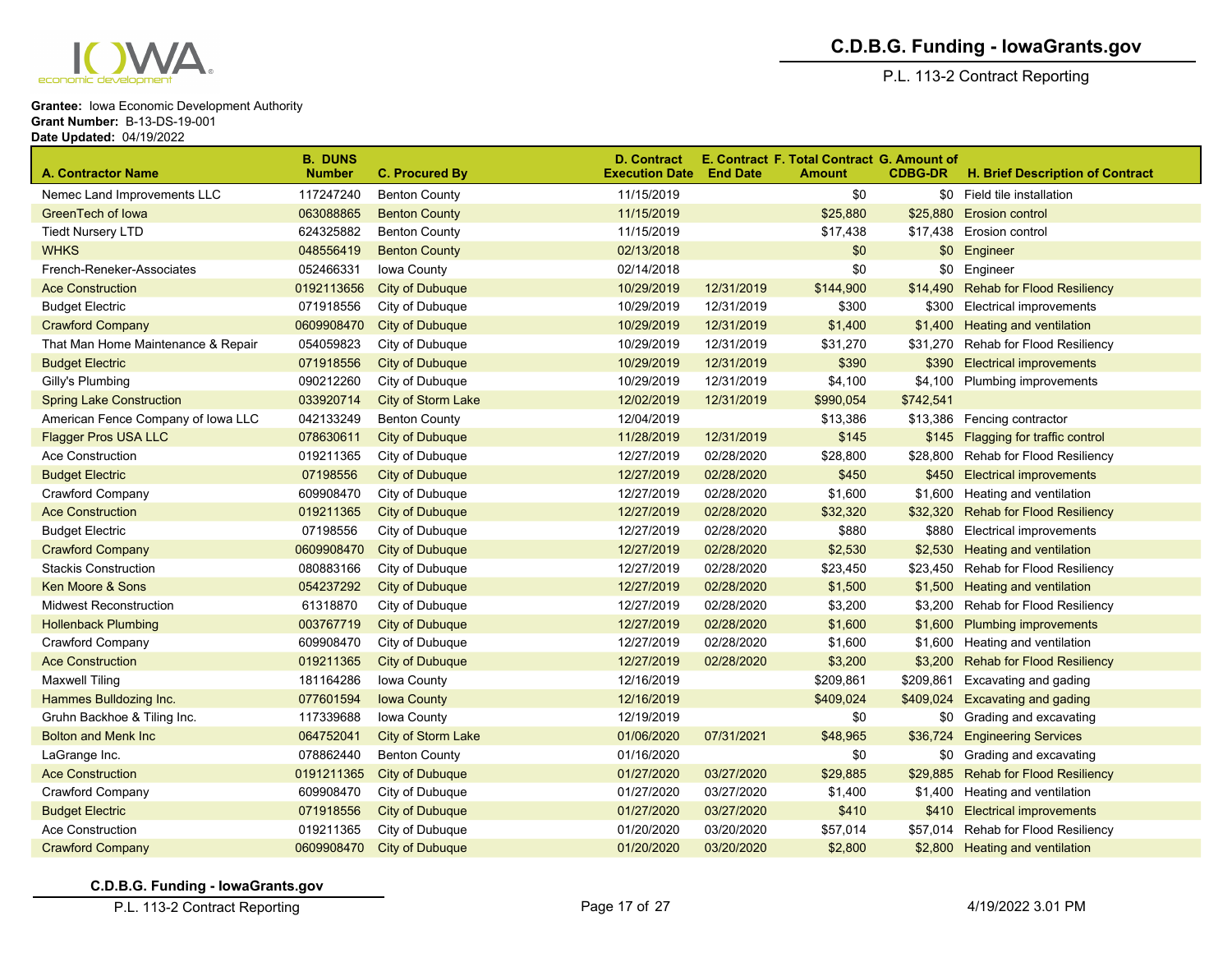## **C.D.B.G. Funding - IowaGrants.gov**

P.L. 113-2 Contract Reporting

### **Date Updated:** 04/19/2022**Grant Number:** B-13-DS-19-001**Grantee:** Iowa Economic Development Authority

| <b>A. Contractor Name</b>                    | <b>B. DUNS</b><br><b>Number</b> | <b>C. Procured By</b>     | <b>D. Contract</b><br><b>Execution Date</b> | <b>End Date</b> | E. Contract F. Total Contract G. Amount of<br><b>Amount</b> | <b>CDBG-DR</b> | <b>H. Brief Description of Contract</b>              |
|----------------------------------------------|---------------------------------|---------------------------|---------------------------------------------|-----------------|-------------------------------------------------------------|----------------|------------------------------------------------------|
| <b>Budget Electric</b>                       | 080883166                       | City of Dubuque           | 01/20/2020                                  | 03/20/2020      | \$700                                                       | \$700          | <b>Electrical improvements</b>                       |
| <b>Ace Construction</b>                      | 0191211365                      | <b>City of Dubuque</b>    | 01/20/2020                                  | 03/20/2020      | \$43,051                                                    | \$43,051       | <b>Rehab for Flood Resiliency</b>                    |
| Crawford Company                             | 0609908470                      | City of Dubuque           | 01/20/2020                                  | 03/20/2020      | \$9,000                                                     | \$9,000        | Heating and ventilation                              |
| <b>Budget Electric</b>                       | 07198556                        | <b>City of Dubuque</b>    | 01/20/2020                                  | 03/20/2020      | \$360                                                       | \$360          | <b>Electrical improvements</b>                       |
| Truelsen Blumenthal LLC DBA Soil Telk        | 135142086                       | City of Storm Lake        | 02/03/2020                                  | 01/31/2021      | \$5,000                                                     | \$3.750        | Onsite Stormwater Inspections Only                   |
| Joyce's Greenery                             | 019292226                       | <b>City of Storm Lake</b> | 02/03/2020                                  | 01/31/2021      | \$90,000                                                    | \$67,500       |                                                      |
| <b>McClure Engineering</b>                   | 061322236                       | City of Storm Lake        | 02/03/2020                                  | 01/31/2021      | \$9,000                                                     |                | \$6,750 Engineering - Land Survey Work               |
| American Fence Co. of Iowa Inc.              | 139796577                       | <b>City of Storm Lake</b> | 02/03/2020                                  | 01/31/2021      | \$15,000                                                    | \$11,250       |                                                      |
| Peterson Contractors Inc.                    | 041101809                       | <b>Benton County</b>      | 01/28/2020                                  |                 | \$431,292                                                   |                | \$431,292 Grading and excavating                     |
| Hatch Grading & Contracting Inc.             | 831930610                       | <b>Benton County</b>      | 01/28/2020                                  |                 | \$530,130                                                   |                | \$530,130 Grading and excavating                     |
| <b>Better Earth Transfer</b>                 | C137605                         | <b>Benton County</b>      | 01/31/2020                                  |                 | \$0                                                         |                | \$0 Dirth hauling                                    |
| Rausch Construction, Inc.                    | 167727460                       | <b>Winneshiek County</b>  | 10/11/2021                                  |                 | \$301,631                                                   | \$301,631      | UI-BID-009_Packet A Construction                     |
| Ace Construction                             | 091211365                       | City of Dubuque           | 02/17/2020                                  | 04/17/2020      | \$48,625                                                    | \$48,625       | <b>Flood Resiliency Repairs</b>                      |
| <b>Budget Electric</b>                       | 071918556                       | <b>City of Dubuque</b>    | 02/17/2020                                  | 04/17/2020      | \$350                                                       |                | \$350 Electrical repairs                             |
| <b>Crawford Heating &amp; Cooling</b>        | 609908470                       | City of Dubuque           | 02/17/2020                                  | 04/17/2020      | \$1,500                                                     | \$1,500        | Heating & ventilation                                |
| <b>Ace Construction</b>                      | 019211365                       | <b>City of Dubuque</b>    | 02/17/2020                                  | 04/17/2020      | \$35,710                                                    | \$35,710       | <b>Flood Resiliency Repairs</b>                      |
| <b>Budget Electric</b>                       | 071918556                       | City of Dubuque           | 02/17/2020                                  | 04/17/2020      | \$350                                                       | \$350          | <b>Electrical repairs</b>                            |
| Crawford Heating & Cooling                   | 609908470                       | <b>City of Dubuque</b>    | 02/17/2020                                  | 04/17/2020      | \$1,400                                                     | \$1,400        | <b>Heating &amp; ventilation</b>                     |
| Healy Excavating                             | 067692794                       | City of Storm Lake        | 03/02/2020                                  | 02/26/2021      | \$591,583                                                   | \$443,687      |                                                      |
| <b>Quality Traffic Control Inc</b>           | 118906051                       | <b>City of Storm Lake</b> | 03/09/2020                                  | 02/26/2021      | \$10,000                                                    | \$7,500        |                                                      |
| Smith Concrete Service Inc                   | 611800129                       | City of Storm Lake        | 03/09/2020                                  | 02/26/2021      | \$87,657                                                    | \$65,743       |                                                      |
| <b>Joyce's Greenery</b>                      | 019292226                       | <b>City of Storm Lake</b> | 03/09/2020                                  | 02/26/2021      | \$21,500                                                    | \$16,125       |                                                      |
| Hardscape Solutions of lowa                  | 793442240                       | City of Storm Lake        | 03/09/2020                                  | 02/26/2021      | \$51,644                                                    | \$38,733       |                                                      |
| Dan Oberbreckling Concrete and<br>Excavating | 019673034                       | <b>Howard County</b>      | 02/24/2020                                  |                 | \$99,680                                                    | \$0            | Construction contract - flood reduction<br>practices |
| Soil-Tek                                     | 135142086                       | <b>Benton County</b>      | 02/28/2020                                  |                 | \$18,900                                                    |                | \$18,900 Soil testing                                |
| <b>RD Tiling Inc</b>                         | 116702212                       | <b>Iowa County</b>        | 03/04/2020                                  |                 | \$0                                                         |                | \$0 Field tile installation                          |
| <b>Team Services</b>                         | 847936820                       | <b>Benton County</b>      | 03/10/2020                                  |                 | \$0                                                         |                | \$0 Soil testing                                     |
| Life Time Fence Co. Inc.                     | 107383275                       | <b>Benton County</b>      | 03/10/2020                                  |                 | \$0                                                         |                | \$0 Fencing contractor                               |
| Ace Construction                             | 019211365                       | City of Dubuque           | 01/25/2019                                  | 03/31/2020      | \$71,045                                                    |                | \$71,045 Rehab for Flood Resiliency                  |
| <b>Budget Electric</b>                       | 007198556                       | <b>City of Dubuque</b>    | 01/28/2019                                  | 03/31/2020      | \$850                                                       |                | \$850 Rehab for Flood Resiliency                     |
| All American seamless Gutters                | 138747055                       | City of Dubuque           | 01/28/2019                                  | 03/31/2020      | \$500                                                       | \$500          | Rehab for Flood Resiliency                           |
| <b>Tiedt Nursery LTD</b>                     | 624325882                       | <b>Benton County</b>      | 03/17/2020                                  |                 | \$0                                                         |                | \$0 Erosion control                                  |
| <b>Ace Construction</b>                      | 019211365                       | City of Dubuque           | 03/20/2020                                  | 05/22/2020      | \$21,667                                                    | \$21,667       | <b>Flood Resiliency Repairs</b>                      |
| <b>Budget Electric</b>                       | 071918556                       | <b>City of Dubuque</b>    | 03/20/2020                                  | 05/22/2020      | \$300                                                       | \$300          | <b>Electrical repairs</b>                            |
| All American Seamless Gutters                | 138747055                       | City of Dubuque           | 03/20/2020                                  | 05/22/2020      | \$1,800                                                     | \$1.800        | Install Gutters and downspouts                       |
| <b>Crawford Heating &amp; Cooling</b>        | 609908470                       | <b>City of Dubuque</b>    | 03/20/2020                                  | 05/22/2020      | \$1,400                                                     |                | \$1,400 Heating & ventilation                        |

### **C.D.B.G. Funding - IowaGrants.gov**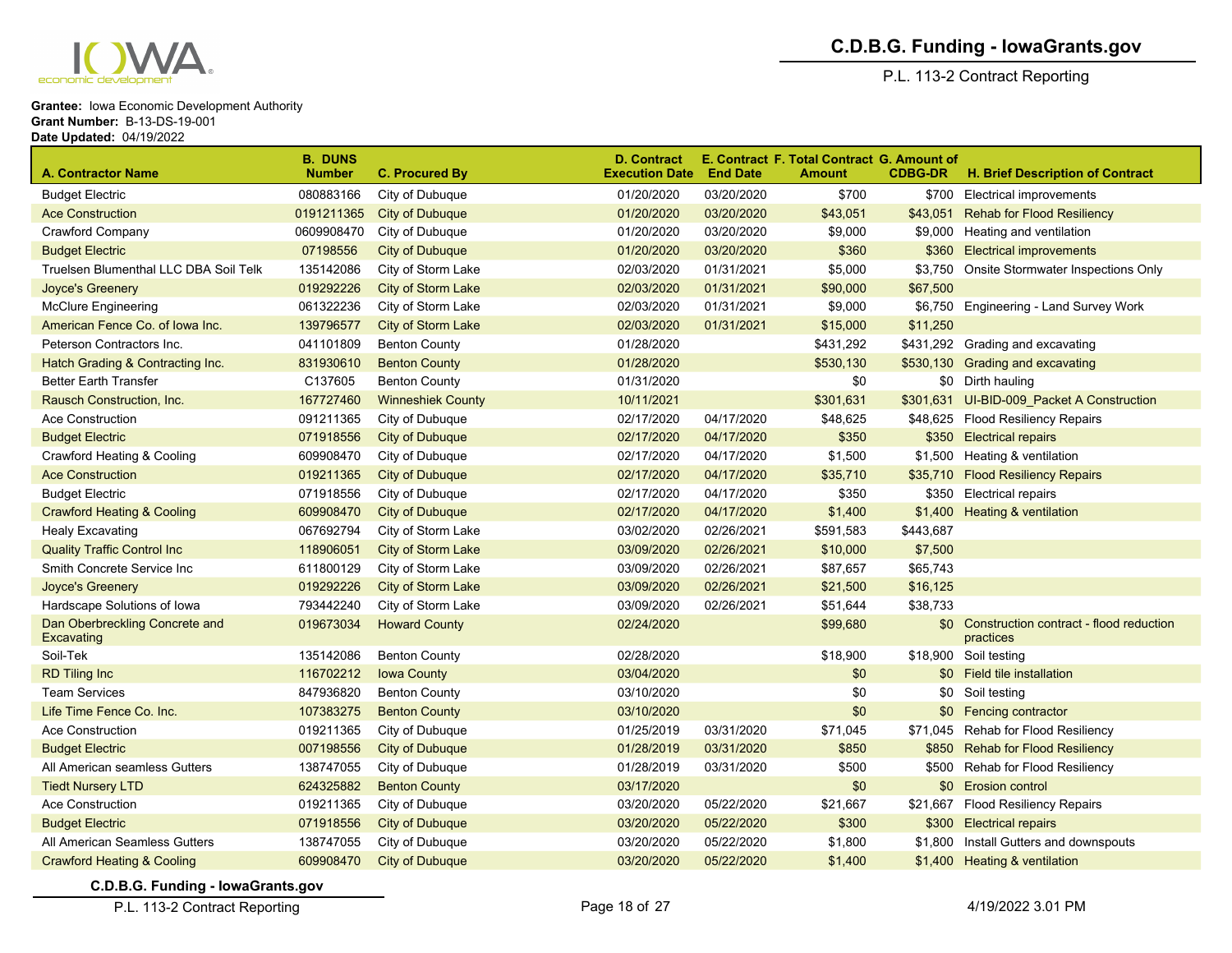# **C.D.B.G. Funding - IowaGrants.gov**

P.L. 113-2 Contract Reporting

### **Date Updated:** 04/19/2022**Grant Number:** B-13-DS-19-001**Grantee:** Iowa Economic Development Authority

| <b>A. Contractor Name</b>             | <b>B. DUNS</b><br><b>Number</b> | <b>C. Procured By</b>    | <b>D. Contract</b><br><b>Execution Date</b> | <b>End Date</b> | E. Contract F. Total Contract G. Amount of<br><b>Amount</b> | <b>CDBG-DR</b> | <b>H. Brief Description of Contract</b> |
|---------------------------------------|---------------------------------|--------------------------|---------------------------------------------|-----------------|-------------------------------------------------------------|----------------|-----------------------------------------|
| <b>Ace Construction</b>               | 019211365                       | City of Dubuque          | 03/20/2020                                  | 05/22/2020      | \$34,490                                                    |                | \$34,490 Flood Resiliency Repairs       |
| <b>Budget Electric</b>                | 071918556                       | City of Dubuque          | 03/20/2020                                  | 05/29/2020      | \$300                                                       |                | \$300 Electrical repairs                |
| All American Seamless Gutters         | 138747055                       | City of Dubuque          | 03/20/2020                                  | 05/22/2020      | \$1,840                                                     |                | \$1,840 Install Gutters and downspouts  |
| <b>Crawford Heating &amp; Cooling</b> | 609908470                       | <b>City of Dubuque</b>   | 03/20/2020                                  | 05/29/2020      | \$1,400                                                     |                | \$1,400 Heating & ventilation           |
| Bolton and Menk Inc.                  | 064752041                       | City of Storm Lake       | 03/16/2020                                  | 08/30/2021      | \$65,000                                                    | \$48,750       |                                         |
| <b>Jessica Gainey</b>                 | 117436821                       | <b>Benton County</b>     | 03/20/2020                                  |                 | \$258,000                                                   |                | \$0 Project management and laborer      |
| Sandersfeld R & D LL                  | 095182700                       | <b>Benton County</b>     | 03/27/2020                                  |                 | \$0                                                         |                | \$0 Heavy equipment operator            |
| LaGrange Inc.                         | 078862440                       | <b>Johnson County</b>    | 03/27/2020                                  |                 | \$137,931                                                   | \$1,379,131    | <b>Excavating and grading</b>           |
| Hammes Bulldozing Inc.                | 077601594                       | Johnson County           | 03/27/2020                                  |                 | \$224,802                                                   | \$224,802      | Excavating and grading                  |
| <b>Terracon Consultants, Inc.</b>     | 789367604                       | <b>Benton County</b>     | 04/10/2020                                  |                 | \$16.449                                                    |                | \$0 Compaction testing                  |
| Terracon Consultants, Inc.            | 789367604                       | <b>Benton County</b>     | 04/10/2020                                  |                 | \$16,449                                                    |                | \$0 Compaction testing                  |
| <b>Ace Construction</b>               | 019211365                       | <b>City of Dubuque</b>   | 04/30/2019                                  | 06/28/2019      | \$17,460                                                    |                | \$17,460 Flood Resiliency Repairs       |
| <b>Stackis Construction</b>           | 080883166                       | City of Dubuque          | 04/30/2019                                  | 06/28/2019      | \$9,766                                                     |                | \$9,766 Flood Resiliency Repairs        |
| <b>Keller Electric</b>                | 087111078                       | City of Dubuque          | 04/30/2019                                  | 06/28/2019      | \$1,675                                                     |                | \$1,675 Electrical repairs              |
| Moore & Sons                          | 054237292                       | City of Dubuque          | 04/30/2019                                  | 06/28/2019      | \$1,200                                                     |                | \$1,200 Heating & ventilation           |
| Kesl Fencing Inc.                     | 117136506                       | <b>Benton County</b>     | 05/01/2020                                  |                 | \$0                                                         |                | \$0 Fencing contractor                  |
| Thomann Fencing Inc.                  | 072019879                       | <b>Benton County</b>     | 04/02/2021                                  |                 | \$0                                                         |                | \$0 Fencing contractor                  |
| Kesl Fencing Inc.                     | 117136506                       | <b>Benton County</b>     | 05/01/2020                                  |                 | \$0                                                         |                | \$0 Fencing contractor                  |
| WHKS & Co.                            | 048556419                       | <b>Winneshiek County</b> | 04/27/2020                                  |                 | \$250,000                                                   | \$250,000      |                                         |
| Soil-Tek                              | 135142086                       | <b>Benton County</b>     | 04/02/2021                                  |                 | \$0                                                         |                | \$0 Seeding                             |
| That Man Home Maintenance & Repair    | 054059823                       | City of Dubuque          | 05/22/2020                                  | 07/24/2020      | \$18,650                                                    |                | \$18,650 Flood Resiliency Repairs       |
| <b>Budget Electric</b>                | 071918556                       | <b>City of Dubuque</b>   | 05/22/2020                                  | 07/24/2020      | \$400                                                       |                | \$400 Electrical repairs                |
| Gilly's Plumbing                      | 040212260                       | City of Dubuque          | 05/22/2020                                  | 07/24/2020      | \$200                                                       |                | \$200 Plumbing Repairs                  |
| <b>All American Seamless Gutters</b>  | 138747055                       | <b>City of Dubuque</b>   | 05/22/2020                                  | 07/24/2020      | \$2,800                                                     | \$2,800        | Install Gutters and downspouts          |
| <b>Ace Construction</b>               | 019211365                       | City of Dubuque          | 05/25/2020                                  | 07/27/2020      | \$46,750                                                    |                | \$46,750 Flood Resiliency Repairs       |
| <b>Budget Electric</b>                | 071918556                       | <b>City of Dubuque</b>   | 05/25/2020                                  | 07/27/2020      | \$460                                                       |                | \$460 Electrical repairs                |
| Crawford Heating & Cooling            | 609908470                       | City of Dubuque          | 05/25/2020                                  | 07/27/2020      | \$3,200                                                     |                | \$3,200 Heating & ventilation           |
| <b>All American Seamless Gutters</b>  | 138747055                       | <b>City of Dubuque</b>   | 05/25/2020                                  | 07/27/2020      | \$3,990                                                     | \$3,990        | Install Gutters and downspouts          |
| <b>Ace Construction</b>               | 019211365                       | City of Dubuque          | 05/25/2020                                  | 07/27/2020      | \$24,290                                                    |                | \$24,290 Flood Resiliency Repairs       |
| <b>Budget Electric</b>                | 071918556                       | <b>City of Dubuque</b>   | 05/25/2020                                  | 07/24/2020      | \$550                                                       |                | \$550 Electrical repairs                |
| <b>Crawford Heating &amp; Cooling</b> | 609908470                       | City of Dubuque          | 05/25/2020                                  | 07/27/2020      | \$2,015                                                     |                | \$2,015 Heating & ventilation           |
| <b>All American Seamless Gutters</b>  | 138747055                       | <b>City of Dubuque</b>   | 05/25/2020                                  | 07/27/2020      | \$1,300                                                     | \$1,300        | Install Gutters and downspouts          |
| <b>Harbison Fencing LLC</b>           | 081488022                       | Johnson County           | 05/29/2020                                  |                 | \$64,451                                                    |                | \$64,451 Fencing contractor             |
| <b>Dirt Worx</b>                      | 082568970                       | <b>City of Dubuque</b>   | 06/05/2020                                  | 08/07/2020      | \$12,525                                                    | \$12,525       | Installation of drain tile              |
| <b>Cole Excavating</b>                | 002842169                       | <b>Benton County</b>     | 06/09/2020                                  |                 | \$921,925                                                   | \$921,925      | <b>Excavating and grading</b>           |
| <b>Szabo Construction</b>             | 087267886                       | <b>Winneshiek County</b> | 06/08/2020                                  | 12/31/2020      | \$177,363                                                   | \$158,231      |                                         |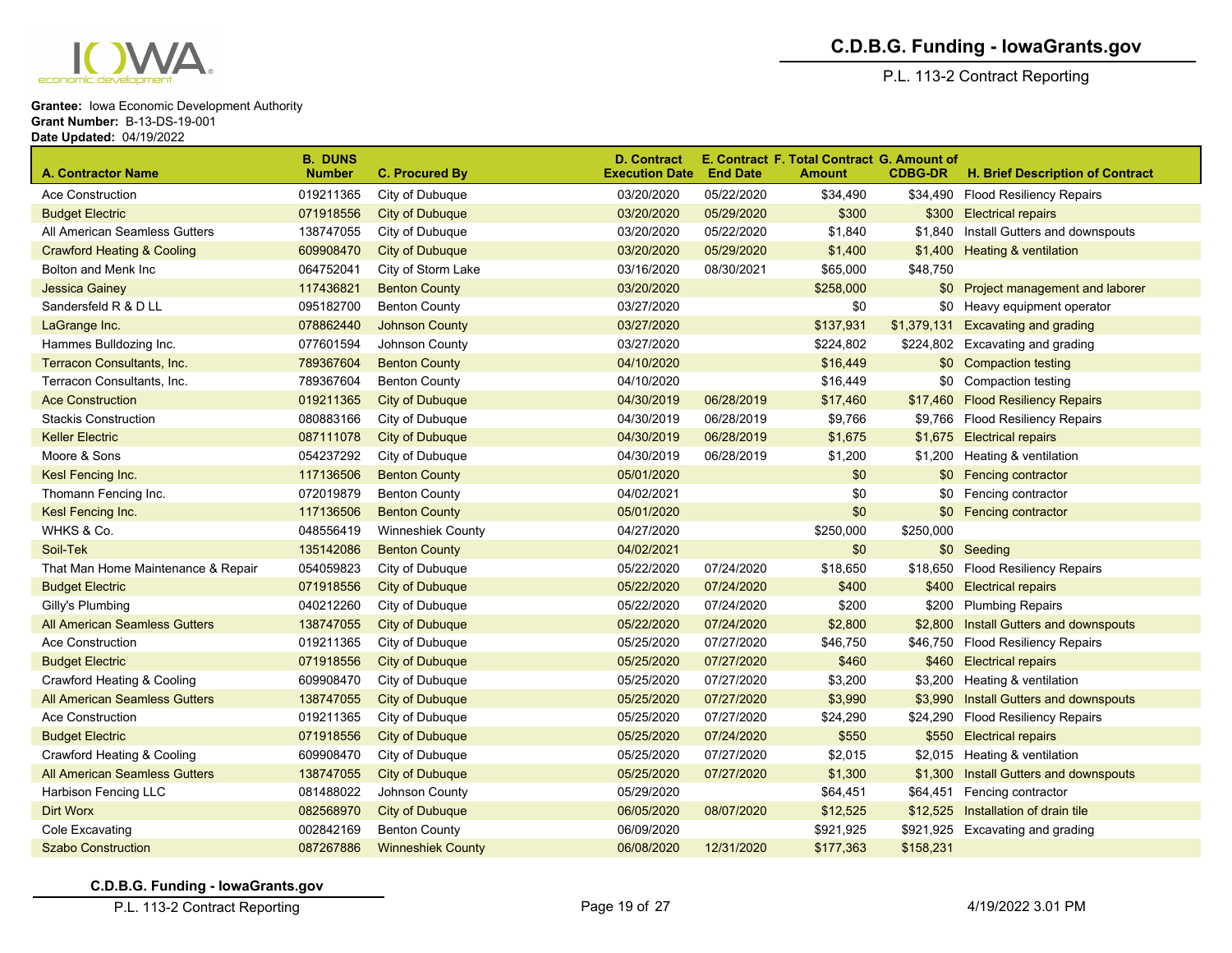# **C.D.B.G. Funding - IowaGrants.gov**

P.L. 113-2 Contract Reporting

### **Date Updated:** 04/19/2022**Grant Number:** B-13-DS-19-001**Grantee:** Iowa Economic Development Authority

| <b>A. Contractor Name</b>             | <b>B. DUNS</b><br><b>Number</b> | <b>C. Procured By</b>     | <b>D. Contract</b><br><b>Execution Date</b> | <b>End Date</b> | E. Contract F. Total Contract G. Amount of<br><b>Amount</b> | <b>CDBG-DR</b> | <b>H. Brief Description of Contract</b>             |
|---------------------------------------|---------------------------------|---------------------------|---------------------------------------------|-----------------|-------------------------------------------------------------|----------------|-----------------------------------------------------|
| <b>Ace Construction</b>               | 019211365                       | City of Dubuque           | 06/15/2020                                  | 07/17/2020      | \$13,650                                                    | \$13,650       | <b>Flood Resiliency Repairs</b>                     |
| <b>Budget Electric</b>                | 071918556                       | <b>City of Dubuque</b>    | 06/15/2020                                  | 08/17/2020      | \$300                                                       |                | \$300 Electrical repairs                            |
| All Seasons Heating & Cooling         | 107380891                       | City of Dubuque           | 06/15/2020                                  | 08/14/2020      | \$2,100                                                     |                | \$2,100 Heating & ventilation                       |
| <b>Stackis Construction</b>           | 080883166                       | <b>City of Dubuque</b>    | 06/15/2020                                  | 08/14/2020      | \$19,800                                                    |                | \$19,800 Flood Resiliency Repairs                   |
| <b>Ace Construction</b>               | 019211365                       | City of Dubuque           | 06/15/2020                                  | 08/14/2020      | \$1,500                                                     |                | \$1,500 Flood Resiliency Repairs                    |
| <b>Ken Moore &amp; Sons</b>           | 054237292                       | <b>City of Dubuque</b>    | 06/15/2020                                  | 08/14/2020      | \$1,400                                                     |                | \$1,400 Heating & ventilation                       |
| <b>Midwest Reconstruction</b>         | 613188770                       | City of Dubuque           | 06/15/2020                                  | 08/14/2020      | \$1,400                                                     |                | \$1,400 Flood Resiliency Repairs                    |
| <b>Crawford Heating &amp; Cooling</b> | 60990470                        | <b>City of Dubuque</b>    | 06/15/2020                                  | 08/14/2020      | \$1,400                                                     |                | \$1,400 Heating & ventilation                       |
| Hollenback Plumbing                   | 003765719                       | City of Dubuque           | 06/15/2020                                  | 08/14/2020      | \$4,400                                                     | \$4,400        | <b>Plumbing Repairs</b>                             |
| <b>Stackis Construction</b>           | 080883166                       | <b>City of Dubuque</b>    | 06/19/2020                                  | 08/21/2020      | \$15,875                                                    | \$158,750      | <b>Flood Resiliency Repairs</b>                     |
| <b>Ace Construction</b>               | 019211365                       | City of Dubuque           | 06/19/2020                                  | 08/21/2020      | \$800                                                       | \$800          | <b>Flood Resiliency Repairs</b>                     |
| <b>Ken Moore &amp; Sons</b>           | 054267292                       | <b>City of Dubuque</b>    | 06/19/2020                                  | 08/21/2020      | \$1,400                                                     | \$1,400        | <b>Heating &amp; ventilation</b>                    |
| <b>Midwest Reconstruction</b>         | 613188770                       | City of Dubuque           | 06/19/2020                                  | 08/21/2020      | \$450                                                       | \$450          | <b>Flood Resiliency Repairs</b>                     |
| <b>Crawford Heating &amp; Cooling</b> | 609908470                       | City of Dubuque           | 06/19/2020                                  | 08/21/2020      | \$1,400                                                     | \$1,400        | <b>Heating &amp; ventilation</b>                    |
| <b>Hollenback Plumbing</b>            | 003765719                       | City of Dubuque           | 06/19/2020                                  |                 | \$350                                                       | \$350          | <b>Plumbing Repairs</b>                             |
| <b>Blazek Coorporation</b>            | 040595498                       | <b>Benton County</b>      | 06/29/2020                                  |                 | \$82,103                                                    |                | \$0 Sheet pile                                      |
| B & L Seeding LLC                     | 111930451                       | <b>Benton County</b>      | 06/29/2020                                  |                 | \$74,475                                                    |                | \$0 Seeding                                         |
| Reding Gravel & Excavating Co.        | 007793078                       | <b>City of Storm Lake</b> | 07/06/2020                                  | 05/31/2021      | \$292,996                                                   | \$219,746      |                                                     |
| Joyce's Greenery                      | 019292226                       | City of Storm Lake        | 07/13/2020                                  | 06/30/2021      | \$11,000                                                    | \$8,250        |                                                     |
| Smith Concrete Service, Inc.          | 611800129                       | <b>City of Storm Lake</b> | 07/13/2020                                  | 05/31/2021      | \$76,000                                                    | \$57,000       |                                                     |
| French-Reneker Associates Inc         | 052466331                       | University of Iowa        | 07/01/2020                                  | 06/30/2021      | \$48,500                                                    | \$48,500       |                                                     |
| <b>Portzen Construction Inc.</b>      | 17-361-8851                     | <b>City of Dubuque</b>    | 06/15/2020                                  | 06/30/2021      | \$1,777,263                                                 |                | \$1,777,263 Installation of box culvert storm sewer |
| Neuzil and Sons Inc                   | 794822361                       | Johnson County            | 07/31/2020                                  |                 | \$109,876                                                   |                | \$109,876 Site preparation contractor               |
| <b>A&amp;G Electric</b>               | 107369003                       | <b>City of Dubuque</b>    | 07/24/2020                                  | 06/30/2021      | \$32,369                                                    |                | \$32,369 Electric work on culvert project           |
| Wm Becker & Sons                      | 009861519                       | City of Dubuque           | 07/24/2020                                  | 06/30/2021      | \$3,277                                                     |                | \$3,277 Stone curb work on culvert project          |
| The Nauman Nursery Inc.               | 043693621                       | <b>City of Dubuque</b>    | 07/24/2020                                  | 06/30/2021      | \$15,928                                                    | \$15,928       | landscape work on culvert project                   |
| <b>River City Paving</b>              | 792490740                       | City of Dubuque           | 07/24/2020                                  | 06/30/2021      | \$79,091                                                    | \$79,091       | paving work on culvert project                      |
| Selco, Inc.                           | 63253272                        | <b>City of Dubuque</b>    | 07/24/2020                                  | 06/30/2021      | \$23,450                                                    |                | \$23,450 pavement marking work on culvert project   |
| <b>Crane Construction</b>             | 069674801                       | Johnson County            | 07/31/2020                                  |                 | \$177,705                                                   |                | \$177,705 Excavating and grading                    |
| <b>Performance Fabrication</b>        | 186037722                       | City of Dubuque           | 08/05/2020                                  | 06/30/2021      | \$1,920                                                     |                | \$1,920 sdfsdfdfsdfsdsf work on culvert project     |
| Leffler Dirtworks                     | 827185857                       | Iowa County               | 07/31/2020                                  |                 | \$268,442                                                   |                | \$268,442 Excavating and grading                    |
| Seaton Construction, Inc.             | 872962253                       | <b>Iowa County</b>        | 07/31/2020                                  |                 | \$357,168                                                   |                | \$357,168 Excavating and grading                    |
| <b>Stek Earth Moving</b>              | 117221808                       | Iowa County               | 07/31/2020                                  |                 | \$197,128                                                   |                | \$197,128 Excavating and grading                    |
| <b>Midwest Concrete Cuting Inc.</b>   | 607480360                       | <b>City of Storm Lake</b> | 08/03/2020                                  | 04/30/2021      | \$800                                                       | \$600          |                                                     |
| That Man Home Maintenance & Repair    | 05459823                        | City of Dubuque           | 07/31/2020                                  | 09/30/2020      | \$44,800                                                    |                | \$44,800 Flood resiliency repairs                   |
| <b>Budget Electric</b>                | 071918556                       | <b>City of Dubuque</b>    | 08/03/2020                                  | 09/30/2020      | \$300                                                       |                | \$300 Electrical repairs                            |
|                                       |                                 |                           |                                             |                 |                                                             |                |                                                     |

## **C.D.B.G. Funding - IowaGrants.gov**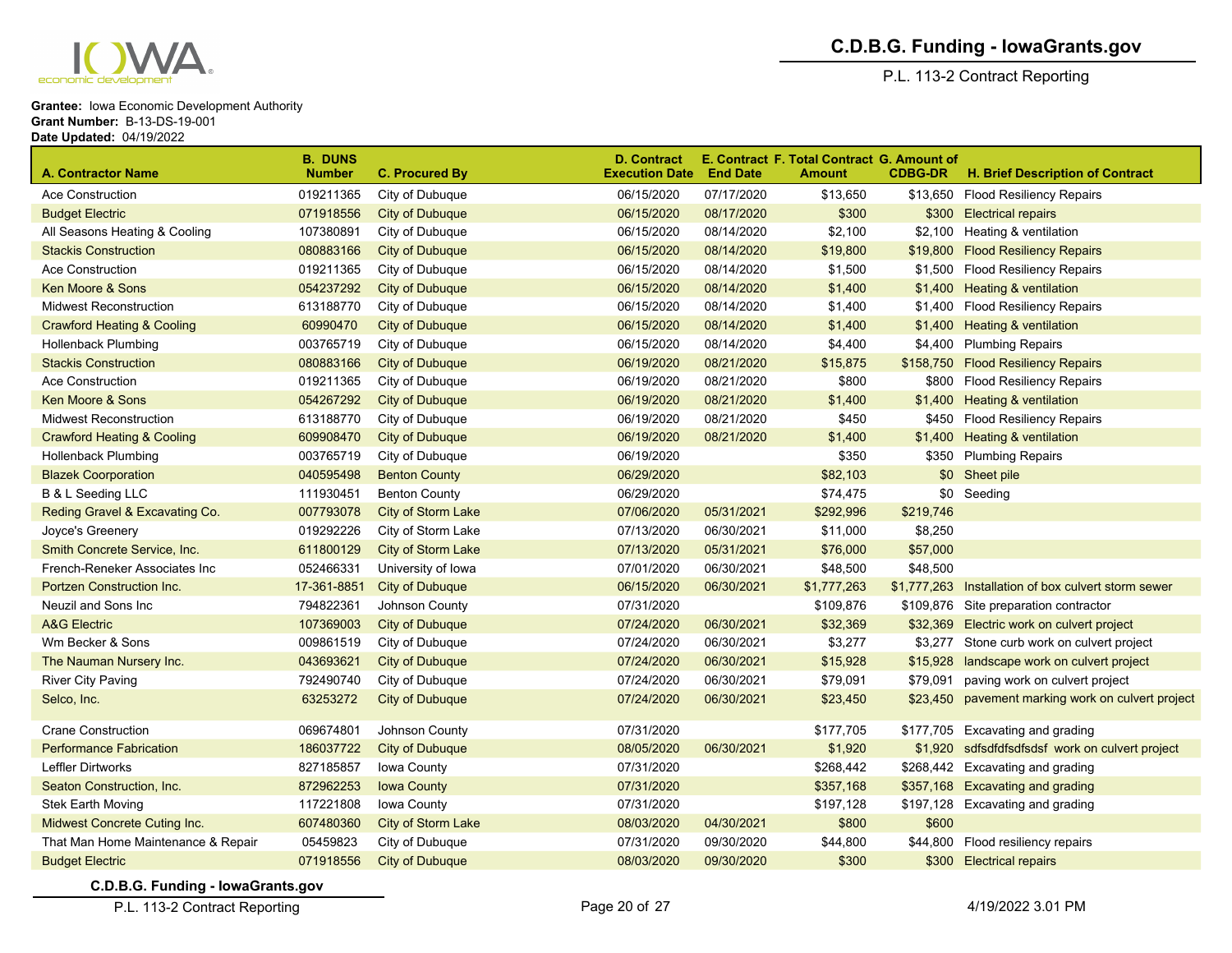### **Date Updated:** 04/19/2022**Grant Number:** B-13-DS-19-001**Grantee:** Iowa Economic Development Authority

P.L. 113-2 Contract Reporting

| <b>A. Contractor Name</b>               | <b>B. DUNS</b><br><b>Number</b> | <b>C. Procured By</b>     | <b>D. Contract</b><br><b>Execution Date</b> | <b>End Date</b> | E. Contract F. Total Contract G. Amount of<br><b>Amount</b> | <b>CDBG-DR</b> | <b>H. Brief Description of Contract</b>           |
|-----------------------------------------|---------------------------------|---------------------------|---------------------------------------------|-----------------|-------------------------------------------------------------|----------------|---------------------------------------------------|
| Gilly's Plumbing                        | 090212260                       | City of Dubuque           | 08/03/2020                                  | 09/30/2020      | \$3,000                                                     |                | \$3,000 Plumbing repairs                          |
| <b>All American Seamless Gutters</b>    | 138747055                       | <b>City of Dubuque</b>    | 08/03/2020                                  | 09/30/2020      | \$2,500                                                     |                | \$2,500 Install gutters and downspouts            |
| Municipal Pipe Services, Inc.           | 361046563                       | City of Storm Lake        | 08/03/2020                                  | 09/30/2020      | \$15,600                                                    | \$11,700       |                                                   |
| <b>German Enterprises, LLC</b>          | 045848345                       | <b>Howard County</b>      | 08/03/2020                                  |                 | \$132,764                                                   |                | \$117,264 Construction Contract for UW-BID-002    |
| <b>Friest and Associates Realtors</b>   | 611838665                       | <b>Winneshiek County</b>  | 07/13/2020                                  |                 | \$9,000                                                     | \$9,000        | Real Estate firm conducting land<br>appraisals.   |
| That Man Home Maintenance & Repair      | 05459823                        | <b>City of Dubuque</b>    | 08/11/2020                                  | 10/12/2020      | \$13,650                                                    |                | \$13,650 Flood resiliency repairs                 |
| That Man Home Maintenance & Repair      | 054059823                       | City of Dubuque           | 08/28/2020                                  | 10/30/2020      | \$24,900                                                    | \$24,900       | Flood resiliency repairs                          |
| <b>All American Seamless Gutters</b>    | 138747055                       | <b>City of Dubuque</b>    | 08/28/2020                                  | 10/30/2020      | \$1,000                                                     | \$1,000        | Install gutters and downspouts                    |
| <b>Budget Electric</b>                  | 071918556                       | City of Dubuque           | 08/28/2020                                  | 10/30/2020      | \$1,500                                                     | \$1,500        | <b>Electrical repairs</b>                         |
| <b>Gilly's Plumbing</b>                 | 090212260                       | <b>City of Dubuque</b>    | 08/28/2020                                  | 10/30/2020      | \$2,500                                                     |                | \$2,500 Plumbing repairs                          |
| <b>Harbison Fencing LLC</b>             | 081488022                       | Johnson County            | 08/31/2020                                  |                 | \$64,451                                                    |                | \$64,451 Fencing contractor                       |
| <b>Stackis Construction</b>             | 080883166                       | <b>City of Dubuque</b>    | 09/18/2020                                  | 11/30/2020      | \$19,775                                                    |                | \$19,775 Flood resiliency repairs                 |
| <b>Ace Construction</b>                 | 019211365                       | City of Dubuque           | 09/18/2020                                  | 11/30/2020      | \$4,400                                                     |                | \$4,400 Flood resiliency repairs                  |
| <b>Crawford Heating &amp; Cooling</b>   | 609908470                       | <b>City of Dubuque</b>    | 09/18/2020                                  | 11/30/2020      | \$1,400                                                     |                | \$1,400 Ventilation                               |
| <b>Midwest Reconstruction</b>           | 613188770                       | City of Dubuque           | 09/18/2020                                  | 11/30/2020      | \$2,500                                                     |                | \$2,500 Flood resiliency repairs                  |
| Moore & Sons                            | 054237292                       | <b>City of Dubuque</b>    | 09/18/2020                                  | 11/30/2020      | \$1,400                                                     |                | \$1,400 Flood resiliency repairs                  |
| Dirt Worx                               | 082568970                       | City of Dubuque           | 09/18/2020                                  | 11/30/2020      | \$15,150                                                    |                | \$151,500 Flood resiliency repairs                |
| That Man Home Maintenance & Repair      | 05459823                        | <b>City of Dubuque</b>    | 09/18/2020                                  | 11/30/2020      | \$19,000                                                    |                | \$19,000 Flood resiliency repairs                 |
| Gilly's Plumbing                        | 090212260                       | City of Dubuque           | 09/18/2020                                  | 11/30/2020      | \$650                                                       | \$650          | <b>Plumbing repairs</b>                           |
| Lee Construction, Inc.                  | 942618349                       | <b>Mills County</b>       | 09/29/2020                                  |                 | \$860,671                                                   |                | \$774,605 Prime contract for WN-INV-001 Carter 04 |
| Hinman Home Repair                      | 034201807                       | City of Dubuque           | 09/25/2020                                  |                 | \$20,718                                                    |                | \$20,718 Flood resiliency repairs                 |
| <b>Budget Electric</b>                  | 071918556                       | <b>City of Dubuque</b>    | 09/25/2020                                  |                 | \$300                                                       |                | \$300 Electrical repairs                          |
| <b>Crawford Heating &amp; Cooling</b>   | 609908470                       | City of Dubuque           | 09/25/2020                                  |                 | \$1,500                                                     |                | \$1,500 Ventilation                               |
| <b>Seaton Construction Inc.</b>         | 872962253                       | <b>Iowa County</b>        | 09/21/2020                                  |                 | \$357,168                                                   |                | \$357,168 Excavating and grading                  |
| Maxwell Tiling                          | 181164286                       | Iowa County               | 09/21/2020                                  |                 | \$357,168                                                   |                | \$357,168 Excavating and grading                  |
| Fleming & Son                           | 055964665                       | <b>Benton County</b>      | 09/30/2020                                  |                 | \$258,001                                                   | \$258,001      | <b>Excavating and grading</b>                     |
| Lutz Farm Inc.                          | 030160084                       | <b>Benton County</b>      | 09/30/2020                                  |                 | \$258,001                                                   | \$258,001      | Excavating and grading                            |
| <b>Empire Pipe</b>                      | 141725544                       | <b>City of Storm Lake</b> | 10/05/2020                                  |                 | \$21,993                                                    |                | \$16,495 Sewer Main Televising                    |
| Bacon Concrete, LLC                     | 031888402                       | <b>Winneshiek County</b>  | 10/07/2020                                  |                 | \$94,609                                                    | \$94.609       | Construction for UI-BID-003 Packet A              |
| <b>Ethan Koehn Construction</b>         | 117709323                       | <b>Winneshiek County</b>  | 10/09/2020                                  |                 | \$116,313                                                   |                | \$116.313 Construction for UI-BID-002 Packets B&C |
| Empire Construction and Trenching, Inc. | 968871702                       | <b>Mills County</b>       | 10/07/2020                                  |                 | \$765,320                                                   | \$688,788      | Prime contract for WN-INV-002<br>Evans/Kleine 14  |
| D & D Concrete Inc.                     | 022229329                       | <b>City of Dubuque</b>    | 10/26/2020                                  |                 | \$51,874                                                    |                | \$51,874 Sidewalk replacement                     |
| <b>Ace Construction</b>                 | 019211365                       | City of Dubuque           | 05/29/2020                                  |                 | \$0                                                         | \$73,281       | Flood resiliency repairs                          |
| <b>Budget Electric</b>                  | 071918556                       | <b>City of Dubuque</b>    | 05/29/2020                                  |                 | \$400                                                       |                | \$400 Electrical repairs                          |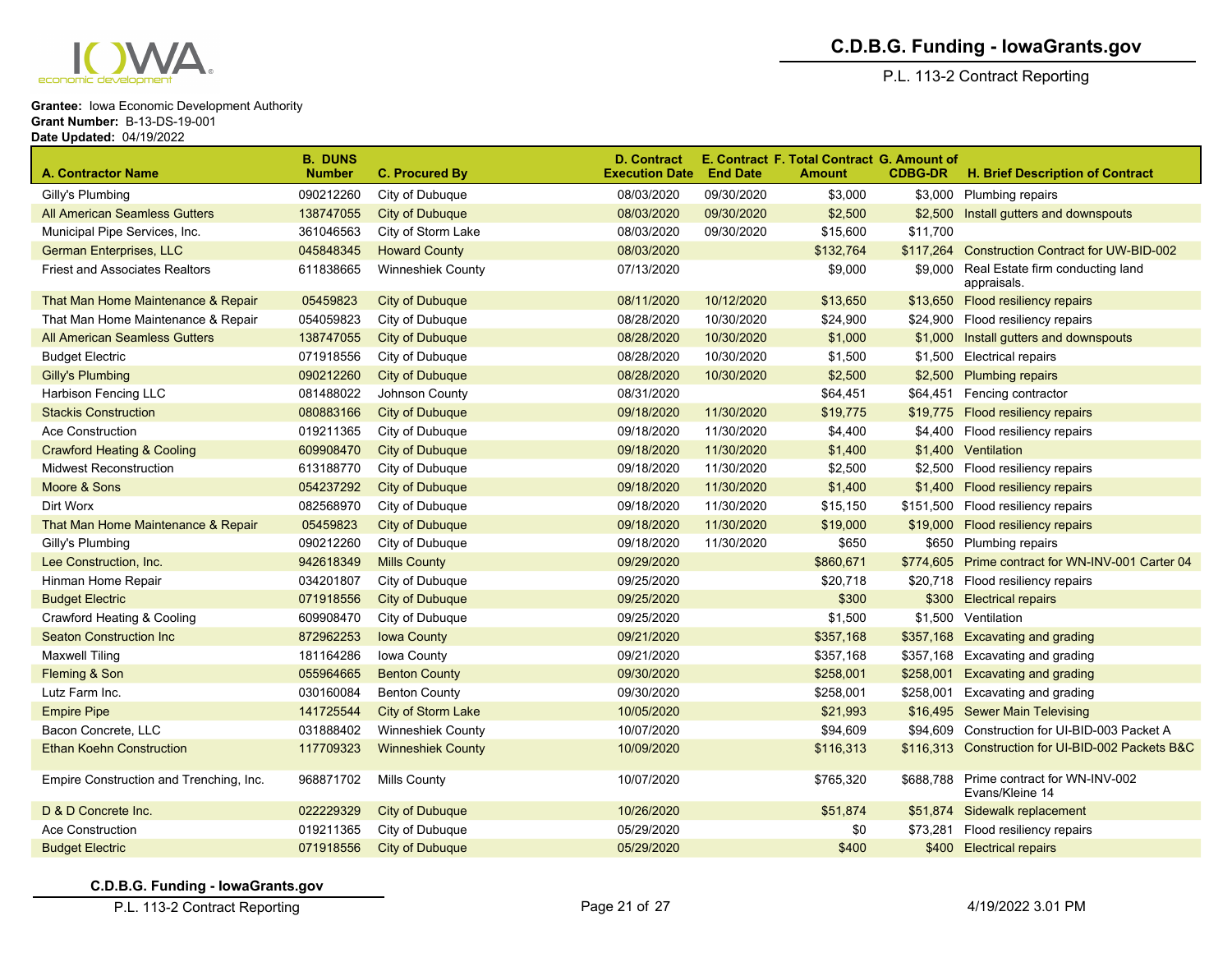# economic d

#### **Date Updated:** 04/19/2022**Grant Number:** B-13-DS-19-001**Grantee:** Iowa Economic Development Authority

P.L. 113-2 Contract Reporting

| <b>A. Contractor Name</b>                    | <b>B. DUNS</b><br><b>Number</b> | <b>C. Procured By</b>  | <b>D. Contract</b><br><b>Execution Date End Date</b> | E. Contract F. Total Contract G. Amount of<br><b>Amount</b> | <b>CDBG-DR</b> | <b>H. Brief Description of Contract</b>         |
|----------------------------------------------|---------------------------------|------------------------|------------------------------------------------------|-------------------------------------------------------------|----------------|-------------------------------------------------|
| Crawford Heating & Cooling                   | 609908470                       | City of Dubuque        | 05/29/2020                                           | \$1,400                                                     |                | \$1,400 Ventilation                             |
| Hinman Home Repair                           | 034201807                       | City of Dubuque        | 11/06/2020                                           | \$18,775                                                    |                | \$18,775 Flood resiliency repairs               |
| <b>Midwest Restoration</b>                   | 152047937                       | City of Dubuque        | 11/13/2020                                           | \$21,850                                                    |                | \$21,850 Flood resiliency repairs               |
| <b>Ace Construction</b>                      | 019211365                       | <b>City of Dubuque</b> | 11/13/2020                                           | \$1,740,000                                                 |                | \$17,400 Flood resiliency repairs               |
| <b>Budget Electric</b>                       | 071918556                       | City of Dubuque        | 11/13/2020                                           | \$400                                                       |                | \$400 Electrical repairs                        |
| All Season Heating & Cooling                 | 107380891                       | <b>City of Dubuque</b> | 11/13/2020                                           | \$0                                                         |                | \$0 Install water heater                        |
| Welu Painting Company                        | <b>NEED</b><br><b>NUMBER</b>    | City of Dubuque        | 11/17/2020                                           | \$4,970                                                     |                | \$4,970 Misc painting at project site           |
| A & G Electric                               | 107368003                       | <b>City of Dubuque</b> | 11/23/2020                                           | \$400                                                       |                | \$400 Electrical repairs                        |
| A & G Electric                               | 107368003                       | City of Dubuque        | 11/23/2020                                           | \$400                                                       |                | \$400 Electrical repairs                        |
| A & G Electric                               | 107368003                       | <b>City of Dubuque</b> | 11/23/2020                                           | \$400                                                       |                | \$400 Electrical repairs                        |
| A & G Electric                               | 107368003                       | City of Dubuque        | 11/23/2020                                           | \$400                                                       |                | \$400 Electrical repairs                        |
| <b>Geisler Brothers Company</b>              | 005483888                       | <b>City of Dubuque</b> | 12/07/2020                                           | \$106,100                                                   | \$106,100      | Bollards, trash screens, grating, railings      |
| <b>Welu Painting</b>                         | 045819768                       | City of Dubuque        | 12/07/2020                                           | \$4,970                                                     |                | \$4,970 Painting of rails, etc.                 |
| <b>Preferred Glass Company</b>               | 834618022                       | <b>City of Dubuque</b> | 12/28/2020                                           | \$4,318                                                     |                | \$4,318 Installing glass in building at project |
| <b>Stackis Construction</b>                  | 080883166                       | City of Dubuque        | 01/08/2021                                           | \$22,525                                                    |                | \$22,525 Flood Resiliency Repairs               |
| Ken Moore & Sons                             | 054237292                       | <b>City of Dubuque</b> | 01/08/2021                                           | \$1,400                                                     |                | \$1,400 Heating & Ventilation                   |
| Midwest Reconstruction                       | 613188770                       | City of Dubuque        | 01/08/2021                                           | \$3,800                                                     |                | \$3,800 Flood Resiliency Repairs                |
| <b>Crawford Heating</b>                      | 609908470                       | <b>City of Dubuque</b> | 01/08/2021                                           | \$1,400                                                     |                | \$1,400 Heating & Ventilation                   |
| Hollenback Plumbing                          | 003765719                       | City of Dubuque        | 01/08/2021                                           | \$1,400                                                     |                | \$1,400 Plumbing Repairs                        |
| <b>Midwest Restoration</b>                   | 152047937                       | <b>City of Dubuque</b> | 01/15/2021                                           | \$11,750                                                    |                | \$11,750 Flood Resiliency Repairs               |
| <b>Budget Electric</b>                       | 071918556                       | City of Dubuque        | 01/15/2021                                           | \$300                                                       | \$300          | <b>Electrical Repairs</b>                       |
| <b>Crawford Heating</b>                      | 609908470                       | <b>City of Dubuque</b> | 01/15/2021                                           | \$1,400                                                     | \$1,400        | <b>Heating &amp; Ventilation</b>                |
| Environmental Management Services Of<br>lowa | 615480639                       | City of Dubuque        | 01/15/2021                                           | \$1,100                                                     |                | \$1,100 Asbestos Removal                        |
| <b>Ace Construction</b>                      | 019211365                       | <b>City of Dubuque</b> | 01/08/2021                                           | \$2,200                                                     | \$2,200        | <b>Flood Resiliency Repairs</b>                 |
| <b>Ace Construction</b>                      | 019211365                       | City of Dubuque        | 01/15/2021                                           | \$4,000                                                     | \$4,000        | <b>Flood Resiliency Repairs</b>                 |
| <b>Brian Miller Excavating</b>               | 123047412                       | <b>Johnson County</b>  | 01/27/2021                                           | \$197,920                                                   |                | \$197,920 Grading and excavating                |
| <b>Midwest Restoration</b>                   | 152047937                       | City of Dubuque        | 02/05/2021                                           | \$33,160                                                    | \$33,160       | <b>Flood Resiliency Repairs</b>                 |
| <b>Ace Construction</b>                      | 019211365                       | <b>City of Dubuque</b> | 02/05/2021                                           | \$23,820                                                    |                | \$23,820 Flood Resiliency Repairs               |
| <b>Budget Electric</b>                       | 071918556                       | City of Dubuque        | 02/05/2021                                           | \$550                                                       | \$550          | <b>Electrical Repairs</b>                       |
| <b>Crawford Heating</b>                      | 609908470                       | <b>City of Dubuque</b> | 02/05/2021                                           | \$2,900                                                     |                | \$2,900 Heating & Ventilation                   |
| <b>Midwest Restoration</b>                   | 152047937                       | City of Dubuque        | 02/05/2021                                           | \$24,310                                                    |                | \$24,310 Flood Resiliency Repairs               |
| <b>Ace Construction</b>                      | 019211365                       | <b>City of Dubuque</b> | 02/05/2021                                           | \$20,710                                                    |                | \$20,710 Flood Resiliency Repairs               |
| <b>Budget Electric</b>                       | 071918556                       | City of Dubuque        | 02/05/2021                                           | \$600                                                       |                | \$600 Electrical Repairs                        |
| <b>Crawford Heating</b>                      | 609908470                       | <b>City of Dubuque</b> | 02/05/2021                                           | \$2,200                                                     |                | \$2,200 Heating & Ventilation                   |
| Aaron Crane, DBA Aaron Crane                 | 069674801                       | <b>Howard County</b>   | 02/08/2021                                           | \$316,499                                                   |                | \$316,499 UW-BID-004 Construction               |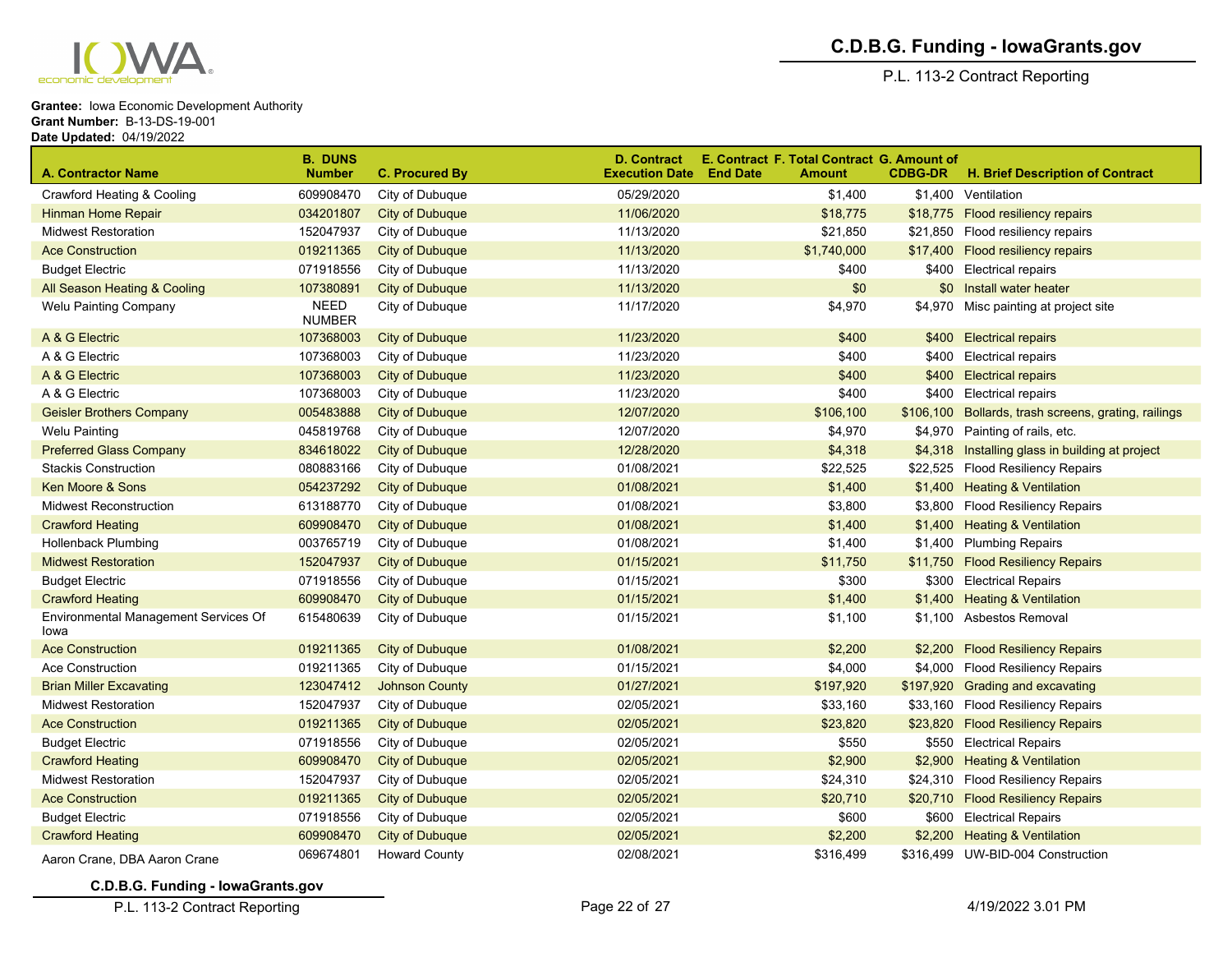# economic de

## **C.D.B.G. Funding - IowaGrants.gov**

P.L. 113-2 Contract Reporting

### **Date Updated:** 04/19/2022**Grant Number:** B-13-DS-19-001**Grantee:** Iowa Economic Development Authority

|                                              | <b>B. DUNS</b> |                        | <b>D. Contract</b>             | <b>E. Contract F. Total Contract G. Amount of</b> |                |                                                    |
|----------------------------------------------|----------------|------------------------|--------------------------------|---------------------------------------------------|----------------|----------------------------------------------------|
| <b>A. Contractor Name</b>                    | <b>Number</b>  | <b>C. Procured By</b>  | <b>Execution Date End Date</b> | <b>Amount</b>                                     | <b>CDBG-DR</b> | <b>H. Brief Description of Contract</b>            |
| Construction                                 |                |                        |                                |                                                   |                |                                                    |
| Cole Excavating, LLC                         | 002842169      | <b>Howard County</b>   | 02/08/2021                     | \$198,984                                         |                | \$198,984 UW-BID-003 Construction                  |
| <b>Midwest Restoration</b>                   | 152047937      | <b>City of Dubuque</b> | 02/12/2021                     | \$40,505                                          |                | \$40,505 Flood Resiliency Repairs                  |
| <b>Ace Construction</b>                      | 019211365      | City of Dubuque        | 02/12/2021                     | \$38,405                                          |                | \$38,405 Flood Resiliency Repairs                  |
| <b>Budget Electric</b>                       | 071918556      | <b>City of Dubuque</b> | 02/12/2021                     | \$300                                             | \$300          | <b>Electrical Repairs</b>                          |
| <b>Crawford Heating</b>                      | 609908470      | City of Dubuque        | 02/12/2021                     | \$1,400                                           | \$1,400        | <b>Heating &amp; Ventilation</b>                   |
| That Man Home Maintenance & Repair           | 054059823      | <b>City of Dubuque</b> | 02/12/2021                     | \$32,050                                          | \$32,050       | <b>Flood Resiliency Repairs</b>                    |
| <b>Budget Electric</b>                       | 071918556      | City of Dubuque        | 02/12/2021                     | \$350                                             | \$350          | <b>Electrical Repairs</b>                          |
| <b>Gilly's Plumbing</b>                      | 090212260      | <b>City of Dubuque</b> | 02/12/2021                     | \$1,200                                           | \$1,200        | <b>Heating &amp; Ventilation</b>                   |
| Environmental Management Services Of<br>lowa | 615480639      | City of Dubuque        | 02/19/2021                     | \$5,180                                           |                | \$5,180 Asbestos Removal                           |
| <b>Linn County Public Health</b>             | 786161948      | University of Iowa     | 12/01/2020                     | \$49,950                                          |                | \$49,950 See Supporting Documents                  |
| JEO Consulting Group                         | 035193432      | University of Iowa     | 03/01/2021                     | \$47,520                                          | \$47,520       |                                                    |
| <b>Stackis Construction</b>                  | 080883166      | <b>City of Dubuque</b> | 03/05/2021                     | \$31,475                                          |                | \$31,475 Flood Resiliency Repairs                  |
| Moore & Sons                                 | 054237292      | City of Dubuque        | 03/05/2021                     | \$6,200                                           |                | \$6,200 Heating & Ventilation                      |
| <b>Midwest Reconstruction</b>                | 613188770      | <b>City of Dubuque</b> | 03/05/2021                     | \$5,800                                           |                | \$5,800 Flood Resiliency Repairs                   |
| <b>Crawford Heating</b>                      | 609908470      | City of Dubuque        | 03/05/2021                     | \$1,400                                           |                | \$1,400 Heating & Ventilation                      |
| <b>Keller Electric</b>                       | 087111078      | <b>City of Dubuque</b> | 03/05/2021                     | \$400                                             |                | \$400 Electrical Repairs                           |
| <b>Hollenback Plumbing</b>                   | 003765719      | City of Dubuque        | 03/05/2021                     | \$4,500                                           | \$4,500        | <b>Plumbing Repairs</b>                            |
| <b>Midwest Restoration</b>                   | 152047937      | <b>City of Dubuque</b> | 03/05/2021                     | \$29,598                                          |                | \$29,598 Flood Resiliency Repairs                  |
| Ace Construction                             | 0129211365     | City of Dubuque        | 03/05/2021                     | \$24,098                                          |                | \$24,098 Flood Resiliency Repairs                  |
| <b>Budget Electric</b>                       | 071918556      | <b>City of Dubuque</b> | 03/05/2021                     | \$550                                             |                | \$550 Electrical Repairs                           |
| <b>Crawford Heating</b>                      | 609908470      | City of Dubuque        | 03/05/2021                     | \$2,800                                           | \$2,800        | <b>Heating &amp; Ventilation</b>                   |
| <b>Midwest Restoration</b>                   | 152047937      | <b>City of Dubuque</b> | 03/12/2021                     | \$54,926                                          |                | \$54,926 Flood Resiliency Repairs                  |
| <b>Ace Construction</b>                      | 019211365      | City of Dubuque        | 03/12/2021                     | \$39,655                                          |                | \$39,655 Flood Resiliency Repairs                  |
| <b>Crawford Heating</b>                      | 609908470      | <b>City of Dubuque</b> | 03/12/2021                     | \$12,171                                          |                | \$12,171 Heating & Ventilation                     |
| <b>Budget Electric</b>                       | 071918556      | City of Dubuque        | 03/12/2021                     | \$2,350                                           |                | \$2,350 Electrical Repairs                         |
| <b>JNC Construction</b>                      | 069672267      | <b>Fremont County</b>  | 04/14/2021                     | \$452,516                                         | \$418,695      |                                                    |
| Hydro Klean LLC                              | 091378679      | City of Storm Lake     | 03/15/2021                     | \$371,769                                         |                | \$278,827 Prime Contractor - Sanitary Sewer Lining |
| Peterson Contractor's Inc.                   | 041101809      | <b>Benton County</b>   | 03/01/2021                     | \$758,463                                         |                | \$0 Excavating and grading                         |
| Lakeside Construction Inc.                   | 156162161      | <b>Benton County</b>   | 03/01/2021                     | \$24,883                                          |                | \$0 Seeding and Erosion Control                    |
| <b>Stackis Construction</b>                  | 080883166      | <b>City of Dubuque</b> | 03/18/2021                     | \$30,460                                          | \$30,460       | <b>Flood Resiliency Repairs</b>                    |
| <b>Keller Electric</b>                       | 806492976      | City of Dubuque        | 03/18/2021                     | \$700                                             | \$700          | <b>Electrical Repairs</b>                          |
| Ken Moore & Sons                             | 054237292      | <b>City of Dubuque</b> | 03/18/2021                     | \$1,400                                           | \$1,400        | <b>Heating &amp; Ventilation</b>                   |
| <b>Midwest Reconstruction</b>                | 613188770      | City of Dubuque        | 03/18/2021                     | \$3,400                                           | \$3,400        | <b>Flood Resiliency Repairs</b>                    |
| <b>Crawford Heating</b>                      | 609908470      | <b>City of Dubuque</b> | 03/18/2021                     | \$1,400                                           | \$1,400        | <b>Heating &amp; Ventilation</b>                   |
| <b>Hollenback Plumbing</b>                   | 003765719      | City of Dubuque        | 03/18/2021                     | \$4,500                                           |                | \$4,500 Plumbing Repairs                           |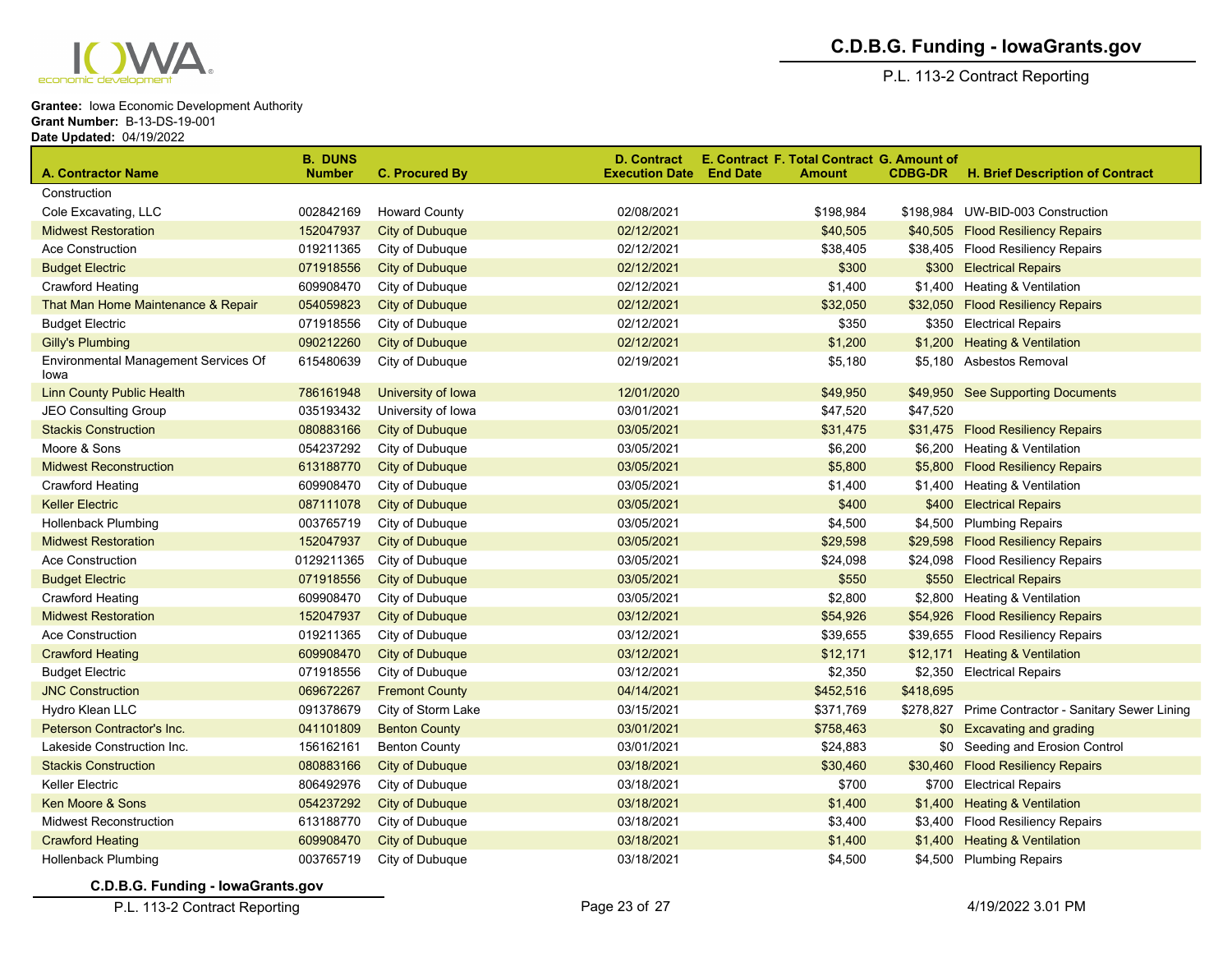

P.L. 113-2 Contract Reporting

**Date Updated:** 04/19/2022**Grant Number:** B-13-DS-19-001**Grantee:** Iowa Economic Development Authority

| <b>A. Contractor Name</b>                | <b>B. DUNS</b><br><b>Number</b> |                           | <b>D. Contract</b><br><b>Execution Date End Date</b> | E. Contract F. Total Contract G. Amount of | <b>CDBG-DR</b> |                                               |
|------------------------------------------|---------------------------------|---------------------------|------------------------------------------------------|--------------------------------------------|----------------|-----------------------------------------------|
|                                          |                                 | <b>C. Procured By</b>     |                                                      | <b>Amount</b>                              |                | <b>H. Brief Description of Contract</b>       |
| <b>Stackis Construction</b>              | 080883166                       | City of Dubuque           | 04/09/2021                                           | \$6,550                                    |                | \$6,550 Flood Resiliency Repairs              |
| <b>Keller Electric</b>                   | 806492976                       | <b>City of Dubuque</b>    | 04/09/2021                                           | \$600                                      |                | \$600 Electrical Repairs                      |
| <b>Midwest Reconstruction</b>            | 61318870                        | City of Dubuque           | 04/09/2021                                           | \$4,000                                    |                | \$4,000 Flood Resiliency Repairs              |
| <b>Midwest Restoration</b>               | 152047937                       | <b>City of Dubuque</b>    | 04/06/2021                                           | \$17,650                                   |                | \$17,650 Flood Resiliency Repairs             |
| <b>Budget Electric</b>                   | 077918556                       | City of Dubuque           | 04/06/2021                                           | \$2,700                                    |                | \$2,700 Electrical Repairs                    |
| <b>Crawford Heating</b>                  | 609908470                       | City of Dubuque           | 04/06/2021                                           | \$1,400                                    |                | \$1,400 Heating & Ventilation                 |
| <b>Ace Construction</b>                  | 019211365                       | City of Dubuque           | 04/06/2021                                           | \$8,700                                    |                | \$8,700 Flood Resiliency Repairs              |
| <b>Midwest Restoration</b>               | 152017937                       | City of Dubuque           | 04/14/2021                                           | \$28,350                                   |                | \$28,350 Flood Resiliency Repairs             |
| <b>Crawford Heating</b>                  | 609908470                       | City of Dubuque           | 04/14/2021                                           | \$1,400                                    |                | \$1,400 Heating & Ventilation                 |
| <b>Ace Construction</b>                  | 019211365                       | <b>City of Dubuque</b>    | 04/14/2021                                           | \$10,000                                   |                | \$10,000 Flood Resiliency Repairs             |
| <b>Budget Electric</b>                   | 077918556                       | City of Dubuque           | 04/14/2021                                           | \$300                                      |                | \$300 Electrical Repairs                      |
| <b>Midwest Restoration</b>               | 152047937                       | City of Dubuque           | 03/11/2021                                           | \$29,250                                   | \$29,250       | <b>Flood Resiliency Repairs</b>               |
| <b>Crawford Heating</b>                  | 609908470                       | City of Dubuque           | 03/11/2021                                           | \$1,400                                    | \$1,400        | Heating & Ventilation                         |
| <b>Ace Construction</b>                  | 019211365                       | <b>City of Dubuque</b>    | 03/11/2021                                           | \$7,100                                    |                | \$7,100 Flood Resiliency Repairs              |
| <b>Budget Electric</b>                   | 077918556                       | City of Dubuque           | 03/11/2021                                           | \$250                                      | \$250          | <b>Electrical Repairs</b>                     |
| <b>Jessica Gainey</b>                    | 117436821                       | <b>Benton County</b>      | 05/28/2021                                           | \$189,865                                  | \$189,865      | Project manager and labor                     |
| Ritter and Ritter Sewer Service, Inc.    | 121201446                       | City of Storm Lake        | 05/03/2021                                           | \$13,140                                   | \$9.855        | Sewer Seals Subcontractor                     |
| <b>Midwest Restoration</b>               | 152047937                       | City of Dubuque           | 04/23/2021                                           | \$31,875                                   |                | \$31,875 Flood Resiliency Repairs             |
| <b>Budget Electric</b>                   | 071918556                       | City of Dubuque           | 04/23/2021                                           | \$300                                      | \$300          | <b>Electrical Repairs</b>                     |
| <b>Crawford Heating</b>                  | 609908470                       | <b>City of Dubuque</b>    | 04/23/2021                                           | \$1,400                                    | \$1,400        | <b>Heating &amp; Ventilation</b>              |
| <b>Ace Construction</b>                  | 019211365                       | City of Dubuque           | 04/23/2021                                           | \$29,975                                   |                | \$29,975 Flood Resiliency Repairs             |
| <b>Midwest Reconstruction</b>            | 152047937                       | <b>City of Dubuque</b>    | 04/30/2021                                           | \$55,885                                   |                | \$55,885 Flood Resiliency Repairs             |
| <b>Ace Construction</b>                  | 019211365                       | City of Dubuque           | 04/30/2021                                           | \$52,660                                   | \$52,660       | <b>Flood Resiliency Repairs</b>               |
| <b>Budget Electric</b>                   | 071918556                       | <b>City of Dubuque</b>    | 04/30/2021                                           | \$300                                      | \$300          | <b>Electrical Repairs</b>                     |
| <b>Crawford Heating</b>                  | 609908470                       | City of Dubuque           | 04/30/2021                                           | \$1,400                                    | \$1,400        | <b>Heating &amp; Ventilation</b>              |
| <b>AccuJet LLC</b>                       | 783795565                       | <b>City of Storm Lake</b> | 05/03/2021                                           | \$40,913                                   |                | \$30,685 Sewer Line Cleaning and Prep         |
| Laser Precision                          | 034656127                       | <b>Benton County</b>      | 05/28/2021                                           | \$189,865                                  |                | \$189,865 Grading and excavating              |
| Lutz Farm Inc.                           | 030160084                       | <b>Benton County</b>      | 05/28/2021                                           | \$189,865                                  |                | \$189,865 Grading and excavating              |
| Fleming and Son LLC                      | 152810961                       | <b>Benton County</b>      | 05/31/2021                                           | \$189,865                                  |                | \$189,865 Grading and excavating              |
| <b>Schrader Tiling &amp; Terrain</b>     | 082439300                       | <b>Benton County</b>      | 06/02/2021                                           | \$404,890                                  |                | \$404,890 Grading and excavating              |
| Schrader Tiling & Terrain                | 082439300                       | <b>Benton County</b>      | 06/02/2021                                           | \$268,491                                  | \$268,491      | Grading and excavating                        |
| <b>Soil Concepts</b>                     | 116825090                       | <b>Benton County</b>      | 06/09/2021                                           | \$36,495                                   |                | \$36,495 Erosion and sediment control/seeding |
| Philipps Trucking LLC                    | 038006331                       | <b>Benton County</b>      | 06/18/2021                                           | \$80,000                                   |                | \$80,000 Trucking                             |
| <b>Schrader Excavating &amp; Grading</b> | 827109617                       | <b>Benton County</b>      | 06/21/2021                                           | \$80,000                                   |                | \$80,000 Hauling dirt and aggregate           |
| Ellen Westhoff                           | 117624016                       | <b>Benton County</b>      | 06/21/2021                                           | \$189,865                                  |                | \$189,865 Project manager and labor           |
| <b>Harbison Fencing LLC</b>              | 081488022                       | <b>Johnson County</b>     | 01/27/2021                                           | \$25,395                                   |                | \$25,395 Fencing contractor                   |
|                                          |                                 |                           |                                                      |                                            |                |                                               |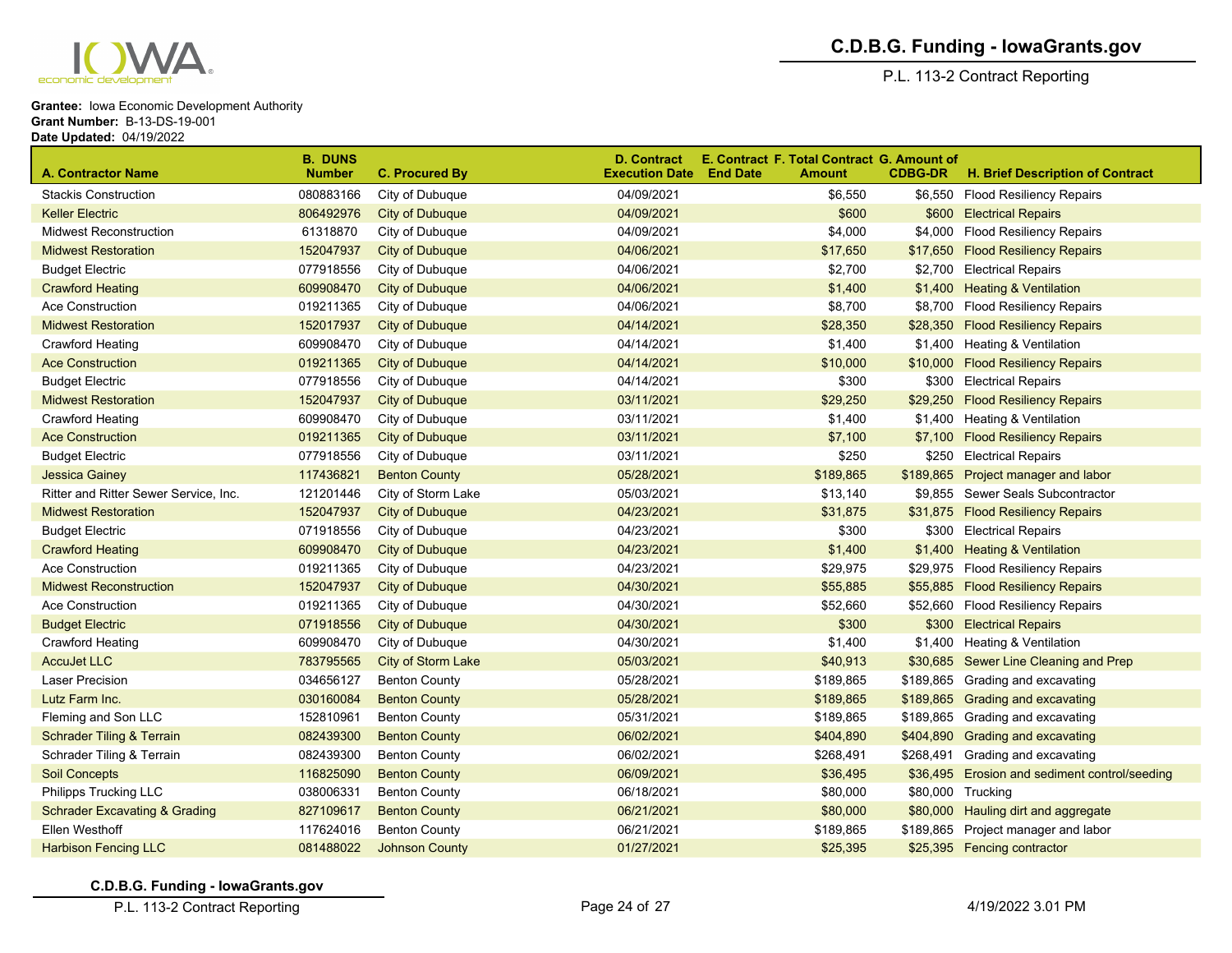# economic dev

### **Date Updated:** 04/19/2022**Grant Number:** B-13-DS-19-001**Grantee:** Iowa Economic Development Authority

P.L. 113-2 Contract Reporting

| <b>A. Contractor Name</b>                | <b>B. DUNS</b><br><b>Number</b> | <b>C. Procured By</b>    | <b>D. Contract</b><br><b>Execution Date</b> | E. Contract F. Total Contract G. Amount of<br><b>End Date</b><br><b>Amount</b> | <b>CDBG-DR</b> | <b>H. Brief Description of Contract</b>          |
|------------------------------------------|---------------------------------|--------------------------|---------------------------------------------|--------------------------------------------------------------------------------|----------------|--------------------------------------------------|
| Neea                                     | 88-302-9048                     | <b>Fremont County</b>    | 07/07/2021                                  | \$46,137                                                                       |                | \$0 moving dirt for on farm structures           |
| <b>Schrader Tiling and Terrain LLC</b>   | 082439300                       | <b>Benton County</b>     | 05/18/2021                                  | \$404,890                                                                      |                | \$404.890 Excavation contractor                  |
| Horizon Building Services, LLC           | 118149063                       | <b>Mills County</b>      | 06/15/2021                                  | \$401,223                                                                      | \$384,014      | Prime contract for WN-INV-003 Aistrope<br>et al  |
| <b>Midwest Restoration</b>               | 152047937                       | <b>City of Dubuque</b>   | 07/08/2021                                  | \$44,900                                                                       |                | \$44,900 Flood Resiliency Repairs                |
| <b>Ace Construction</b>                  | 01921365                        | City of Dubuque          | 07/08/2021                                  | \$43,900                                                                       |                | \$43,900 Flood Resiliency Repairs                |
| <b>Budget Electric</b>                   | 071918556                       | <b>City of Dubuque</b>   | 07/08/2021                                  | \$300                                                                          |                | \$300 Electrical Repairs                         |
| <b>Better Earth Transfer</b>             | 107214562                       | <b>Benton County</b>     | 06/01/2021                                  | \$189,865                                                                      |                | \$0 Earth moving                                 |
| <b>Lathrop Construction Inc.</b>         | 026878690                       | <b>Benton County</b>     | 07/01/2021                                  | \$60,000                                                                       |                | \$60,000 General construction                    |
| Schrader Tiling & Terrain                | 082439300                       | Iowa County              | 07/19/2021                                  | \$316,164                                                                      |                | \$316,164 Grading and excavating                 |
| <b>Leffler Dirtworks</b>                 | 827188587                       | <b>Iowa County</b>       | 07/19/2021                                  | \$350,213                                                                      |                | \$350,213 Grading and excavating                 |
| <b>Midwest Restoration</b>               | 152047937                       | City of Dubuque          | 07/28/2021                                  | \$28,925                                                                       |                | \$28,925 Flood Resiliency Repairs                |
| <b>Ace Construction</b>                  | 019211365                       | <b>City of Dubuque</b>   | 07/28/2021                                  | \$25,025                                                                       |                | \$25,025 Flood Resiliency Repairs                |
| <b>AG Electric</b>                       | 107368003                       | City of Dubuque          | 07/28/2021                                  | \$750                                                                          |                | \$750 Electrical Repairs                         |
| <b>All American Seamless Gutters</b>     | 138747055                       | <b>City of Dubuque</b>   | 07/28/2021                                  | \$1,400                                                                        |                | \$1,400 Gutters and downspouts                   |
| Service One                              | 036459071                       | City of Dubuque          | 07/28/2021                                  | \$1,600                                                                        |                | \$1,600 Heating & Ventilation                    |
| <b>Riehm Construction</b>                | 002846939                       | <b>Winneshiek County</b> | 08/09/2021                                  | \$135,901                                                                      |                | \$135,901 UI-BID-007                             |
| That Man Home Maintenance & Repair       | 054059823                       | City of Dubuque          | 08/27/2021                                  | \$31,200                                                                       |                | \$31,200 Flood Resiliency Repairs                |
| <b>Budget Electric</b>                   | 071918556                       | <b>City of Dubuque</b>   | 08/31/2021                                  | \$900                                                                          |                | \$900 Electrical Repairs                         |
| Gilly's Plumbing                         | 090212260                       | City of Dubuque          | 08/31/2021                                  | \$8,500                                                                        |                | \$8,500 Plumbing Repairs                         |
| <b>Midwest Restoration</b>               | 152047937                       | <b>City of Dubuque</b>   | 01/22/2021                                  | \$19,250                                                                       |                | \$19,250 Flood Resiliency Repairs                |
| Connolly Construction, Inc.              | 093105179                       | <b>Howard County</b>     | 08/23/2021                                  | \$230,071                                                                      |                | \$230.071 UW-BID-007 Construction contract       |
| <b>Blaser Plumbing &amp; Heating Inc</b> | 004888245                       | <b>City of Dubuque</b>   | 09/02/2021                                  | \$1,200                                                                        |                | \$1,200 Plumbing Repairs                         |
| Blaser Plumbing & Heating Inc            | 004888245                       | City of Dubuque          | 09/03/2021                                  | \$750                                                                          |                | \$750 Plumbing Repairs                           |
| <b>Stackis Construction</b>              | 080883166                       | <b>City of Dubuque</b>   | 12/04/2020                                  | \$39,075                                                                       |                | \$39,075 Flood Resiliency Repairs                |
| Keller Electric                          | 806492976                       | City of Dubuque          | 12/04/2020                                  | \$700                                                                          |                | \$700 Electrical Repairs                         |
| <b>Hollenback Plumbing</b>               | 003716571                       | <b>City of Dubuque</b>   | 12/04/2020                                  | \$4,000                                                                        |                | \$4,000 Heating & Ventilation                    |
| Moore & Sons                             | 054237292                       | City of Dubuque          | 12/04/2020                                  | \$1,400                                                                        |                | \$1,400 Heating & Ventilation                    |
| <b>MOUNT FARM DRAINAGE LLC</b>           | 117021297                       | <b>Fremont County</b>    | 09/29/2021                                  | \$440,610                                                                      | \$400,000      | moving dirt for on farm structures               |
| <b>Ace Construction</b>                  | 019211365                       | City of Dubuque          | 01/22/2021                                  | \$19,250                                                                       |                | \$18,650 Flood Resiliency Repairs                |
| <b>Budget Electric</b>                   | 071918556                       | <b>City of Dubuque</b>   | 01/22/2021                                  | \$19,250                                                                       | \$600          | <b>Electrical Repairs</b>                        |
| <b>Stackis Construction</b>              | 080883166                       | City of Dubuque          | 10/08/2021                                  | \$18,775                                                                       |                | \$18,775 Flood Resiliency Repairs                |
| Moore & Sons                             | 054237292                       | <b>City of Dubuque</b>   | 10/08/2021                                  | \$125                                                                          |                | \$125 Heating & Ventilation                      |
| <b>Midwest Reconstruction</b>            | 61318870                        | City of Dubuque          | 10/08/2021                                  | \$800                                                                          |                | \$800 Flood Resiliency Repairs                   |
| <b>Hollenback Plumbing</b>               | 003765719                       | <b>City of Dubuque</b>   | 10/08/2021                                  | \$600                                                                          | \$600          | <b>Plumbing Repairs</b>                          |
| Mount Farm Drainage, LLC                 | 117021297                       | <b>Mills County</b>      | 10/01/2021                                  | \$525,551                                                                      | \$472,996      | Prime contract for WN-INV-004<br>Bakehouse et al |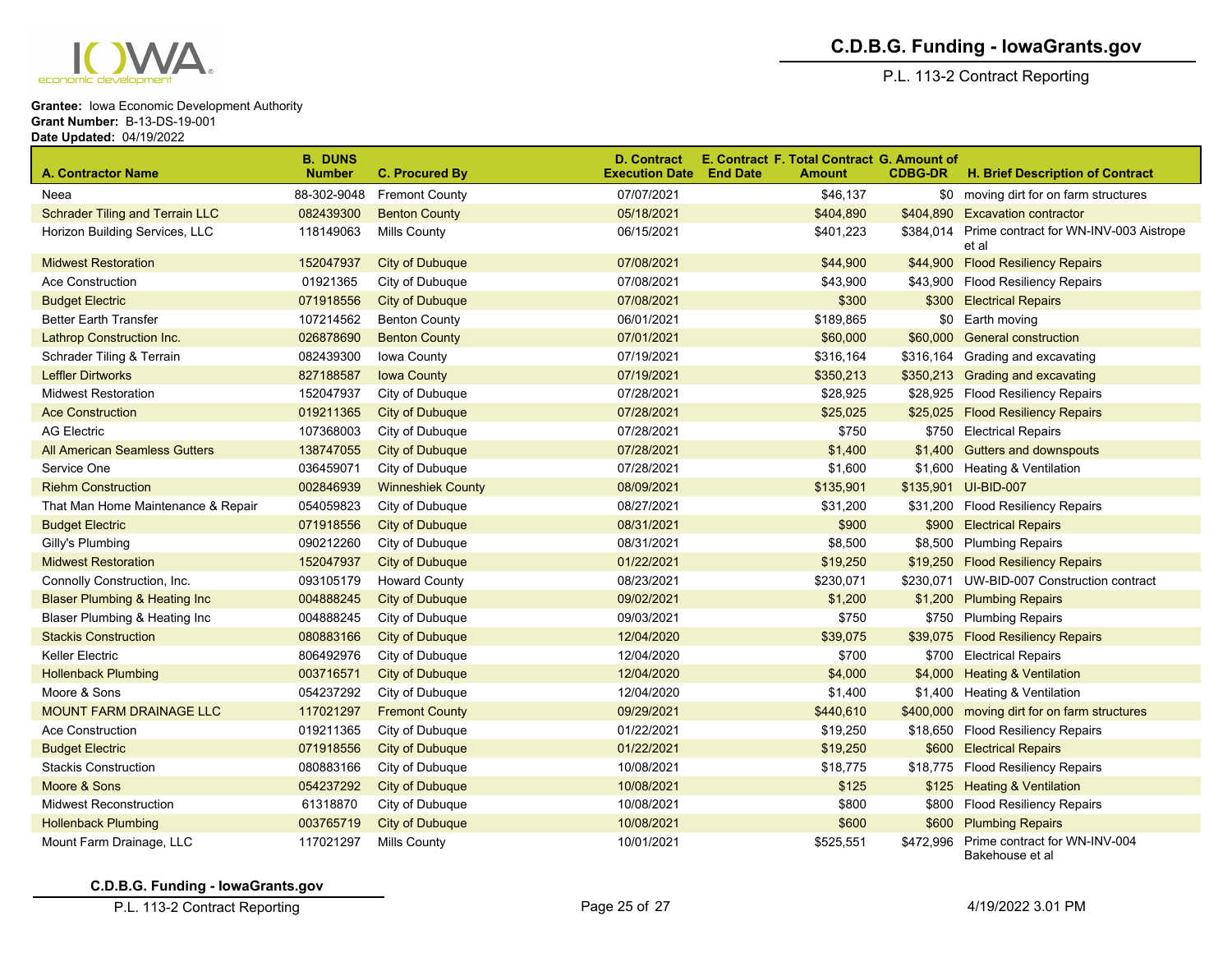# economic de

### **Date Updated:** 04/19/2022**Grant Number:** B-13-DS-19-001**Grantee:** Iowa Economic Development Authority

P.L. 113-2 Contract Reporting

| <b>A. Contractor Name</b>                 | <b>B. DUNS</b><br><b>Number</b> | <b>C. Procured By</b>    | <b>D. Contract</b><br><b>Execution Date</b> | E. Contract F. Total Contract G. Amount of<br><b>End Date</b> | <b>Amount</b> | <b>CDBG-DR</b> | <b>H. Brief Description of Contract</b>            |
|-------------------------------------------|---------------------------------|--------------------------|---------------------------------------------|---------------------------------------------------------------|---------------|----------------|----------------------------------------------------|
| MOUNT FARM DRAINAGE LLC                   | 117021297                       | <b>Fremont County</b>    | 10/13/2021                                  |                                                               | \$560,000     |                | \$500,000 moving dirt for on farm structures       |
| <b>Midwest Reconstruction</b>             | 152047937                       | <b>City of Dubuque</b>   | 10/12/2021                                  |                                                               | \$24,050      |                | \$24,050 Flood Resiliency Repairs                  |
| <b>Ace Construction</b>                   | 019211365                       | City of Dubuque          | 10/12/2021                                  |                                                               | \$20,350      |                | \$20,350 Flood Resiliency Repairs                  |
| <b>AG Electric</b>                        | 107368003                       | <b>City of Dubuque</b>   | 10/12/2021                                  |                                                               | \$350         |                | \$350 Electrical Repairs                           |
| All Seasons                               | 107380891                       | City of Dubuque          | 10/12/2021                                  |                                                               | \$1,600       |                | \$1,600 Heating & Ventilation                      |
| <b>All American Seamless Gutters</b>      | 13874855                        | <b>City of Dubuque</b>   | 10/12/2021                                  |                                                               | \$1,600       |                | \$1,600 Gutters and downspouts                     |
| <b>JB Holland Construction</b>            | 798249264                       | <b>Winneshiek County</b> | 10/11/2021                                  |                                                               | \$255,755     |                | \$235,155 UI-BID-009_Packet C Construction         |
| <b>Stackis Construction</b>               | 080883166                       | <b>City of Dubuque</b>   | 08/27/2021                                  |                                                               | \$30,850      |                | \$30,850 Flood Resiliency Repairs                  |
| Moore & Sons                              | 054237292                       | City of Dubuque          | 08/31/2020                                  |                                                               | \$1,400       |                | \$1,400 Heating & ventilation repairs              |
| <b>Midwest Reconstruction</b>             | 061388770                       | <b>City of Dubuque</b>   | 08/31/2020                                  |                                                               | \$800         |                | \$800 Flood Resiliency Repairs                     |
| <b>Crawford Heating &amp; Cooling</b>     | 609908470                       | City of Dubuque          | 08/31/2020                                  |                                                               | \$1,400       |                | \$1,400 Heating & ventilation repairs              |
| <b>Belaire Restoration</b>                | 006431548                       | <b>City of Dubuque</b>   | 11/11/2021                                  |                                                               | \$164,984     |                | \$164,984 Flood Resiliency Repairs                 |
| All Seasons                               | 107380891                       | City of Dubuque          | 11/11/2021                                  |                                                               | \$8.880       | \$8.800        | Heating & ventilation repairs                      |
| Klima Drainage and Land Improvements      | 073490229                       | <b>Howard County</b>     | 11/01/2021                                  |                                                               | \$173,405     | \$156,005      | <b>UW-Bid-008 Construction Contract</b>            |
| ServPro of Dubuque                        | 111078189                       | City of Dubuque          | 11/19/2021                                  |                                                               | \$0           |                | \$3,542 Removal of standing water from<br>basement |
| Drew Cook & Sons Excavating               | 183185925                       | City of Dubuque          | 11/08/2021                                  |                                                               | \$9,600       |                | \$9,600 Flood Resiliency Repairs                   |
| Drew Cook & Sons Excavating               | 183185925                       | City of Dubuque          | 11/08/2021                                  |                                                               | \$9,500       | \$9,500        | <b>Flood Resiliency Repairs</b>                    |
| <b>Blaser Plumbing &amp; Heating Inc.</b> | 004888245                       | <b>City of Dubuque</b>   | 11/08/2021                                  |                                                               | \$5,450       |                | \$5,450 Plumbing repairs                           |
| Schrader Tiling & Terrain                 | 082439300                       | Johnson County           | 11/04/2021                                  |                                                               | \$279,625     | \$0            | Site preparation and earth moving                  |
| <b>Schrader Tiling &amp; Terrain</b>      | 082439300                       | <b>Johnson County</b>    | 11/04/2021                                  |                                                               | \$173,520     | \$0            | Site preparation and earth moving                  |
| Schrader Tiling & Terrain                 | 082439300                       | Johnson County           | 12/09/2021                                  |                                                               | \$311,360     | \$0            | Site preparation and earth moving                  |
| <b>Soil Concepts</b>                      | 116825090                       | <b>Johnson County</b>    | 11/18/2021                                  |                                                               | \$44,830      |                | \$0 Seeding and erosion control                    |
| Neea                                      | 88-302-9048                     | <b>Fremont County</b>    | 09/29/2021                                  |                                                               | \$10,000      | \$0            | moving dirt for on farm structures                 |
| <b>Neea</b>                               | 88-302-9048                     | <b>Fremont County</b>    | 10/13/2021                                  |                                                               | \$10,000      | \$0            | moving dirt for on farm structures                 |
| Lathrop Construction Inc.                 | 026878690                       | Johnson County           | 12/28/2021                                  |                                                               | \$279,625     | \$0            | General construction                               |
| Lathrop Construction Inc.                 | 026878690                       | <b>Johnson County</b>    | 12/28/2021                                  |                                                               | \$173,520     | \$0            | <b>General construction</b>                        |
| <b>Stackis Construction</b>               | 080883166                       | City of Dubuque          | 01/13/2022                                  |                                                               | \$72,075      |                | \$72,075 Flood Resiliency Repairs                  |
| Moore & Sons                              | 054237292                       | <b>City of Dubuque</b>   | 01/13/2022                                  |                                                               | \$15,400      | \$15,400       | Heating & ventilation repairs                      |
| <b>Hollenback Plumbing</b>                | 003765719                       | City of Dubuque          | 01/13/2022                                  |                                                               | \$7,400       |                | \$7,400 Plumbing repairs                           |
| <b>Midwest Reconstruction</b>             | 61318870                        | <b>City of Dubuque</b>   | 01/13/2022                                  |                                                               | \$7,600       |                | \$7,600 Flood Resiliency Repairs                   |
| That Man Home Maintenance & Repair        | 054059823                       | City of Dubuque          | 01/14/2022                                  |                                                               | \$46,750      | \$46,750       | <b>Flood Resiliency Repairs</b>                    |
| <b>Budget Electric</b>                    | 071918556                       | <b>City of Dubuque</b>   | 01/14/2022                                  |                                                               | \$400         |                | \$400 Electrical Repairs                           |
| Gilly's Plumbing                          | 0910212260                      | City of Dubuque          | 01/14/2022                                  |                                                               | \$17,500      | \$17,500       | Heating & ventilation repairs                      |
| <b>Brian Miller Excavating</b>            | 123047412                       | <b>Johnson County</b>    | 01/31/2022                                  |                                                               | \$399,779     | \$399,799      | Grading and excavating                             |
| Hinman Home Repair                        | 034201807                       | City of Dubuque          | 12/10/2020                                  |                                                               | \$21,650      | \$21.650       | <b>Flood Resiliency Repairs</b>                    |
| <b>Budget Electric</b>                    | 07118556                        | <b>City of Dubuque</b>   | 12/10/2020                                  |                                                               | \$300         |                | \$300 Electrical Repairs                           |

### **C.D.B.G. Funding - IowaGrants.gov**